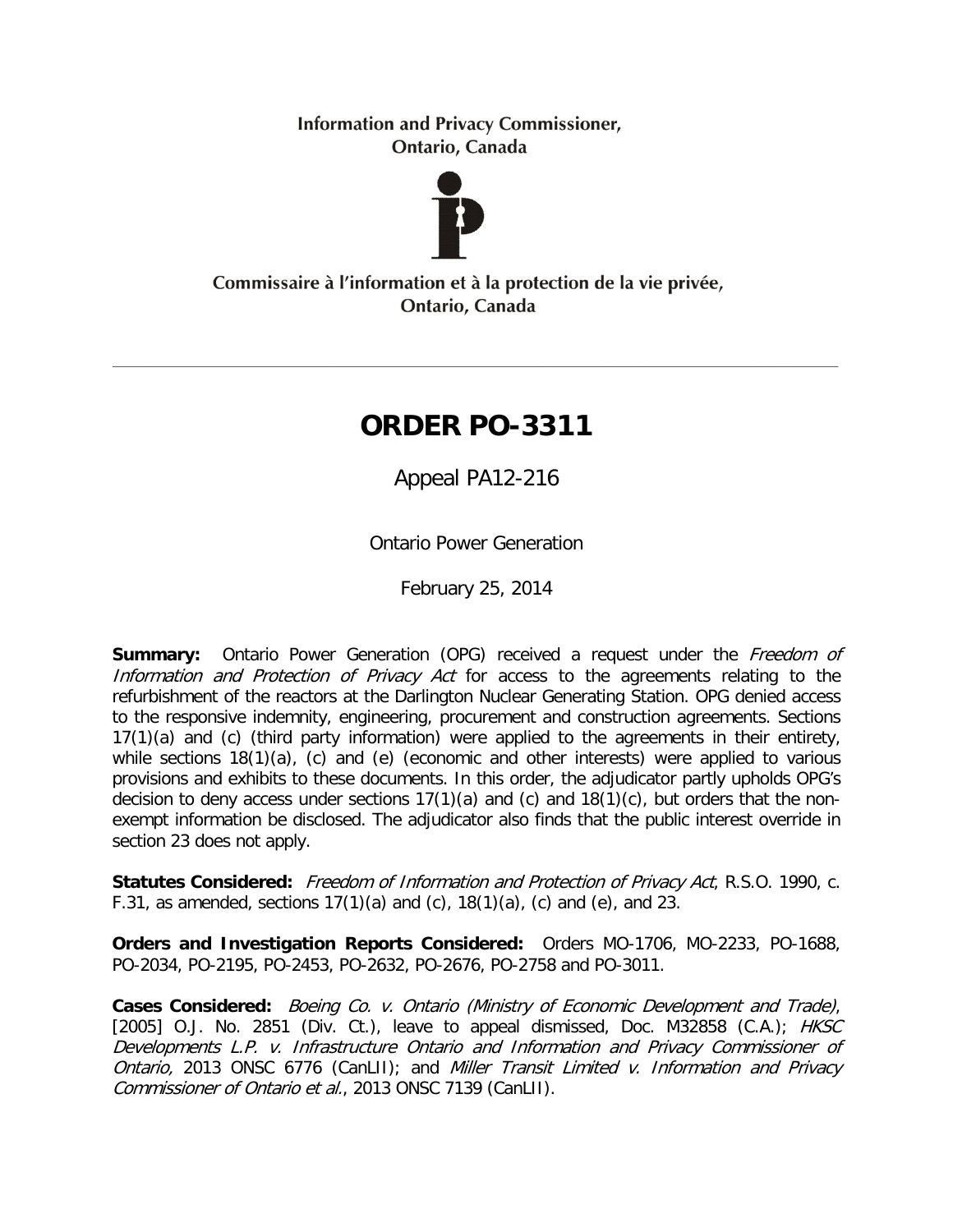## **OVERVIEW:**

[1] The Darlington Refurbishment Project is a multi-year, multi-phase program for OPG's Darlington Nuclear Generating Station (Darlington) to replace critical components, rehabilitate other components and upgrade to meet regulatory requirements. Once completed, the refurbishment should allow Darlington's continued operation for an additional 30 years.

[2] According to OPG's website,<sup>[1](#page-1-0)</sup> the Darlington refurbishment would be one of the largest infrastructure construction projects in Canada. The project has entailed significant "front-end planning," including detailed engineering, and development of the scope, cost and schedule. The "Definition Phase" of the refurbishment project is expected to be completed by 2015. OPG's website contains the following information about the costs involved:

In 2010, the Ontario Minister of Energy estimated refurbishment costs in the range of \$6-10 billion in 2009 dollars. This estimate includes:

- Construction of facilities and infrastructure required to support the refurbishment outages and operation of the station following refurbishment. This includes training facilities, site water, sewage and electrical upgrades.
- Procuring materials and executing the work during the refurbishment outages. This includes project oversight and monitoring.
- Storage of waste generated from the refurbishment such as fuel channels and feeder pipes.

[3] This order addresses the appeal of OPG's access decision in response to a request submitted under the Freedom of Information and Protection of Privacy Act (the Act) for all agreements between OPG and two identified third parties for the replacement of "major components" of Darlington's four reactors.

[4] Upon receipt of the request, OPG identified the responsive records, which consist of the Indemnity Agreements signed with each of the two third parties, the Engineering, Procurement and Construction Agreements for the Darlington Mock-Ups Project and the Darlington Refurbishment Retube and Feeder Replacement (RFR) Project, with numerous schedules and exhibits. OPG notified the two third parties, which are operating as a joint venture for the project, under section  $28(1)(a)$  of the Act to provide them with an opportunity to comment on the disclosure of the information.

<span id="page-1-0"></span><sup>&</sup>lt;sup>1</sup> [http://www.opg.com/power/nuclear/refurbishment/dn\\_cost.asp](http://www.opg.com/power/nuclear/refurbishment/dn_cost.asp)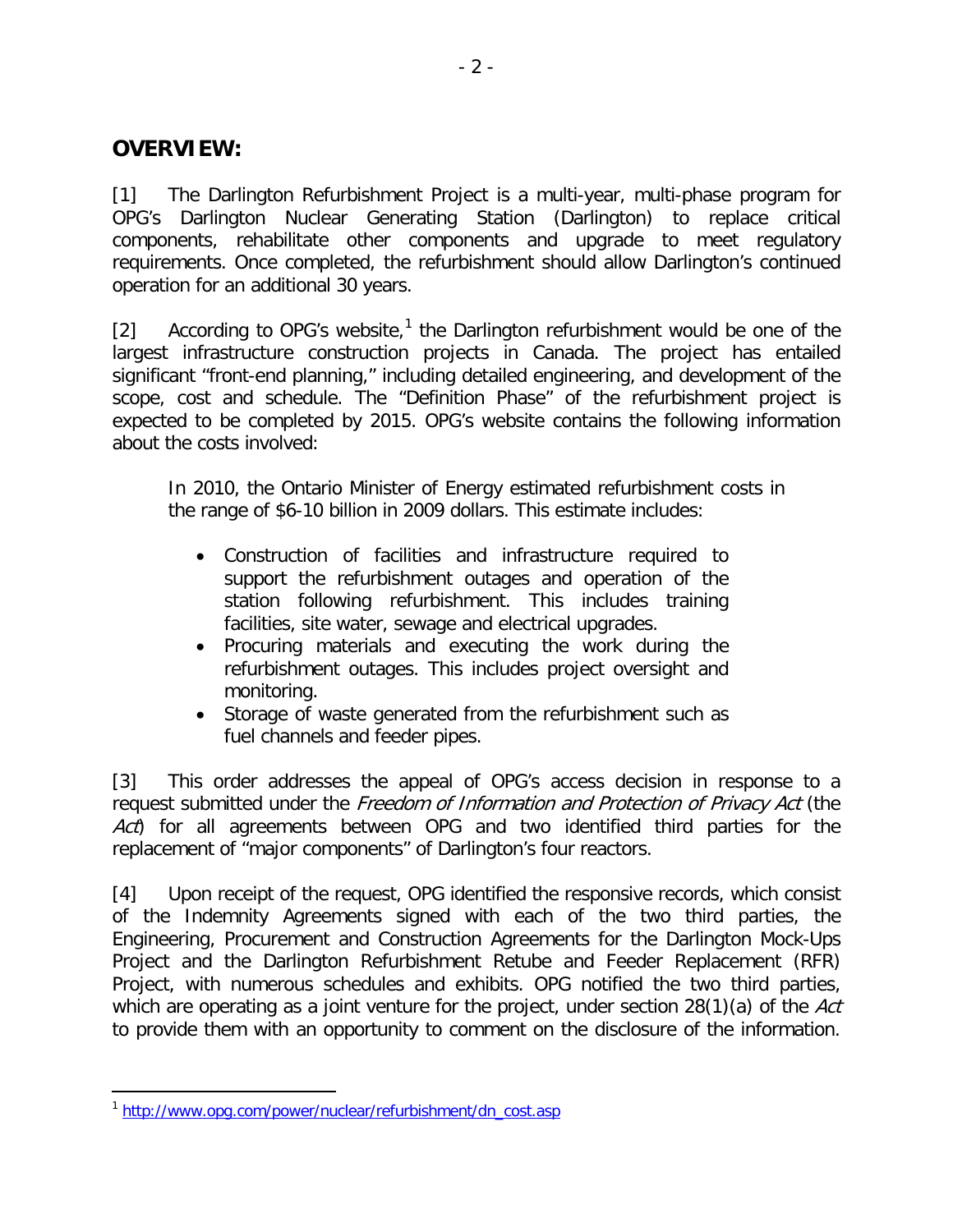The affected party<sup>[2](#page-2-0)</sup> responded to the notification, opposing disclosure of the records. OPG subsequently issued a decision letter to the appellant, denying access to the records, in their entirety, pursuant to sections 14(1)(i) (security of a building), 17(1)(a) and (c) (confidential third party information) and section 18(1)(a), (c) and (e) (economic or other interests) of the Act.

[5] The appellant appealed the access decision to this office. Appeal PA12-216 was opened, and a mediator was appointed to explore settlement of the issues.

[6] Shortly after the appeal was opened, OPG issued a revised decision confirming its reliance on the section 14, 17(1) and 18(1) exemptions previously claimed, and adding sections 16 (defence) and 22(a) (publicly available), as well as the labour relations and employment records exclusion in section 65(6), to certain identified records.

[7] During mediation, the appellant decided not to appeal OPG's exemption claims under sections 16 and 22(a). The appellant explained that the focus of his request is records related to the cost of the project to OPG, timelines, penalties for failing to complete the project on time, and the potential for cost overruns to be passed on to OPG. The mediator relayed this information about the narrowing of the scope of the request to OPG, which then reviewed the records and prepared a revised index of records to reflect the narrowed scope. After the appellant viewed the revised index, he asked that the two indemnity agreements that had been removed from it be returned to the list of responsive records, and OPG agreed.

[8] As no further mediation of this appeal was possible, it was transferred to the adjudication stage for an inquiry. I started my inquiry by sending a Notice of Inquiry to OPG and the affected party seeking their representations and the clarification of certain other issues. The affected party and OPG provided representations. OPG confirmed that section 14(1)(i) was no longer at issue and also withdrew its claim regarding the exclusion in section 65(6). After a brief interlude that was required to resolve issues with sharing the affected party's representations with the appellant, I sent a modified Notice of Inquiry to the appellant, along with non-confidential versions of both sets of representations. Once the appellant's representations were received, I sought, and received, reply representations from OPG and the affected party on the possible application of the public interest override in section 23.

[9] In this order, I conclude that sections  $17(1)(a)$  and  $(c)$  and  $18(1)(c)$  apply to exempt certain exhibits and portions of the main agreement from disclosure, and that sections 18(1)(a) and (e) do not apply to the remaining information, which must,

<span id="page-2-0"></span> $<sup>2</sup>$  The response from the two named companies participating in the joint venture for the Darlington</sup> refurbishment project was provided by one individual, the Project Director. For simplicity's sake, the two third parties are referred to in the singular in this order as the "affected party."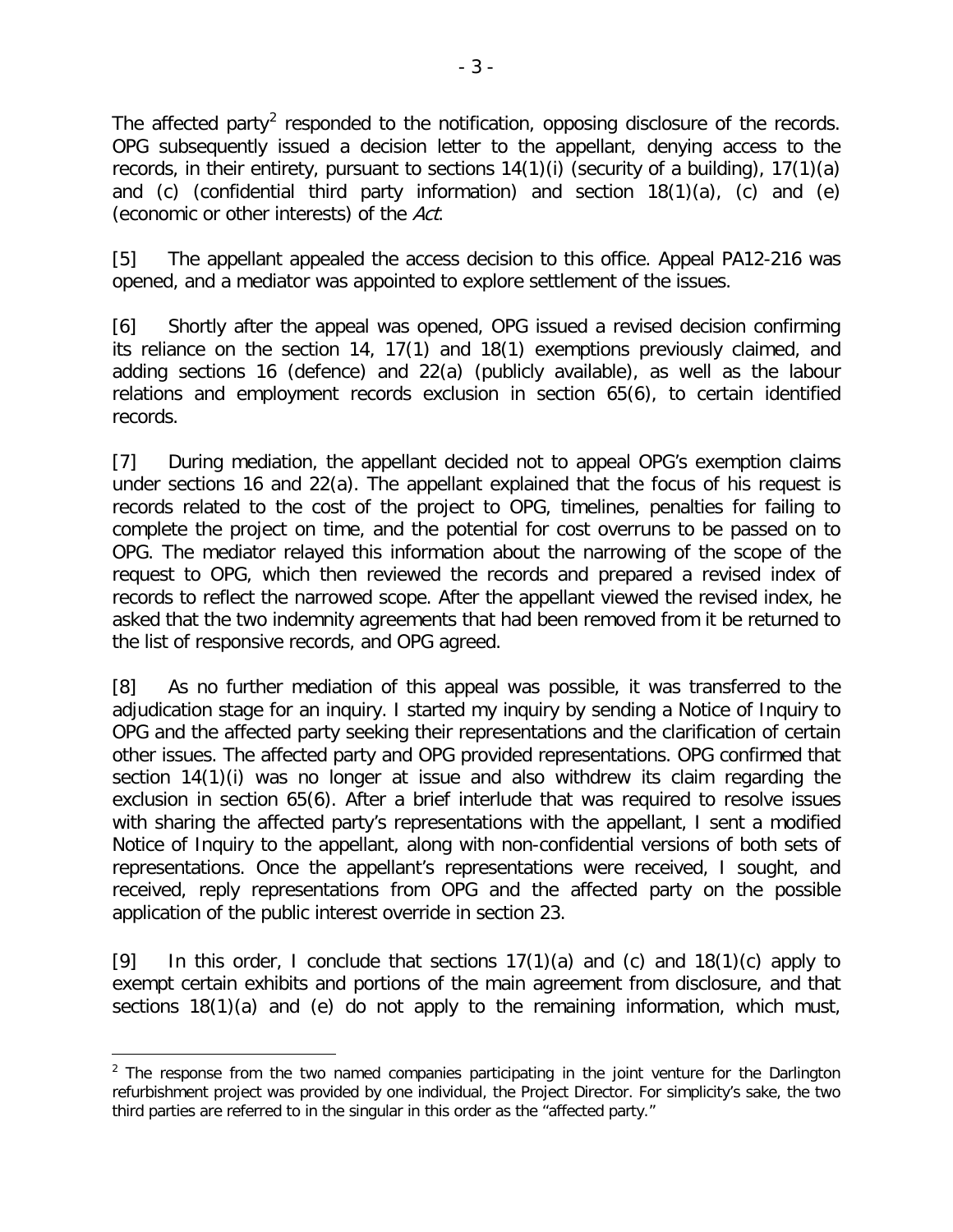therefore, be disclosed. I also conclude that section 23 does not apply to override the exemptions in sections 17(1) or 18(1).

## **RECORDS:**

[10] As detailed in the revised Index of Records prepared by OPG, the records remaining at issue consist of indemnity agreements and engineering procurement and construction agreements, with multiple schedules and exhibits (approximately 835 pages).

## **ISSUES:**

- A. Do the records fit within the third party information exemption in section 17 $(1)(a)$  or  $(c)?$
- B. Would disclosure harm the economic interests of OPG under sections 18(1)(a), (c) or (e)?
- C. Should the OPG's exercise of discretion under section 18 be upheld?
- D. Is there a compelling public interest in disclosure of the records sufficient to outweigh the purpose of sections 17(1) and/or 18(1)?

## **DISCUSSION:**

## **A. Do the records fit within the third party information exemption in section 17(1)(a) or (c)?**

[11] Both OPG and the affected party rely on exemptions that address the potential for economic or competitive harm. Section 17(1)(a) and (c) of the Act focuses on the harm to businesses or other organizations that provide information to institutions. Section 18(1)(c) refers to the harm to the economic or financial interests of the institution. Whether considering the application of sections 17(1)(a) and (c) or section 18(1)(c), similar approaches to analysis are usually followed because the exemptions function in a comparable manner, even though they are intended to protect the interests of different parties, *i.e.*, private sector business entities and public sector institutions, respectively.<sup>[3](#page-3-0)</sup>

[12] OPG and the affected party oppose disclosure of the records under paragraphs (a) and (c) of the mandatory exemption in section 17(1). The exemptions state:

A head shall refuse to disclose a record that reveals a trade secret or scientific, technical, commercial, financial or labour relations information, supplied in confidence implicitly or explicitly, where the disclosure could reasonably be expected to,

<span id="page-3-0"></span><sup>3</sup> Order MO-2249-I.  $\overline{a}$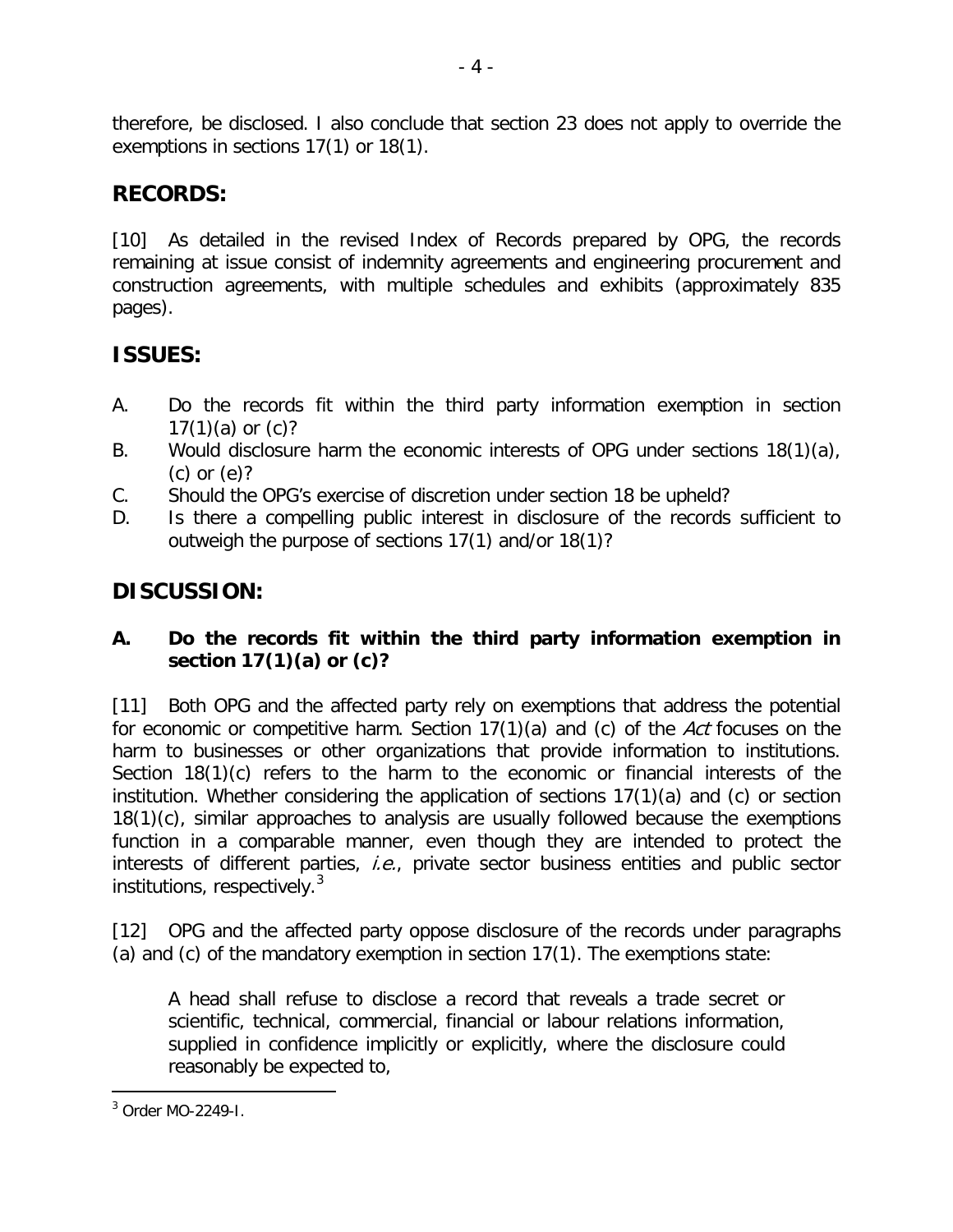- (a) prejudice significantly the competitive position or interfere significantly with the contractual or other negotiations of a person, group of persons, or organization;
- (c) result in undue loss or gain to any person, group, committee or financial institution or agency; …

[13] Section 17(1) is designed to protect the confidential "informational assets" of businesses or other organizations that provide information to government institutions.<sup>[4](#page-4-0)</sup> Although one of the central purposes of the Act is to shed light on the operations of government, section 17(1) serves to limit disclosure of confidential information of third parties that could be exploited by a competitor in the marketplace.<sup>[5](#page-4-1)</sup>

[14] Under section 53 of the Act, the burden of proof rests on OPG and/or the affected party to establish each part of the following three-part test:

- 1. the record must reveal information that is a trade secret or scientific, technical, commercial, financial or labour relations information; and
- 2. the information must have been supplied to OPG in confidence, either implicitly or explicitly; and
- 3. the prospect of disclosure of the record must give rise to a reasonable expectation that one of the harms specified in paragraph (a), (b), (c) and/or (d) of section 17(1) will occur.

## Part 1: type of information

 $\overline{a}$ 

[15] According to OPG, the records at issue contain sensitive information about the affected party's pricing models, reimbursable costs and cost incentives and general commercial and labour practices, which fits within the definitions of commercial, financial and/or labour relations information.

<span id="page-4-0"></span><sup>&</sup>lt;sup>4</sup> Boeing Co. v. Ontario (Ministry of Economic Development and Trade), [2005] O.J. No. 2851 (Div. Ct.), leave to appeal dismissed, Doc. M32858 (C.A.).

<span id="page-4-1"></span><sup>5</sup> Orders PO-1805, PO-2018, PO-2184, and MO-1706.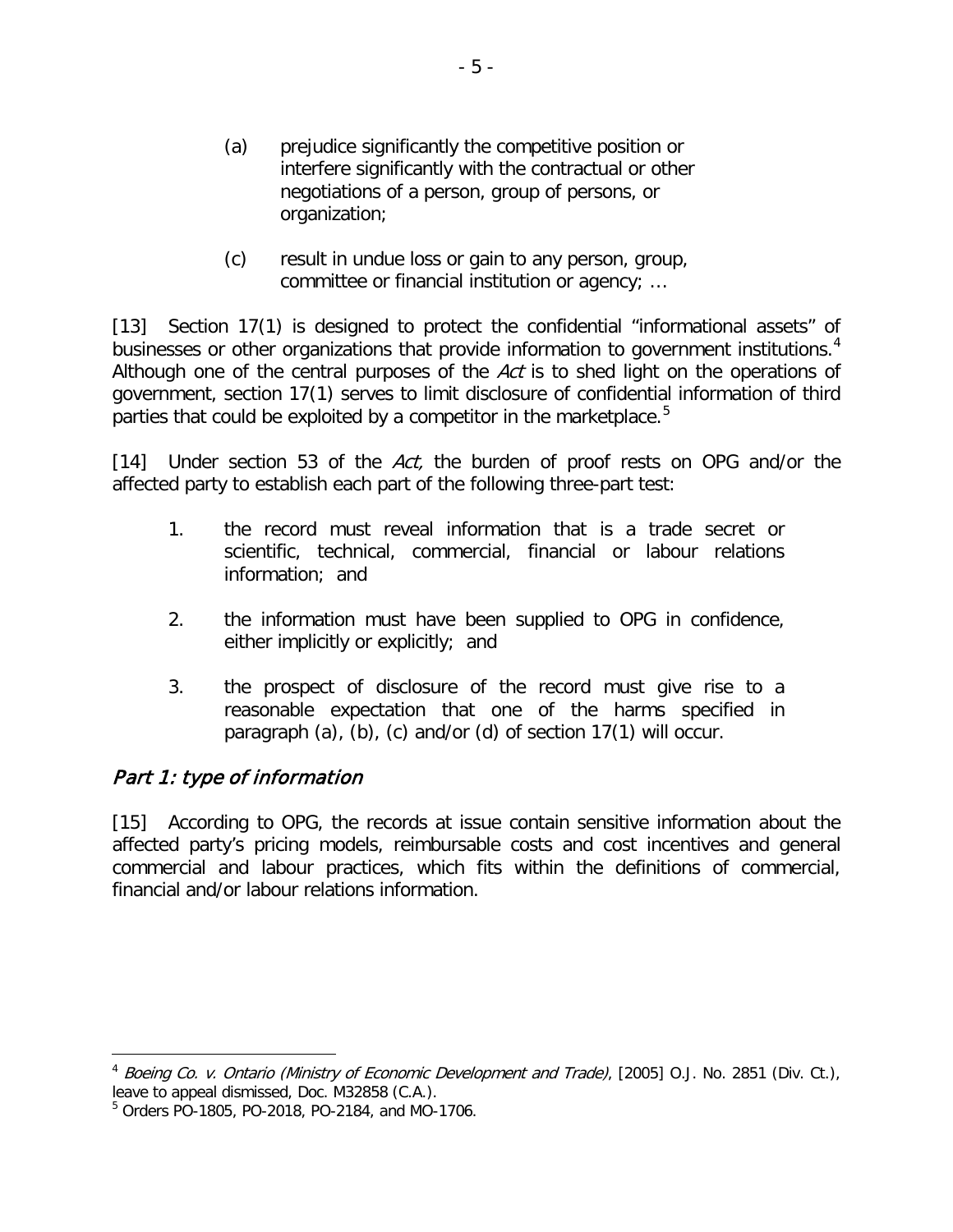[16] The affected party claims that the records also contain technical information, as well as commercial, financial and labour relations information. Specifically, the affected party submits that the contract contains:

- technical information about the engineering, procurement and construction of a full-scale reactor replica or mock-up;
- commercial information relating to the progress and completion of different phases of the project, including the provision of services to OPG by the affected party pursuant to various schedules;
- financial information with respect to pricing models, reimbursable costs and cost incentives, mark-ups, fixed fees, thresholds for various audits and burdens, and provisions relating to the terms and adjustment of payments; and
- labour relations information in the form of labour practices related to such things as apprenticeship (methodology, target percentages), WSIB numbers and rate tables.

[17] Along with these summary statements regarding the types of information, the affected party also listed specific portions of the records that are said fit within the definition of each of them. The identified examples are not set out here.

[18] The appellant's representations do not address the types of information contained in the records.

### Findings

[19] Definitions for the types of information that OPG and the affected party submit are contained in the records have been established by past orders:

Technical information is information belonging to an organized field of knowledge that would fall under the general categories of applied sciences or mechanical arts. Examples of these fields include architecture, engineering or electronics. While it is difficult to define technical information in a precise fashion, it will usually involve information prepared by a professional in the field and describe the construction, operation or maintenance of a structure, process, equipment or thing.<sup>[6](#page-5-0)</sup>

Commercial information is information that relates solely to the buying, selling or exchange of merchandise or services. This term can apply to both profit-making enterprises and non-profit organizations, and has equal application to both large and small enterprises.<sup>[7](#page-5-1)</sup> The fact that a record

<span id="page-5-0"></span><sup>6</sup> Order PO-2010.

<span id="page-5-1"></span> $7$  Orders P-493 and PO-2010.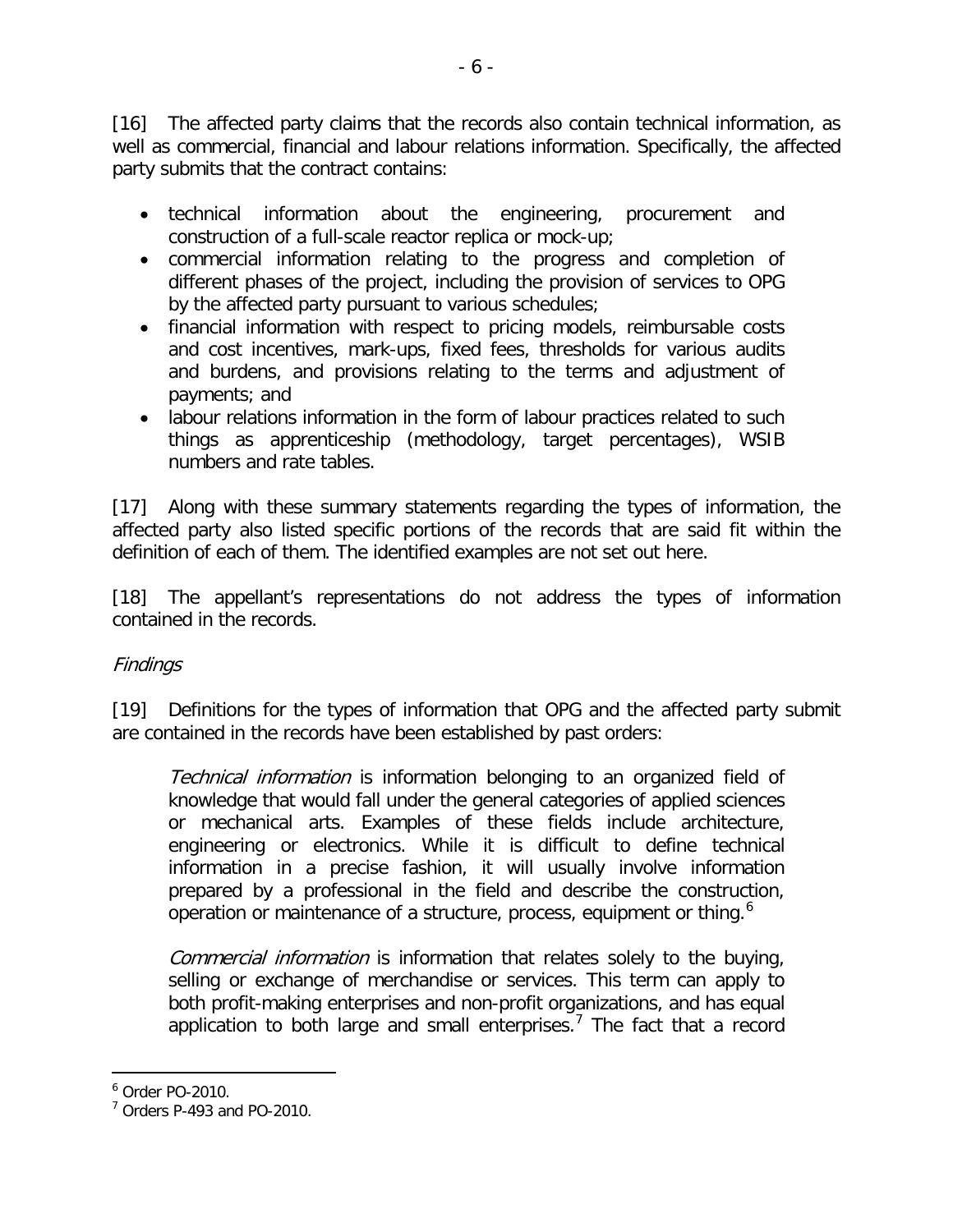might have monetary value or potential monetary value does not necessarily mean that the record itself contains commercial information.<sup>[8](#page-6-0)</sup>

Financial information refers to information relating to money and its use or distribution and must contain or refer to specific data. Examples of this type of information include cost accounting methods, pricing practices, profit and loss data, overhead and operating costs.<sup>[9](#page-6-1)</sup>

Labour relations information means information concerning relations and conditions of work, including collective bargaining, and is not restricted to employer/employee relationships.<sup>[10](#page-6-2)</sup>

[20] I adopt these definitions for the purpose of this appeal.

[21] To begin, I note that the affected party provided a binder with its representations that contained "all copies of the Exhibits to the Contract referenced therein." However, some schedules or exhibits provided by the affected party are no longer at issue, as they were removed from the scope of the appeal during mediation.<sup>[11](#page-6-3)</sup>

[22] Based on my review of the records remaining at issue after the narrowing of the appeal's scope, I find that they do not, for the most part, contain technical information associated with the the construction, operation or maintenance of a structure, process, equipment or thing; nor do they contain labour relations information, as that term is contemplated by section 17(1). Under the narrowed request agreed upon during mediation, most of the records that might have been found to contain such information were removed from the scope of the appeal. Exceptions to this finding are Exhibits 1.1(jjjjjjj) and 1.1(qqqqqqq), which relate to tooling price reduction and guarantees. Based on the content, which describes the affected party's time and performance guarantees for specific (tooling) processes, I find that the information fits within the definition of technical information. I am also satisfied that these two exhibits reflect the exchange of services, and that the information therefore qualifies as commercial information under part 1.

[23] In addition, I find that the records otherwise clearly contain commercial and financial information, as they are defined under part 1 of the test for exemption under section 17(1).

<span id="page-6-0"></span><sup>8</sup> Order P-1621.

<span id="page-6-1"></span><sup>9</sup> Order PO-2010.

<span id="page-6-2"></span><sup>10</sup> Orders P-653 and PO-2010.

<span id="page-6-3"></span><sup>11</sup> For example, Tab D, RFR Contract: Exhibit 9.1(h) Parental Indemnity, Exhibit 10.1-1.3(f) (Insurance Requirements). From Exhibit 1.1(wwww) Mock Ups Contract: Schedules 1.1(jj) laser scans; 1.1(oo) Scope of Work for energy complex components and reactor interface control documents; Schedule 1.1(tt) Delegation of Authority; Schedule (kkk) Site and Designated Areas; Schedule 2.1(f) Reference Information; Schedule 2.2(a) affected party's Organizational Chart for mock up project; Labour Requirements; and various other templates.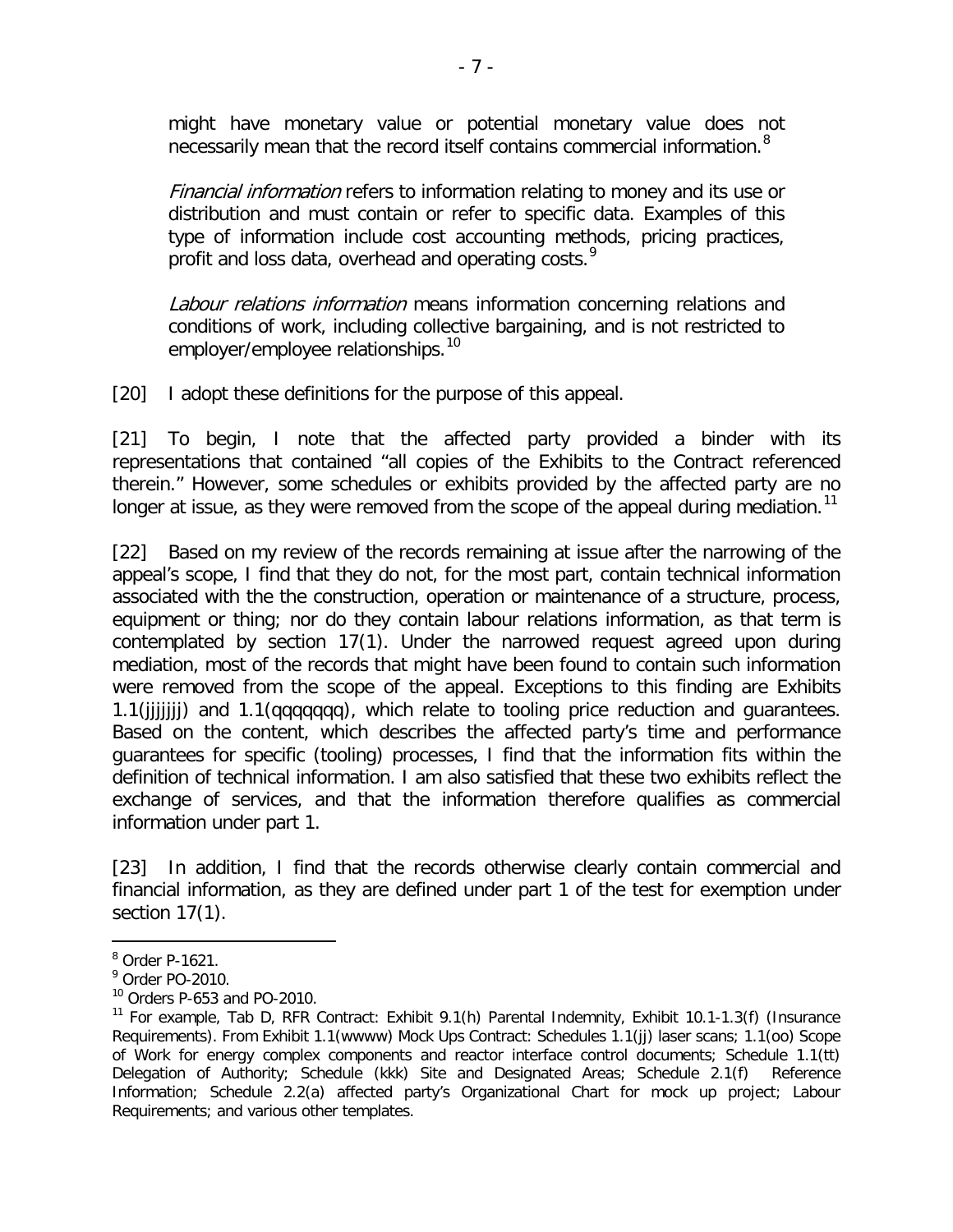[24] The agreements and schedules define and outline the arrangements between OPG and the affected party for the definition phase of the Darlington refurbishment project. I accept the affected party's evidence that the records address "the progress and completion of different phases of the project, including the provision of services to OPG by the affected party pursuant to various schedules." As the records represent agreements for the buying and selling of services, I find that the information meets the definition of "commercial information" for the purposes of part 1 of section 17(1).

[25] I also accept the evidence of the affected party that the records contain financial information because they contain "pricing models, reimbursable costs and cost incentives, mark-ups, fixed fees, thresholds for various audits and burdens, and provisions relating to the terms and adjustment of payments." Portion of these records clearly relate to money and refer to specific data about the cost of the agreements. Accordingly, I find that the records also contain "financial information" under part 1 of section 17(1).

[26] In view of my conclusions about the records at issue containing "technical," "commercial" and "financial" information, I find that part of the section 17(1) test has been satisfied.

## Part 2: supplied in confidence

[27] In order to meet the requirements of part 2 of the test under section 17(1), OPG or the affected party must provide sufficient evidence to establish that the information at issue was "supplied" to OPG by the affected party "in confidence", either implicitly or explicitly.

[28] The requirement that it be shown that the information was "supplied" to the institution reflects the purpose in section 17(1) of protecting the informational assets of third parties.<sup>[12](#page-7-0)</sup> Information may qualify as "supplied" if it was directly supplied to an institution by a third party, or where its disclosure would reveal or permit the drawing of accurate inferences with respect to information supplied by a third party.<sup>[13](#page-7-1)</sup>

[29] The contents of a contract involving an institution and a third party will not usually qualify as having been "supplied" for the purpose of section 17(1) because contracts are viewed as mutually generated, rather than "supplied" by the third party. This is the case even where the contract is preceded by little or no negotiation or where the final agreement reflects information that originated from a single party. Another way of expressing this is that, except in unusual circumstances, agreed-upon essential terms of a contract are considered to be the product of a negotiation process and are

<span id="page-7-0"></span><sup>12</sup> Order MO-1706.

<span id="page-7-1"></span><sup>13</sup> Orders PO-2020 and PO-2043.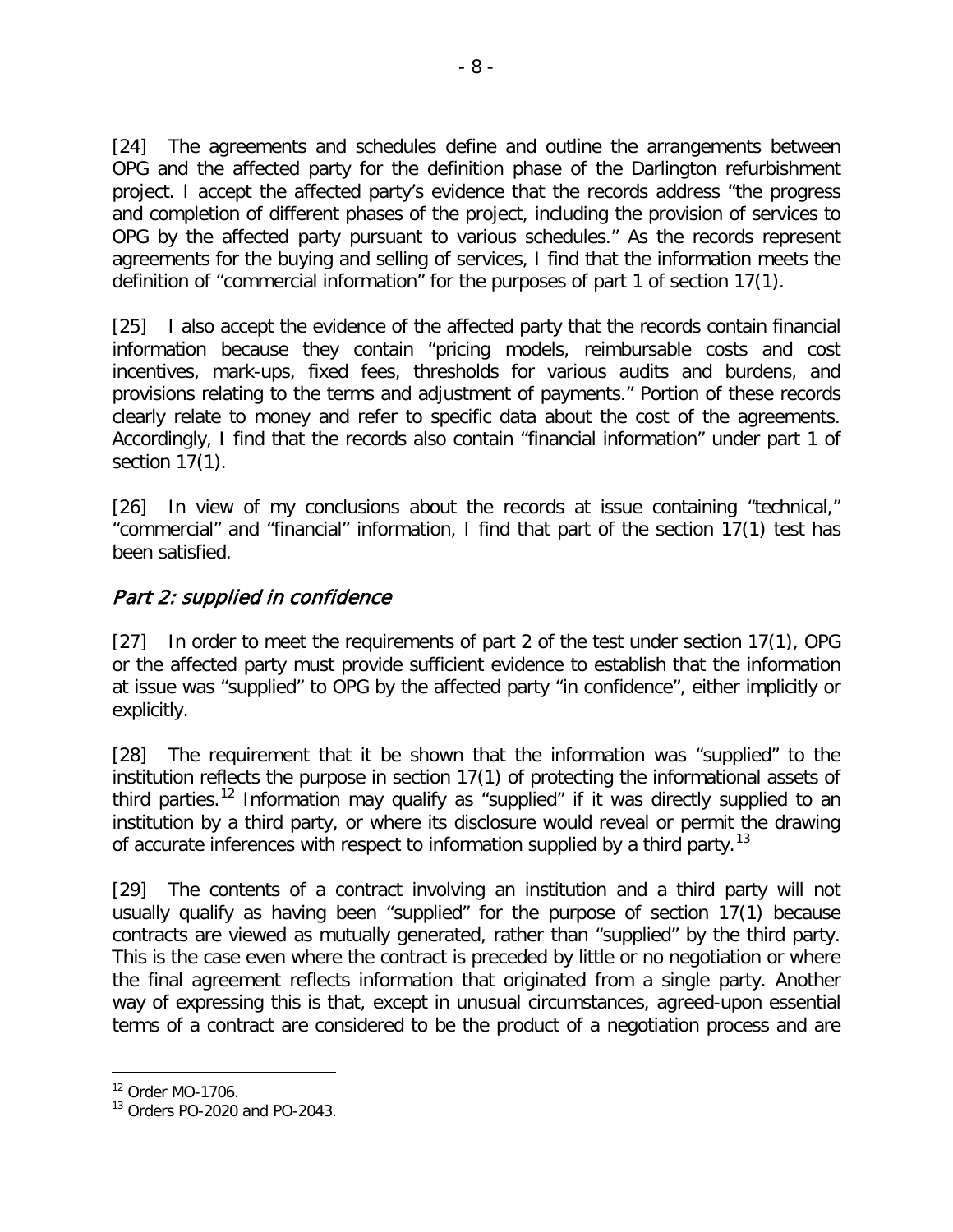not, therefore, considered to be "supplied."<sup>[14](#page-8-0)</sup> This approach was approved by the Divisional Court in Boeing Co. v. Ontario (Ministry of Economic Development and Trade), and several other decisions.<sup>[15](#page-8-1)</sup>

[30] Although the terms of a contract may reveal information about what each of the parties was willing to agree to in order to enter into the arrangement with the other party or parties, this information is not, in and of itself, considered to comprise the type of "informational asset" sought to be protected by section  $17(1)$ .<sup>[16](#page-8-2)</sup>

[31] There are two exceptions to this general rule which are described as the "inferred disclosure" and "immutability" exceptions. The "inferred disclosure" exception applies where disclosure of the information in a contract would permit accurate inferences to be made with respect to underlying non-negotiated confidential information supplied by a third party to the institution. The "immutability" exception applies to information that is immutable or is not susceptible of change, such as the operating philosophy of a business, or a sample of its products.<sup>[17](#page-8-3)</sup>

[32] In order to satisfy the "in confidence" component of part two, the party resisting disclosure must establish that the supplier had a reasonable expectation of confidentiality, implicit or explicit, at the time the information was provided. This expectation must have an objective basis.<sup>[18](#page-8-4)</sup>

#### Representations

[33] Citing Orders PO-2020 and PO-2043, the affected party submits that information may qualify as having been "supplied" if it was directly supplied to an institution by a third party, or where its disclosure would reveal or permit the drawing of accurate inferences with respect to information supplied by the third party. As an example of information that was directly supplied to OPG, the affected party refers to the "sensitive technical information" related to design, engineering, construction and testing, found in the exhibits to the contact. However, since this information is no longer at issue for the most part, excepting the tooling exhibits which also contain commercial information, the submissions related to it are not outlined further in this order.

<sup>14</sup> Orders MO-1706, PO-2371 and PO-2384.  $\overline{a}$ 

<span id="page-8-1"></span><span id="page-8-0"></span><sup>&</sup>lt;sup>15</sup> Supra, footnote 4. See also Orders PO-2018, PO-2496, upheld in *Grant Forest Products Inc. v.* Caddigan, [2008] O.J. No. 2243 (Div. Ct.) and PO-2497, upheld in Canadian Medical Protective Association v. Loukidelis, [2008] O.J. No. 3475 (Div. Ct.) (CMPA). See also HKSC Developments L.P. v. Infrastructure Ontario and Information and Privacy Commissioner of Ontario, 2013 ONSC 6776 (CanLII) and Miller Transit Limited v. Information and Privacy Commissioner of Ontario et al., 2013 ONSC 7139 (CanLII).

<span id="page-8-2"></span> $16$  Orders PO-2018 and PO-2632.

<span id="page-8-3"></span><sup>&</sup>lt;sup>17</sup> Orders MO-1706, PO-2384, PO-2435 and PO-2497, upheld in *CMPA v. Loukidelis*, (cited above). See also British Columbia Order 01-20.

<span id="page-8-4"></span><sup>18</sup> Order PO-2020.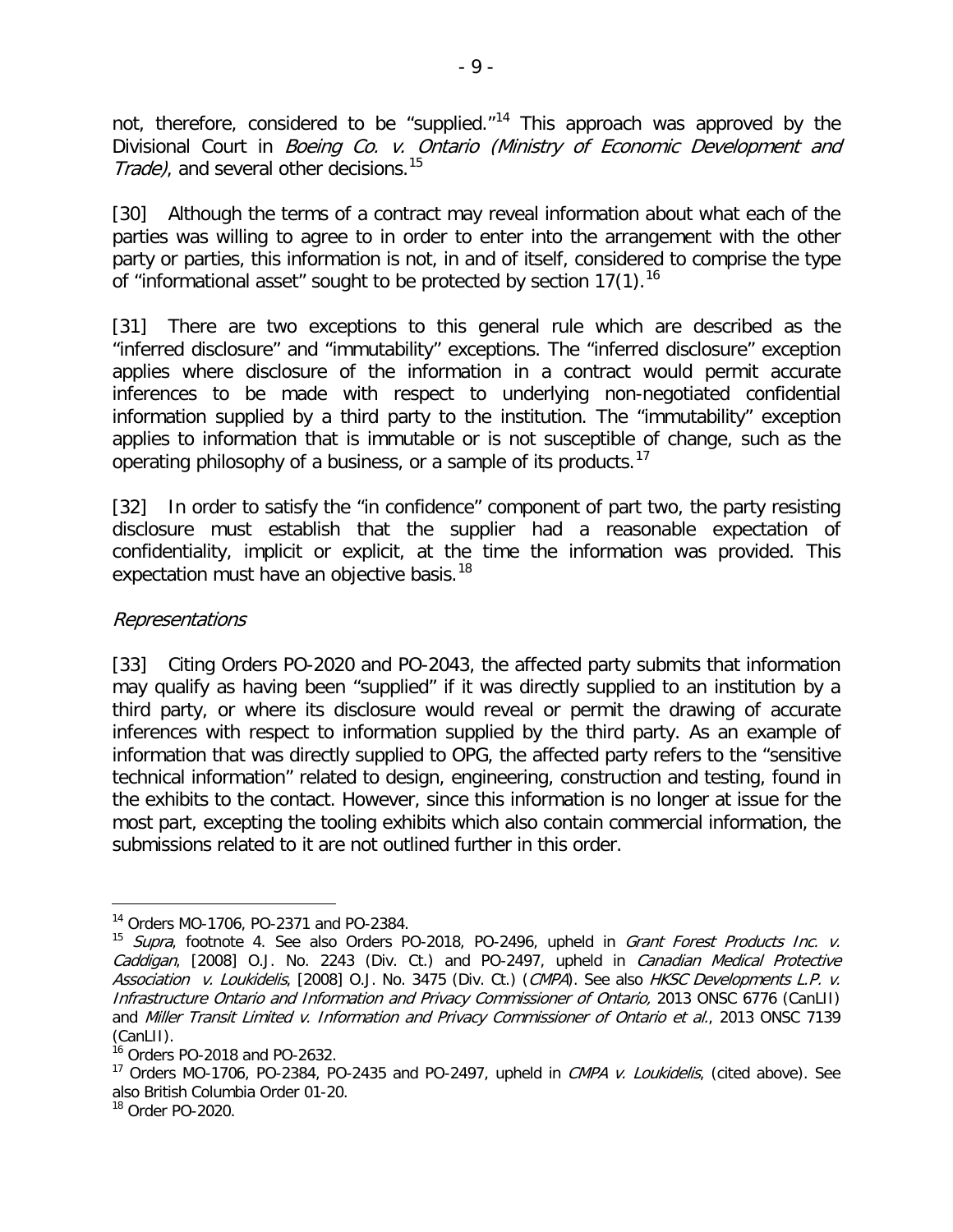[34] The affected party submits that the rate tables were also supplied directly by it to OPG and "were not part of contractual negotiations in respect of the contract."

[35] With respect to the "financial information relating to pricing, the commercial information relating to schedules and the labour relations information," the affected party submits that all of this information – the content of the contracts – fall under the "inferred disclosure" exception to the general rule that contracts between an institution and a third party will not normally qualify as having been "supplied" for the purpose of section 17(1) of the Act. According to the affected party, their disclosure would permit accurate inferences to be made about its tender documents, which themselves contained non-negotiated confidential information. The affected party argues that:

The Contract contains, in some fashion, the majority of the [affected party's] initial proposal submitted as part of the request for proposal phase, and if the contract is made available to third parties, it would reveal our commercial strategy.

[36] Further, the affected party submits that the contract was entered into by the parties with an expectation of confidence. Referring to the contract negotiations being conducted in confidence, the affected party states that access to the process was restricted to personnel, representative and agents on an as-needed basis. In addition, the affected party submits:

… OPG and the [affected party] entered into a Confidentiality Agreement on September 21, 2011 (the "Confidentiality Agreement") with respect to confidential financial information about the [affected party] and/or their affiliates which was to be provided to OPG in the course of discussions and negotiations concerning credit-related business terms for future agreements relating to services provided by the [affected party] to OPG in connection with the Darlington Retubing Feeder Replacement Project. The Confidentiality Agreement shows that OPG and the [affected party] contemplated that, at a minimum, sensitive financial information that was supplied by the [affected party] would be kept in strict confidence. … Moreover, the Contract is not otherwise available to the public and is not required to be disclosed to the public under the [affected party's] continuous disclosure obligations as reporting issuers in Canada.

[37] OPG "supports and adopts the representations made by the affected party" and excerpts portions of those submissions relating to the argued application of the inferred disclosure exception to the "supply" rule. OPG also submits that the parties entered into the agreement with an expectation of confidentiality regarding the sensitive information in the agreement. According to OPG, the records were prepared for a purpose that would not entail disclosure and they are not otherwise available to the public.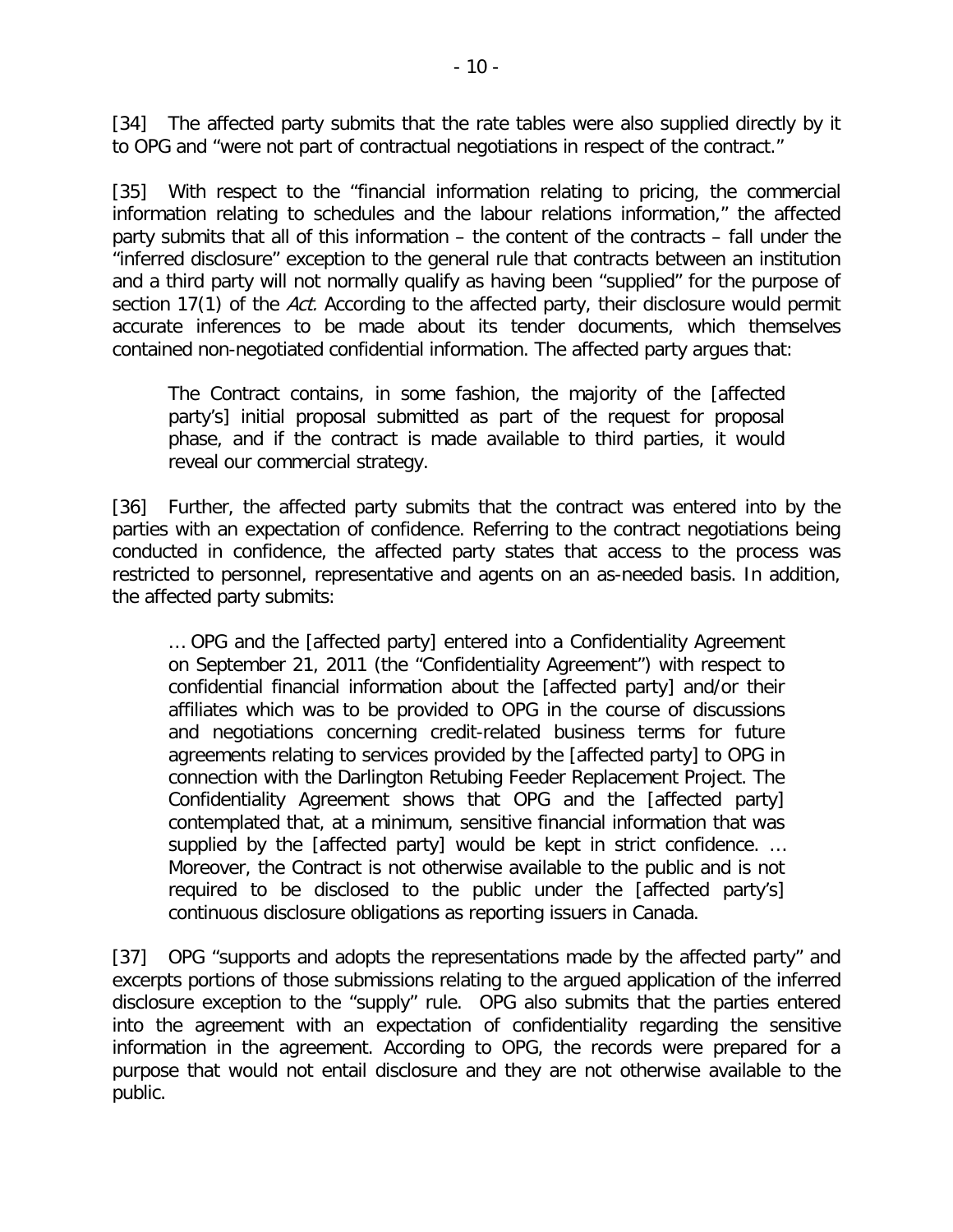[38] The appellant's representations do not address the "supplied" "in confidence" part of the test under section 17(1).

### Analysis and findings

#### "Supplied"

[39] The records at issue in this appeal are the executed contracts that outline the terms of the agreement between OPG and the affected party regarding the provision of engineering, procurement and construction services for the Darlington Nuclear Generating Station Reactor Full-Scale Mock-Ups Project and the Darlington Refurbishment Retube and Feeder Replacement Project. The records are accompanied by associated indemnity agreements, schedules and exhibits.

[40] The affected party, with OPG's support, opposes the disclosure of the entire set of responsive records. Based on my review of these records, however, I conclude that they represent the negotiated intentions of the signatories and that they do not, with some limited exceptions, meet the requirements to qualify as "supplied" for the purpose of part 2 of the test for exemption under section 17(1) of the Act.

[41] To begin, I note that Ontario, like all Canadian jurisdictions, recognizes that the terms or content of a contract may be exempt where they reveal, or could be used to infer, proprietary information.<sup>[19](#page-10-0)</sup>

[42] I accept that some components of these records may directly reflect information provided by the affected party in its bid documents. However, whether or not the specific contractual terms, schedules or exhibits to the agreements were individually subject to negotiation, or essentially reflect the affected party's tender documents, is not determinative of the "supplied" question. Rather, the fact that these agreements were executed suggests that their terms were not "supplied," according to this office's well-established approach to the determination under section 17(1) of the Act. As stated above, the agreed-upon essential terms of a contract are considered to be the product of a negotiation process and not "supplied," even when "negotiation" amounts to acceptance of the terms proposed by the third party.<sup>[20](#page-10-1)</sup>

[43] In Order MO-1706, Adjudicator Bernard Morrow stated:

… [T]he fact that a contract is preceded by little negotiation, or that the contract substantially reflects terms proposed by a third party, does not lead to a conclusion that the information in the contract was "supplied" within the meaning of section 10(1) [the municipal equivalent to section

<span id="page-10-0"></span><sup>19</sup> Order PO-3176.

<span id="page-10-1"></span> $^{20}$  See Orders PO-2384, PO-2497 (upheld in *CMPA*, *supra*) and PO-3157.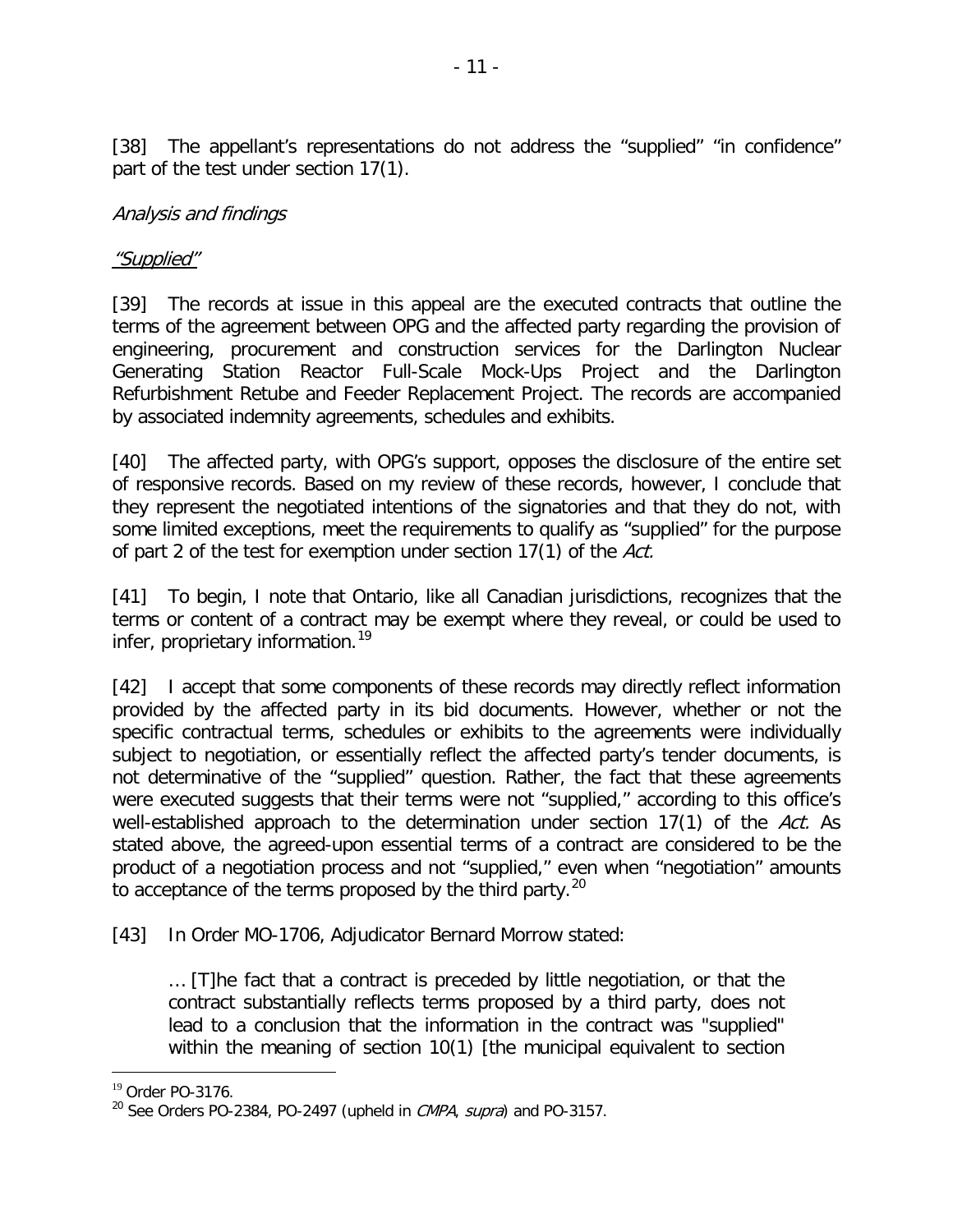17(1)]. The terms of a contract have been found not to meet the criterion of having been supplied by a third party, even where they were proposed by the third party and agreed to with little discussion.

[44] As stated, this approach has been upheld by the Divisional Court in Boeing  $\nu$ . Ontario (Ministry of Economic Development and Trade).<sup>[21](#page-11-0)</sup> Several more recent decisions of the Divisional Court have affirmed this office's approach to section  $17(1)$ .<sup>[22](#page-11-1)</sup> In particular, these decisions confirm that one of the central purposes of freedom of information legislation is to make institutions more accountable to the public. In *Miller* Transit Limited v. Information and Privacy Commissioner of Ontario et al., the court upheld Adjudicator Donald Hale's decision ordering the disclosure of portions of bus services contracts between York Region and two companies on the basis that the third party information exemption did not apply. In doing so, the Court observed that:

[44] The IPC adjudicator's decision was also consistent with the intent of the legislation which recognizes that public access to information contained in government contracts is essential to government accountability for expenditures of public funds: see Vaughan (City) v. Ontario (Information and Privacy Commission), 2011 ONSC 7082 (CanLII), 2011 ONSC 7082, 109 O.R. (3d) 149 (Div. Ct.), at para. 49.

[45] In this context, I begin with the conclusion that the two Indemnity Agreements do not contain the "informational assets" of the affected party, at least in the sense that the information could be said to belong, or be proprietary, to it. The two records outline the agreed-upon obligations and arrangements for indemnification between OPG and each of the two partner companies making up the joint venture (affected party) for these projects. I am satisfied that the Indemnity Agreements were negotiated,  $23$  and I find that these two Indemnity Agreements were not "supplied" according to part 2 of section 17(1).

[46] I reach a similar conclusion with respect to nearly all of the content of the Engineering, Procurement and Construction Agreements for the Mock Ups Project and the RFR Project, and most of their constituent schedules or exhibits. The content of the records themselves support a finding that they are the product of negotiations. The main agreements describe in considerable detail the mutually agreeable processes and rules by which the parties intend to carry out the projects and address issues that will (or could) arise in the context of the projects, including obligations, scheduling, payments, reporting, submittals, delay, damages, warrantees, default, liability, termination, audit and dispute resolution. In addition, there is no evidence before me that pinpoints any specific contractual term contained in these agreements which would support a finding that such information was "supplied" to OPG by the affected party. In

<span id="page-11-0"></span><sup>&</sup>lt;sup>21</sup> Supra, footnote 4.

<span id="page-11-1"></span> $22$  *Supra*, footnote 15.

<span id="page-11-2"></span> $23$  Orders M-680 and MO-2233.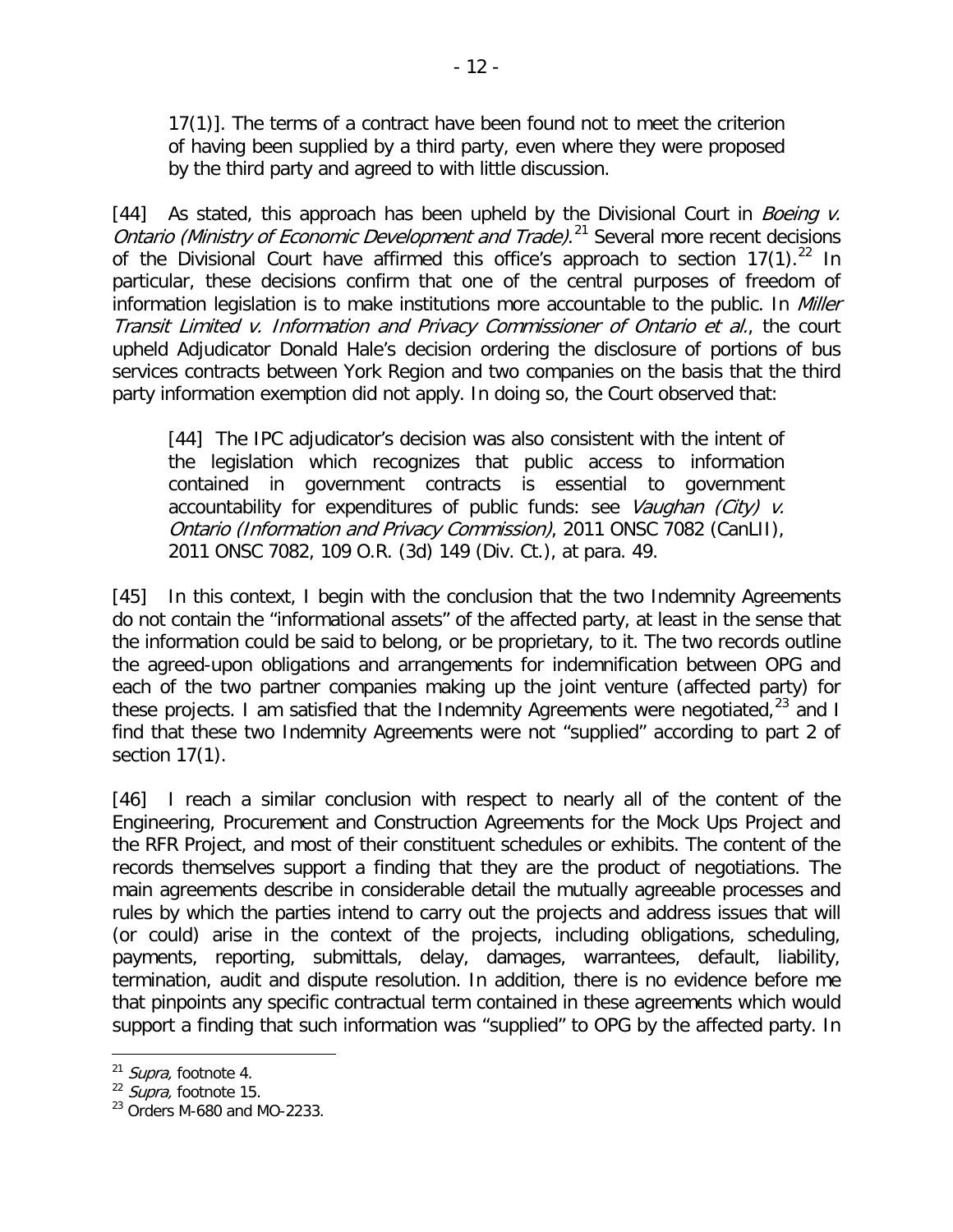my view, such terms are of the kind expected in a normal, contractual relationship, and I find that the main agreements, with a few minor exceptions, were not "supplied" to OPG as that term is contemplated by section 17(1) of the Act.

[47] For the most part, this finding extends to the exhibits and schedules to the agreements, including the schedules to the Mock Ups Project Agreement. These schedules to the Mock Ups Project Agreement consist of blank templates that establish the format for recording certain events or required submittals. In my view, these schedules represent agreed-upon formats for documenting certain aspects or processes of the agreements, and I find that they do not qualify as having been "supplied" by the affected party to OPG.<sup>[24](#page-12-0)</sup>

[48] Additionally, some of the exhibits to the RFR Project Agreement resemble the schedules to the Mock Ups Project Agreement, in that they consist of blank templates establishing the form for documenting certain events or required submittals. However, the affected party stands alone in opposing the disclosure of the particular five exhibits addressed in this section. For the reasons given above, I find that the following records were also not "supplied" for the purpose of part 2 of section 17(1): Exhibit 9.1(a) (Letter of Credit), Exhibit 12.6 (Final Completion Notice), Exhibit 12.7(a)(3) (Release from Contractor), Exhibit 12.7(a)(4) (Statutory Declaration – Application for Final Payment), and Exhibit 14.9 (Notice of Breach by OPG).

[49] Another category of records that I find does not qualify as "supplied" are other remaining exhibits to the RFR Project Agreement. These other exhibits are not blank templates and actually contain essential terms of the agreements. However, in keeping with the reasoning outlined above, I conclude that these other exhibits are the product of the negotiation process between OPG and the affected party and are not, therefore, "supplied" in this context. Accordingly, I find that the following exhibits do not meet the requirements of the "supplied" component of part 2 of section 17(1): Exhibit 1.1(wwww) (Mock Ups Contract), Exhibit 2.9(a) (Submittal Review Periods), Exhibit 2.9(j) (Project Controls and Reporting), Exhibit 2.11 (Procurement Work), Exhibit 3.1(c)(A) (Target Schedule for Definition Phase Work),<sup>[25](#page-12-1)</sup> Exhibit 3.1(d)(A) (Submittal

<span id="page-12-0"></span> $24$  In the index of records provided by OPG, only the schedules to the RFR Project Agreement are itemized. The schedules to the Mock Ups Project Agreement are not individually listed, but consist of Schedules: 1.1(e) Amendment Agreement form, 1.1(g) Payment Related Documents, 1.1(zz) Project Change Directive Form, 2.10(a) Additional Submittal Provisions, 2.12(d)(3) Non-Conformance Notice, 6.2(b) Excusable Delay Notice, 7.4(g) Scientific Research and Experimental Development (blank), 7.9(a) Substantial Completion Form, 7.9(b) Substantial Completion Confirmation Form, 7.10 Final Completion Form, 7.11 Final Payment Related Documents, 7.12 Notice of Approval for Final Payment, and 10.6 Breach Form.  $\overline{a}$ 

<span id="page-12-1"></span> $25$  OPG's index provided with its representations indicates that Exhibit 3.1(c)(B) (Target Schedule for Execution Phase Work) is at issue. Other than a note indicating that this schedule is subject to future development, this exhibit contains no content.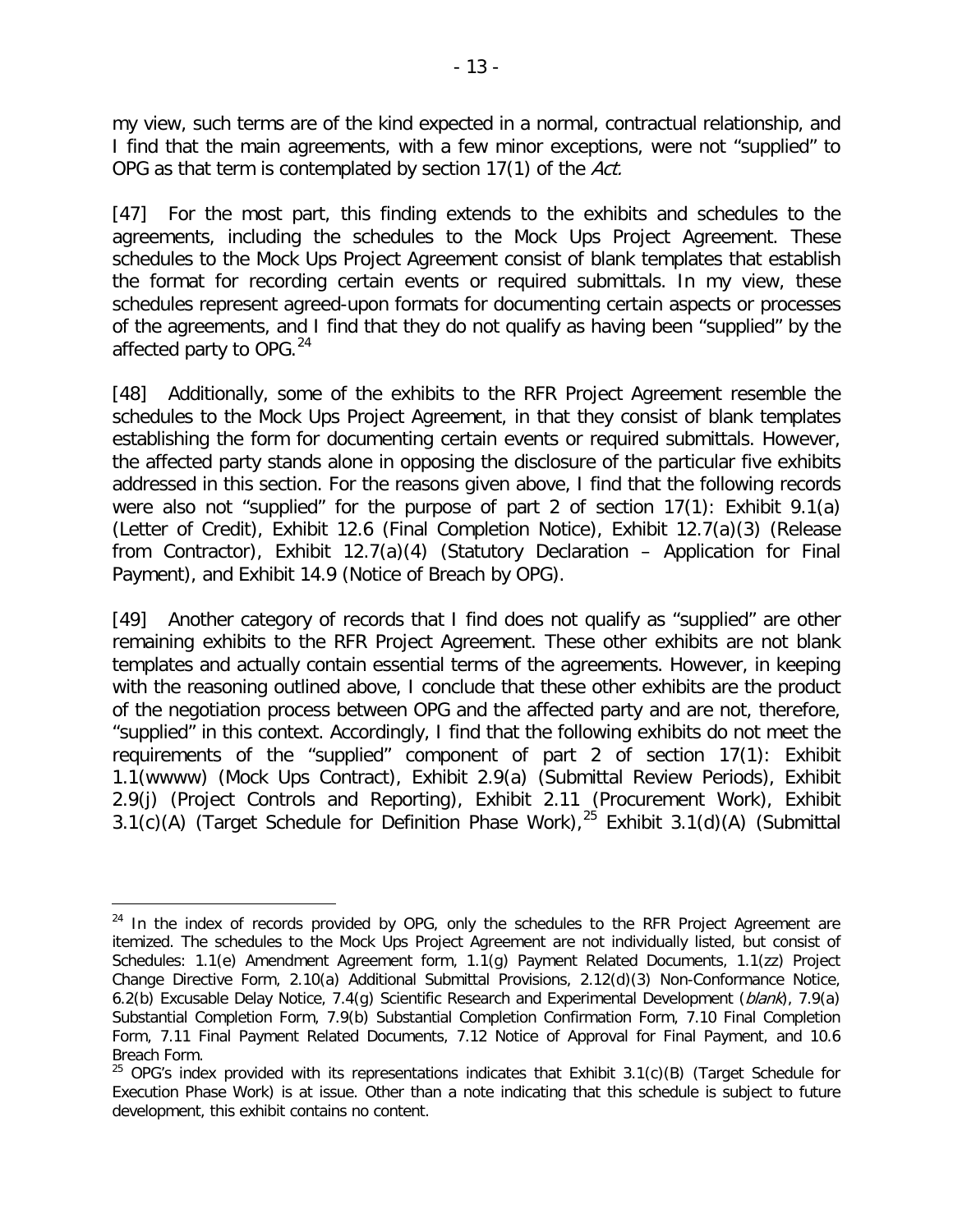Schedule for the Definition Phase Work), $^{26}$  $^{26}$  $^{26}$  and Exhibit 3.5 (Development of the Execution Phase Target Schedule and Execution Phase Target Cost and Execution Phase Fixed Fee).

[50] The affected party also argues, supported by OPG, that pricing and payment matters in the agreements are sensitive information that ought not to be disclosed. However, consistent with many previous orders, I have concluded that the contractual terms, exhibits and schedules that contain this type of information were not "supplied" by the affected party.<sup>[27](#page-13-1)</sup> Even if in the exact form initially proposed by the affected party, such as the professional overtime, construction and labour rates contained in Exhibit 1.1(fffffff), the incorporation of these terms or provisions into the agreements means that they cannot properly be characterized as "belonging" to the affected party in the sense protected by section 17(1). Upon execution of the agreement, which represents the negotiated intentions of the parties, the information is thought to "belong" as much to OPG as to the affected party. $^{28}$  $^{28}$  $^{28}$ 

[51] The application of the "supplied" part of the section 17(1) test to the disclosure of pricing information contained within a contract or bid proposal has been addressed in a number of previous orders of this office. One of the most frequently cited decisions is Order PO-2435, where Assistant Commissioner Brian Beamish considered the Ministry of Health and Long-Term Care's argument that proposals submitted by potential vendors in response to government RFPs, including per diem rates, are not negotiated because the government either accepts or rejects the proposal in its entirety. Assistant Commissioner Beamish rejected that position and observed that the government's option of accepting or rejecting a consultant's bid is a "form of negotiation:"

The Ministry's position suggests that the Government has no control over the per diem rate paid to consultants. In other words, simply because a consultant submitted a particular per diem in response to the RFP release by [Management Board Secretariat (MBS)], the Government is bound to accept that per diem. This is obviously not the case. If a bid submitted by a consultant contains a per diem that is judged to be too high, or otherwise unacceptable, the Government has the option of not selecting that bid and not entering into a [Vendor of Record] agreement with that consultant. To claim that this does not amount to negotiation is, in my view, incorrect. The acceptance or rejection of a consultant's bid in response to the RFP released by MBS is a form of negotiation. In addition, the fact that the negotiation of an acceptable per diem may have taken place as part of the MBS process cannot then be relied upon by the

<span id="page-13-0"></span> $26$  Exhibit 3.1(d)(B) (Submittal Schedule for Execution Phase Work) is also noted as being at issue, but contains no content populating the "sample format."

<span id="page-13-1"></span><sup>&</sup>lt;sup>27</sup> Orders MO-1706, PO-2371, PO-2384 and PO-3011/PO-3072-R, upheld in HKSC Developments, supra, footnote 15.

<span id="page-13-2"></span><sup>28</sup> Order PO-3157.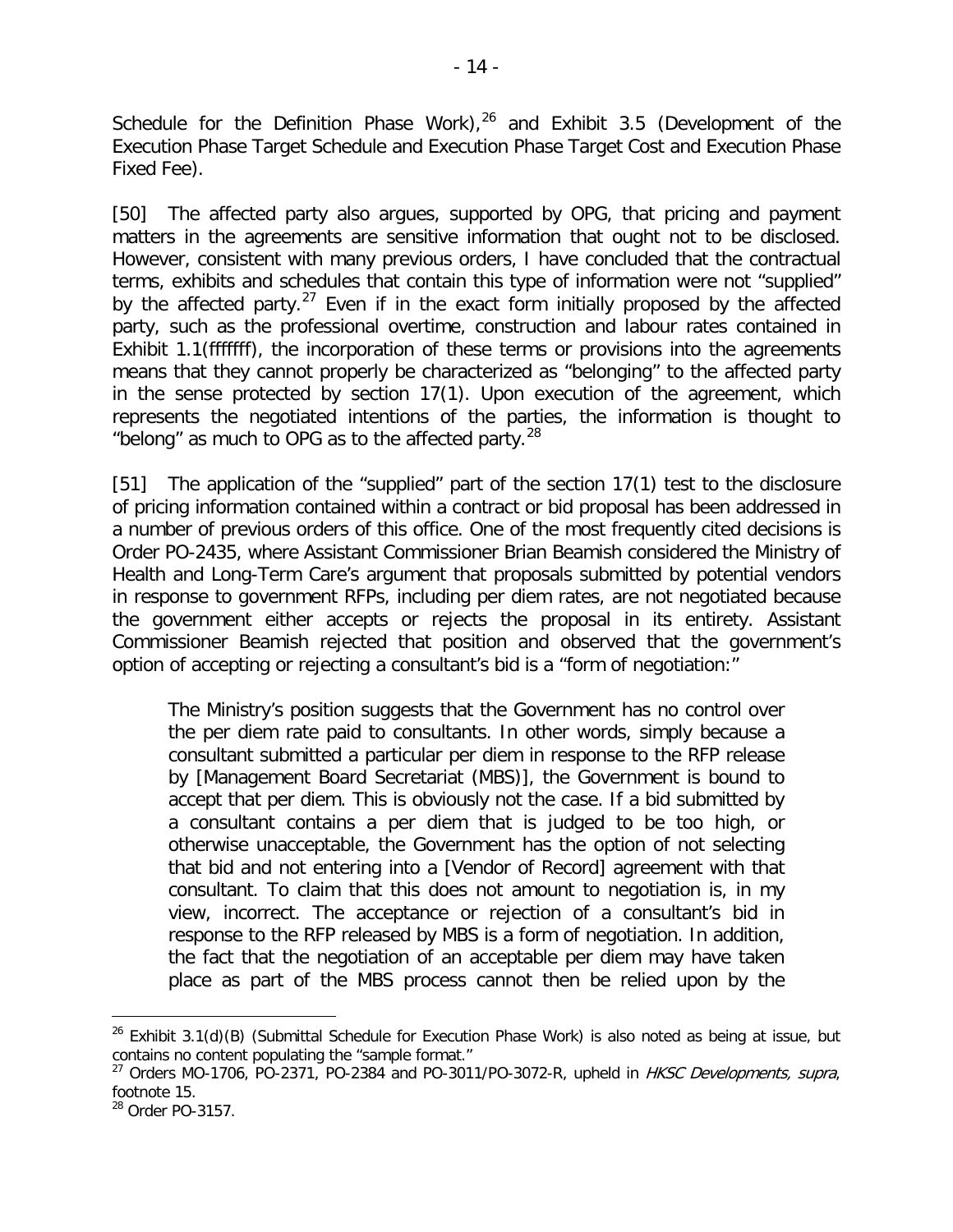Ministry, or [Smart Systems for Health], to claim that the per diem amount was simply submitted and was not subject to negotiation.

[52] Assistant Commissioner Beamish's reasoning in Order PO-2435 has been followed in many subsequent orders, emphasizing that the exemption in section 17(1) is intended to protect information belonging to an affected party that cannot change through negotiation, not that which could, but was not, changed.<sup>[29](#page-14-0)</sup> I agree with the reasoning articulated and I find that nearly all of the pricing, target and payment information at issue represents the position taken by the affected party regarding the cost of providing and performing the various components of the engineering, procurement and construction agreements. If the pricing and related information submitted by the affected party had been deemed by OPG to be "too high, or otherwise unacceptable," OPG was in a position to accept or reject them. The same holds true for dates and other variables in the schedules that might be "unacceptable" to OPG. $^{30}$  $^{30}$  $^{30}$  In my view, the option to accept or reject such prices, rates or milestones is itself a "form of negotiation, as contemplated by Assistant Commissioner Beamish in Order PO-2435.

[53] Accordingly, I find that the following pricing or payment information was not "supplied" within the meaning ascribed to that term in section  $17(1)$  of the Act: Schedules 7.1 (Milestone Payment Schedules),<sup>[31](#page-14-2)</sup> and the following exhibits to the RFR Project Agreement (at Tab D of OPG's records binder): Exhibit 1.1(fffffff) (Rate Tables), Exhibits 3.1(a) and 3.1(b) (Milestone Schedules),  $32$  Exhibit 3.11 (Sample Calculation for Productivity Gains Formula), Exhibit 4.7 (Economic Cost Adjustments), Exhibit 6.1 (Pricing), excluding Attachments 1 and 2, Exhibit 6.3(a) (Cost Allocation Table), excluding Attachment 1, the affected party's Travel and Per Diem Policy dated 2006, Exhibit 7.1(b) (Tooling Milestone Payment Table), Exhibit 8.1(a) (Illustration: Definition Phase Target Cost – Incentives/Disincentives), and Exhibit 8.2(a) (Illustration and Examples: Execution Phase Target Cost – Incentives/Disincentives). For these records, part 2 of the test under section 17(1) has not been met.

[54] However, as indicated above, there are some exceptions to my finding that the records for the most part do not meet the requirements of the "supplied" part of the test.

<span id="page-14-0"></span><sup>&</sup>lt;sup>29</sup> See, for example, Orders PO-2371, PO-2453, and PO-2632; see also *Canadian Pacific Railway v. British*<br>Columbia (Information and Privacy Commissioner), [2002] B.C.J. No. 848 (S.C.).

<span id="page-14-1"></span><sup>&</sup>lt;sup>30</sup> Milestone schedules have been found to be "supplied" in past orders (for example, Order PO-2478); however, the records at issue in that order were for the *proposal* to develop a wind power generating facility, not the final agreement. Regardless, the milestone schedule at issue in that order failed to meet the requirements of part 3 of section 17(1) and was ordered disclosed.

<span id="page-14-2"></span> $31$  There is a Schedule 7.1 to both the Mock-Ups Project Agreement and the other for Exhibit 1.1(wwww) (Mock Ups Contract) to the RFR Project Agreement.

<span id="page-14-3"></span> $32$  Percentage fees to be paid at certain points.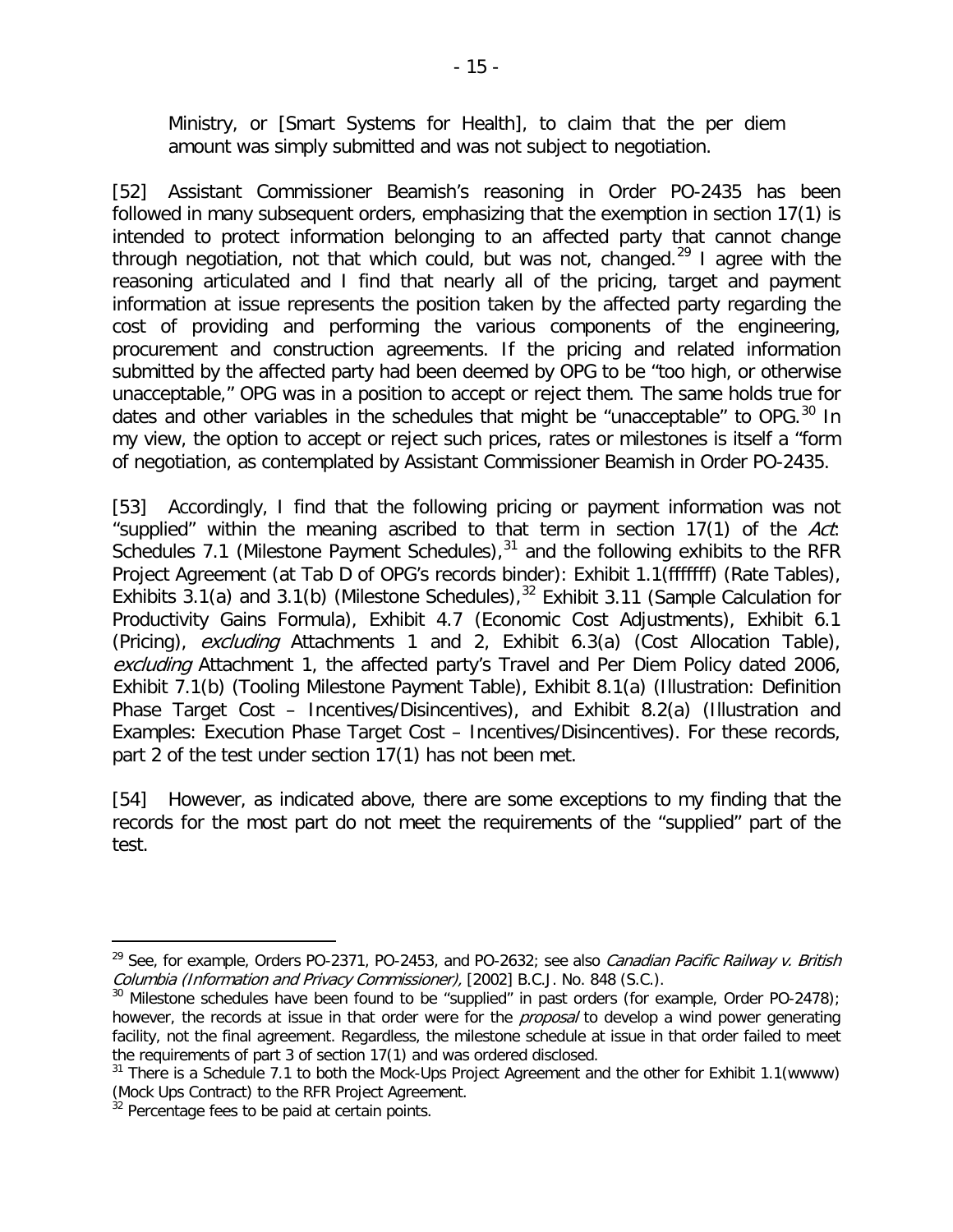[55] The first exceptions consist of Exhibit 1.1(jjjjjjj), Tooling Fixed Price Reduction Methodology, except its first page, and Exhibit 1.1(qqqqqqq), Tooling Performance Guarantee, to the RFR Project Agreement. I concluded, under part 1 above, that these records contain technical and commercial information, including "contractor-populated" operation specifics to illustrate sample calculations required under the methodology, as well as for benchmarking performance. Based on the quality of the information contained in these two exhibits, I find they were "supplied" by the affected party to OPG, for the purpose of part 2 of the test under section 17(1).

[56] Next, I am satisfied that Attachments 1 and 2 to Exhibit 6.1 (Pricing) were "supplied" because the commercial and financial information contained in these tables relating to fixed fees for the Execution and Definition phases, respectively, includes cost overheads and other details derived from the affected party's bid materials.

[57] In addition, I find that the affected party's WSIB registration number in section 2.15(g) of the main RFR Project Agreement, its GST and/or HST registration numbers in section 7.7(a) of the RFR Project Agreement and section 7.4 of Exhibit 1.1(wwww) to the RFR Project Agreement, and its bank account information in section 18.15 of Exhibit 6.1 to the RFR Project Agreement, were directly "supplied" by it to OPG.

[58] Finally, I am satisfied that a portion of Exhibit 6.3(a) to the RFR Project Agreement qualifies as "supplied" under section 17(1). Specifically, I note that Attachment 1 to Exhibit 6.3(a), dealing with cost allocation, is a copy of the affected party's Travel and Per Diem Policy, dated 2006, and I find that it was "supplied" to OPG by the affected party.

[59] Next, I will address the argument of the affected party, with support from OPG, that the inferred disclosure exception applies to the financial and/or commercial information at issue in the agreements, such that it ought to be considered "supplied." As noted above, the "inferred disclosure" exception is one of two exceptions, along with "immutability," that may bring information otherwise found not to have been" supplied" back within the scope of part 2 of section 17(1). The "inferred disclosure" exception applies where contractual information gives rise to an inference, not that the very same information may be found in materials provided by a third party, but that other nonnegotiated and confidential information belonging to the third party may be gleaned by reference to contractual information.<sup>[33](#page-15-0)</sup>

[60] In this appeal, the affected party submits that "the commercial and financial information contained in the Contract would permit accurate inferences to be made" about its tender documents, which contained non-negotiated confidential information, and which was supplied … during the request for proposal and subsequent cotemporaneous discussion process." Disclosure, the affected party argues, would

<span id="page-15-0"></span><sup>&</sup>lt;sup>33</sup> Miller Transit, supra.  $\overline{a}$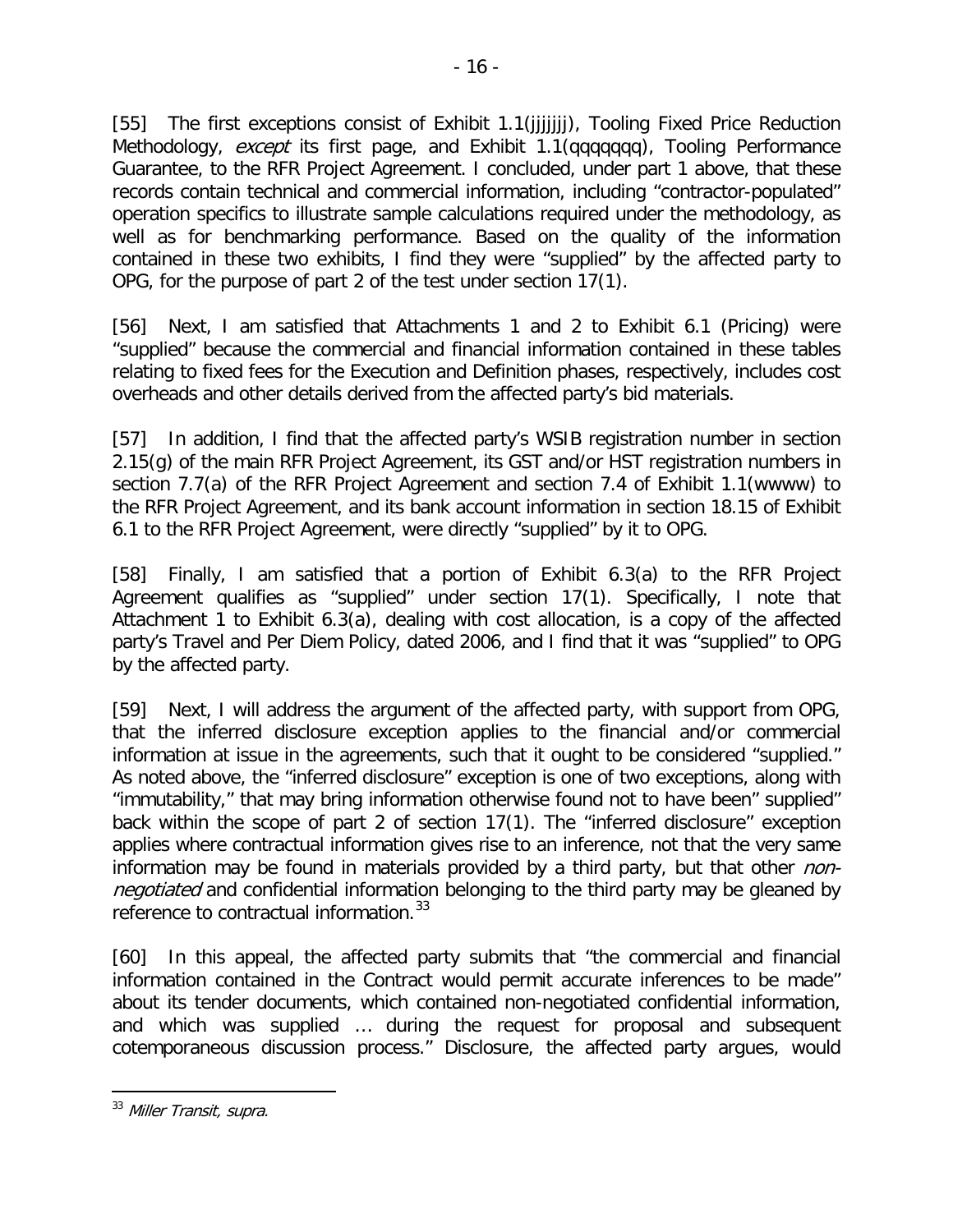reveal its "commercial strategy." However, aside from expressing this concern about inferences being made about its tender documents, the affected party has not offered sufficient evidence to link the information that actually remains at issue with its commercial strategy and, in my view, such a link cannot be discerned from the records themselves. What is required and is lacking is more specific evidence demonstrating how knowledge of the details in the agreement or identified schedules and exhibits will permit accurate inferences about the affected party's commercial strategy.<sup>[34](#page-16-0)</sup>

[61] Therefore, having not been persuaded by the evidence provided that the disclosure of the information I found above not to be "supplied" would permit accurate inferences to be made with respect to underlying non-negotiated confidential information supplied by the affected party to OPG, I find that it does not fit within the "inferred disclosure" exception.

[62] Neither the affected party nor OPG has strenuously argued that the "immutability" exception applies to the information at issue, and based on my review of the records, I conclude that it would not apply. The information that does not qualify as "supplied" is susceptible of change and does not fit within the scope of the "immutability" exception.

[63] Accordingly, I find that neither the "immutability" nor the "inferred disclosure" exception applies in the circumstances of this appeal.

### In confidence

[64] As stated, to meet the "in confidence" requirement of part two, the party resisting disclosure must establish that the supplier had a reasonable expectation of confidentiality, implicit or explicit, at the time the information was provided. This expectation must have an objective basis.

[65] Although not mentioned by OPG or the affected party, the RFR Project Agreement contains a clause that specifically contemplates the possibility of disclosure under the  $Act.^{35}$  $Act.^{35}$  $Act.^{35}$  In particular, the language expressly states that the Act applies to "all Confidential Information" and may require disclosure. Therefore, although the affected party may have entered into the contracting process with the desire to protect the confidentiality of information viewed as financial or commercially sensitive, it was put on notice that OPG, as an institution under the Act, could be required to disclose it pursuant to the Act.

[66] That being said, past orders of this office have found that the inclusion of a notice provision in the record that identifies the Act applying to the information is important evidence in determining the "in confidence" component of part 2 of the

<span id="page-16-0"></span> $34$  See HKSC Developments, supra, paragraph 34, and Order MO-2233.

<span id="page-16-1"></span> $35$  Article 11.6.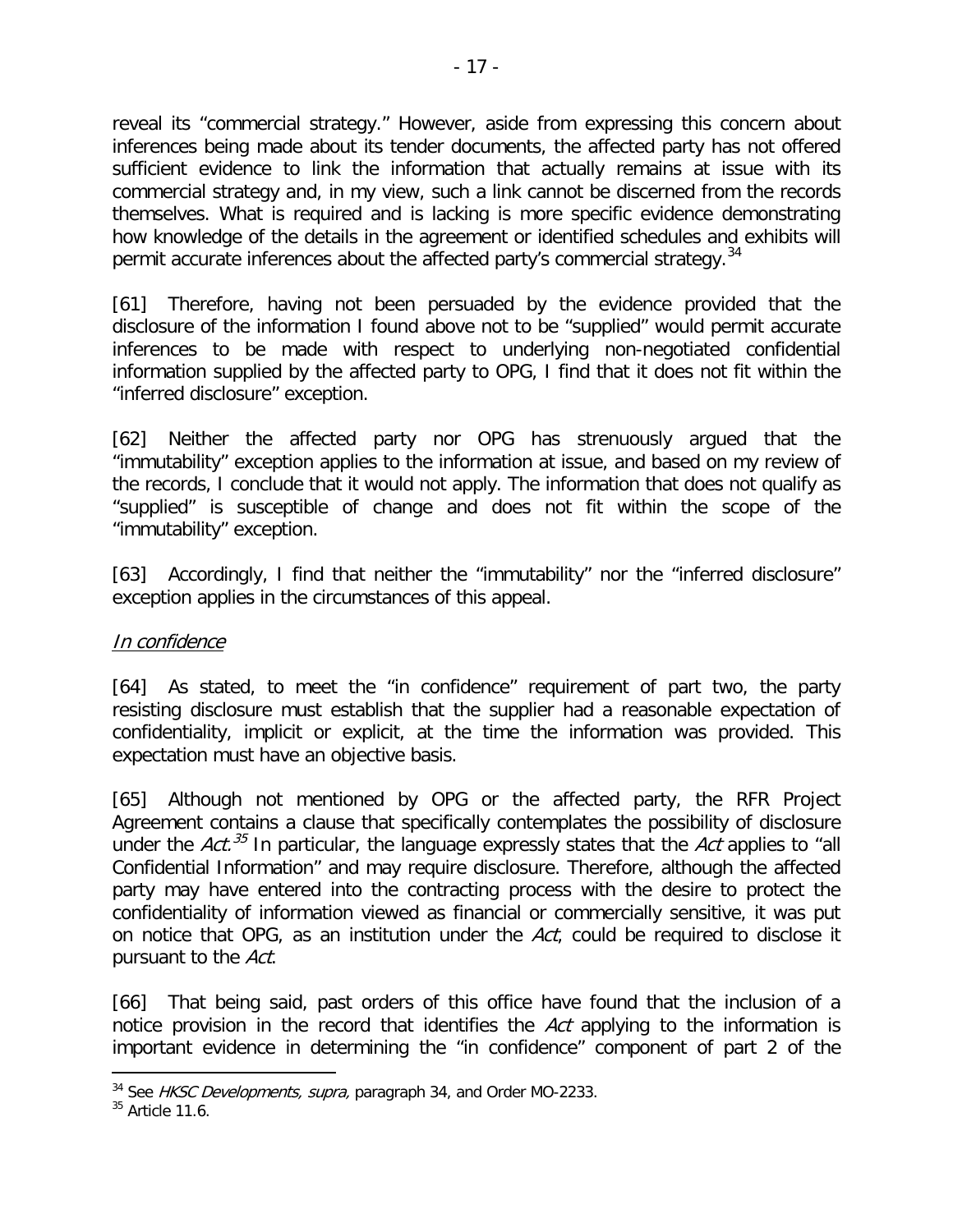test.<sup>[36](#page-17-0)</sup> In Order PO-1688, for example, the adjudicator found that the affected parties held a reasonable expectation of confidentiality despite the fact that the confidentiality clause contained a reference to proposals being subject to the provisions of the Act. When a notice provision is present, the onus has been found to rest on the individual bidders to identify the components of their submission that contain information they wish to remain in confidence.

[67] In this appeal, the affected party focuses on an expectation of confidentiality, as evidenced by the confidentiality agreement it signed with OPG which "contemplated that, at a minimum, sensitive financial information that was supplied by the [affected party] would be kept in strict confidence."

[68] Based on this evidence, I conclude that the affected party had an expectation of confidence in supplying the information to OPG that was reasonably held in the circumstances. Accordingly, I find that Exhibit 1.1(jjjjjjj) [except page 1], Exhibit 1.1(qqqqqqq), Attachments 1 and 2 to Exhibit 6.1, the affected party's WSIB, GST and HST numbers, bank account information and Travel and Per Diem Policy were all supplied in confidence, in accordance with part 2 of the test for exemption under section 17(1).

## Part 3: harms

[69] Given my finding that much of the withheld information does not qualify as "supplied," that information is not exempt under section  $17(1)$ .<sup>[37](#page-17-1)</sup> Therefore, I will now review whether the information that satisfied both parts 1 and 2, above, also meets the requirements of the third part of the test for exemption under section 17(1).

[70] To meet this part of the test, the parties resisting disclosure (the affected party or OPG) must provide "detailed and convincing" evidence to establish a "reasonable expectation of harm" with the release of the information. $38$  Evidence amounting to speculation of possible harm is not sufficient. Further, parties should not assume that harms under section 17(1) are self-evident or can be substantiated by submissions that repeat the words of the Act.<sup>[39](#page-17-3)</sup>

[71] The affected party and OPG provide mirroring representations on the harms issue. Both submit that disclosure of the (entire) agreements could reasonably be expected to prejudice the affected party's competitive position within the construction and infrastructure development industries and interfere significantly with its future contractual negotiations. They argue that disclosing the affected party's pricing,

<span id="page-17-0"></span><sup>36</sup> Orders PO-2371 and PO-2453.

<span id="page-17-1"></span> $37$  Miller Transit, supra, paragraphs 9 and 27.

<span id="page-17-2"></span><sup>&</sup>lt;sup>38</sup> Ontario (Workers' Compensation Board) v. Ontario (Assistant Information and Privacy Commissioner) (1998), 41 O.R. (3d) 464 (C.A.).

<span id="page-17-3"></span><sup>&</sup>lt;sup>39</sup> Order PO-2435.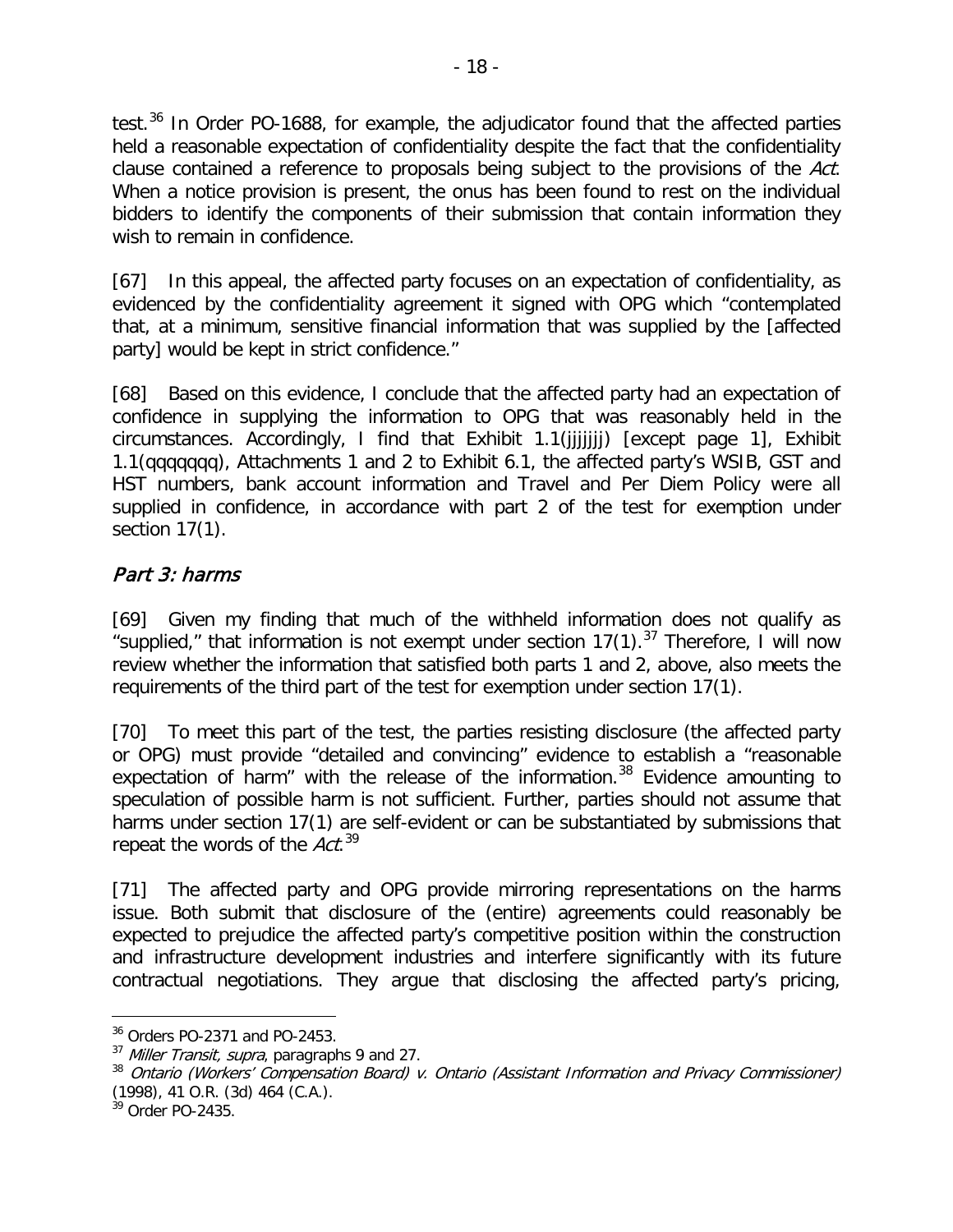technical know-how and "superior practices," would provide similar businesses with a competitive advantage. In its reply representations, OPG provided additional affidavit evidence<sup>[40](#page-18-0)</sup> that refers to the potential advantage given to "counterparties" in the affected party's negotiations with prospective subcontractors and equipment suppliers for the RFR project with disclosure of the agreements.

[72] The affected party provided additional representations on the harms issue that are specific to certain components of these agreements. The affected party submits that:

The Darlington Retubing and Feeder Replacement project consists of two phases – the definition phase (consisting of fixed price and cost reimbursable elements set out in the Contract) and the execution phase. [Certain] details … in the Contract are also applicable to the execution phase of this project, which has not yet been finalized. The Contractors are part of a small pool of competitors that are capable of completing the execution phase and disclosure of sensitive information in the Contract could harm the Contractor's competitive position with respect to the execution phase.

[73] The affected party also argues that disclosure of the commercial model the agreements represent, as well as the confidential information the agreements contain, would affect its future work in this industry, "if exploited by [its] competitors."

[74] For the most part, the information remaining at issue under part 3 of section 17(1) does not include information that might truly be described as "technical knowhow," nor are "superior practices" defined or identified by the parties. Nonetheless, with regard to the information that met the first two parts of the test for exemption under section 17(1), I am satisfied that disclosure of the tooling exhibits and portions of the pricing exhibit could reasonably be expected to prejudice the affected party's competitive position or interfere significantly with the contractual or other negotiations of the affected party for the purpose of section 17(1)(a). I accept that disclosure could provide the affected party's competitors with details that may jeopardize its competitive position. Therefore, I find that Exhibit 1.1(jjjjjjj) (Tooling Fixed Price Reduction Methodology) *except* page 1, Exhibit 1.1(qqqqqqq) (Tooling Performance Guarantee) and Attachments 1 and 2 to Exhibit 6.1 (Pricing) to the RFR Project Agreement satisfy part 3 of the test and are, therefore, exempt under section 17(1)(a).

[75] I am also satisfied that disclosure of the other financially sensitive information relating to the affected party contained in the remaining portions of the records could reasonably be expected to result in undue loss to it, according to section 17(1)(c) of the Act. In particular, I find that the portions of the RFR Project Agreement that contain the

<span id="page-18-0"></span><sup>&</sup>lt;sup>40</sup> The second affidavit provided by OPG was sworn by its Senior Vice President, Nuclear Refurbishment.  $\overline{a}$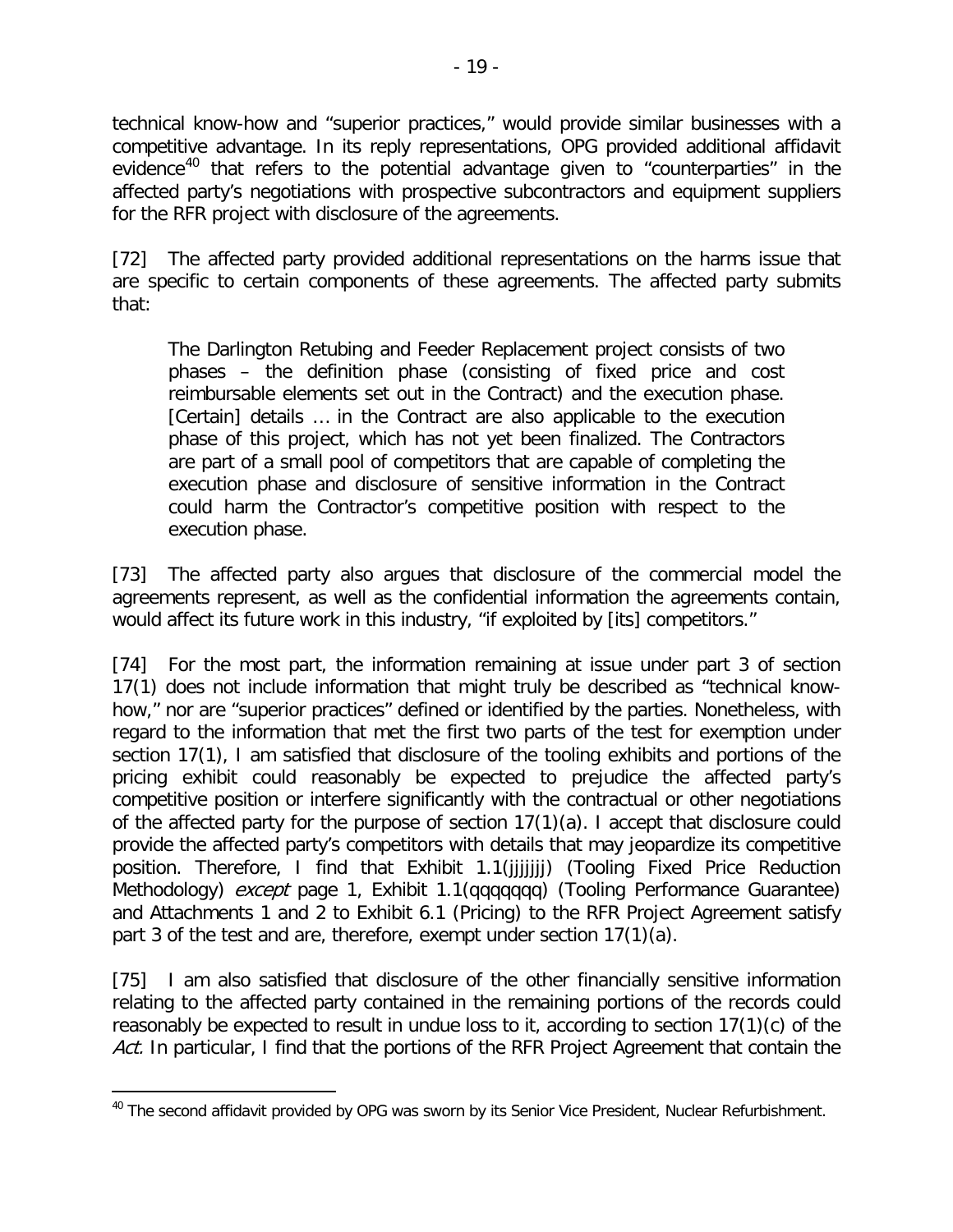affected party's WSIB registration number (section 2.15(g)), GST and/or HST registration numbers (section 7.7(a) of the Agreement and section 7.4 of Exhibit 1.1(wwww)), and bank account information (section 18.15 of Exhibit 6.1) satisfy part 3 of section 17(1)(c) and are, accordingly, exempt.

[76] However, I am not persuaded by the parties' representations or the record itself that disclosure of the affected party's Travel and Per Diem Policy (Attachment 1 to Exhibit 6.3(a), RFR Project Agreement) could reasonably be expected to result in either of the harms contemplated by section 17(1)(a) or (c). The Policy represents the terms and conditions for the reimbursement of expenses for the affected party's employees assigned to work on the Darlington RFR project. In my view, these terms are of a general nature or are standard terms of the type expected in such a document. I am not satisfied that the disclosure of this Policy could reasonably be expected to result in either of the harms that paragraphs (a) and (c) of section 17(1) seek to insulate third parties from experiencing. Therefore, I find that sections 17(1)(a) and (c) of the Act do not apply to this record.

[77] Many of the records, or portions of records, that did not meet the three-part test for exemption under section 17(1) are also subject to OPG's section 18 exemption claim, and I will now review them.

## **B. Would disclosure harm the economic interests of OPG under sections 18(1)(a), (c) or (e)?**

[78] OPG relies on sections  $18(1)(a)$ , (c) and (e) to withhold portions of the two indemnity agreements, the Mock-Ups Project and RFR Project Agreements, and many of their schedules and exhibits. $41$ 

[79] OPG's position on section 18 with respect to the indemnity and main (Mock-Ups and RFR) agreements was not revised to reflect the narrowing of the appeal's scope at mediation, resulting in there being information marked as withheld that might be considered to have been removed from the scope of the appeal.<sup>[42](#page-19-1)</sup> Rather than parse out matters of narrowed scope in this section, I will simply review all of the information redacted under section 18 to determine whether it is, in fact, exempt.

<span id="page-19-0"></span><sup>&</sup>lt;sup>41</sup> Certain exhibits to the RFR Project Agreement were subject only to the unsuccessful claim for exemption under section 17(1) and are not reviewed under section 18. These exhibits include Exhibits 3.1(c)(A), 3.1(d)(B), 9.1(a), 9.1(h), 10.1, 12.6, 12.7(a)(3), 12.7(a)(4) and 14.9.

<span id="page-19-1"></span> $42$  For example, the withheld contents of section 4.2 (Required Insurance) of the Mock-Ups Project Agreement refers to an exhibit that was removed from the scope of the appeal at mediation.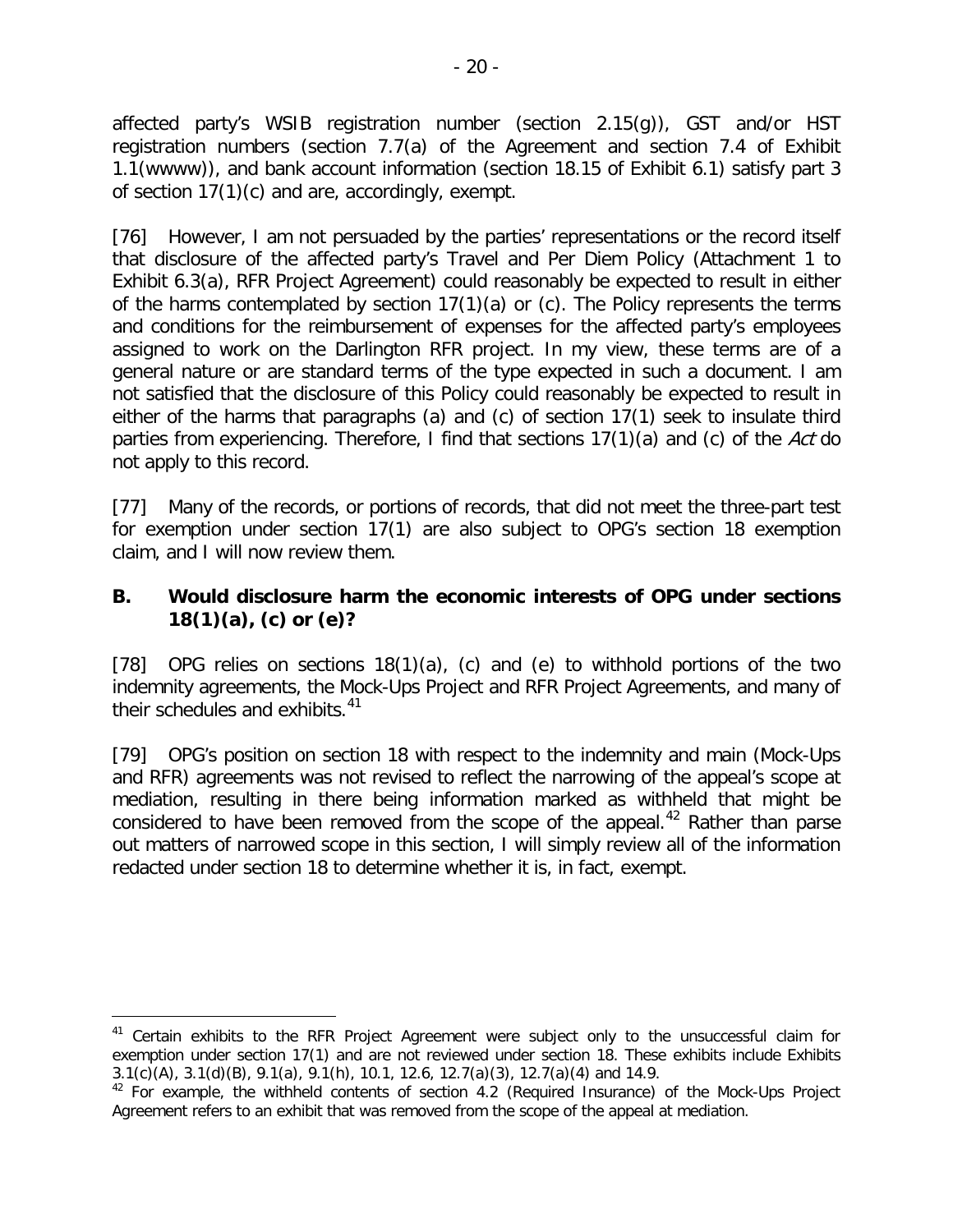[80] Claimed uniformly for all information withheld under section 18, the relevant parts of section 18(1) state:

A head may refuse to disclose a record that contains,

- (a) trade secrets or financial, commercial, scientific or technical information that belongs to the Government of Ontario or an institution and has monetary value or potential monetary value;
- (c) information where the disclosure could reasonably be expected to prejudice the economic interests of an institution or the competitive position of an institution;
- (e) positions, plans, procedures, criteria or instructions to be applied to any negotiations carried on or to be carried on by or on behalf of an institution or the Government of Ontario;

[81] Broadly speaking, section 18 is designed to protect certain economic interests of institutions covered by the  $Act.$  Section 18(1)(c) takes into consideration the consequences that would result for an institution if a record was released. This can be contrasted with sections 18(1)(a) and (e), which are concerned with the type of the record, rather than the consequences of disclosure.

[82] For section 18(1)(c) to apply, OPG must demonstrate that disclosure of the record "could reasonably be expected to" lead to the specified result. To meet this test, OPG is required to provide "detailed and convincing" evidence to establish a "reasonable expectation of harm". Evidence amounting to speculation of possible harm is not sufficient.<sup>[43](#page-20-0)</sup>

[83] It should not be assumed that harms under section 18 are self-evident or can be substantiated by submissions that merely repeat the words of the Act. The need for public accountability in the expenditure of public funds is an important reason behind the need for "detailed and convincing" evidence to support the harms outlined in section 18.<sup>[44](#page-20-1)</sup>

## Representations

 $\overline{a}$ 

[84] OPG submits that in its pursuit of a "low-cost and prudent strategy" to meet Ontario's electricity needs, the complex, multi-stage, multi-faceted project that is the Darlington Refurbishment Project plays a very important part. In this context, OPG

<span id="page-20-0"></span><sup>&</sup>lt;sup>43</sup> Ontario (Workers' Compensation Board) v. Ontario (Assistant Information and Privacy Commissioner) (1998), 41 O.R. (3d) 464 (C.A.).

<span id="page-20-1"></span><sup>44</sup> Orders MO-1947 and MO-2363.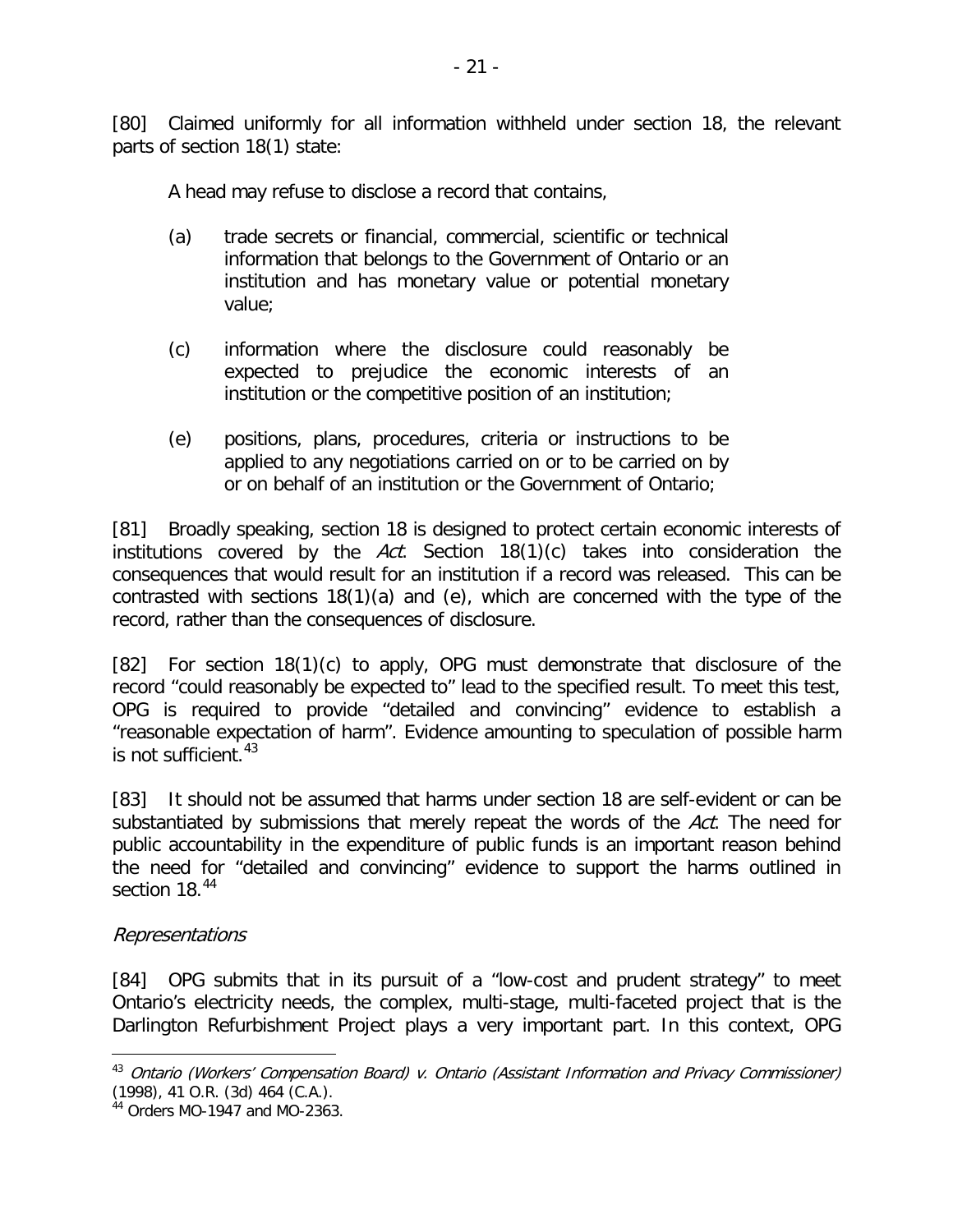argues, the ability to finalize contracts on the best business terms will provide the greatest benefit for Ontario in securing its future generation requirements.

[85] OPG's representations on section 18 start by setting out the Ontario Government's directive (to the Ontario Power Authority) respecting the refurbishment of the Darlington Nuclear Generating Station. Next, OPG provides the following excerpt from the affidavit evidence of its Director of Strategic Oversight<sup>[45](#page-21-0)</sup> for context in its opposition to disclosure:

The refurbishment project includes bids from large sophisticated companies with expertise in nuclear refurbishments. … I have reviewed the information which is contained in the records which are the subject of this appeal. This information was developed at the expense of OPG. OPG would not wish this information to become publicly available as it would provide an unfair advantage to some suppliers and contractors OPG is currently engaged with and has an interest in engaging in the future. The disclosure of the estimate of total costs and other commercial information contained in the records under appeal, would permit the bidding companies to determine project component costs and contracting strategies/terms and conditions with some precision. They would be able to do so because of their subject matter expertise, their understanding of the time frame in which these contracts will be negotiated and their knowledge of the standard major components of a refurbishment of this kind. With this background, they can extrapolate these costs from a point estimate of total costs. Because of a greater understanding of OPG's contracting strategy and a [sic] knowledge of specific [negotiated] terms and conditions, OPG would be at a disadvantage in negotiations because they would be entering negotiations without the bidders' corresponding information. Should the bidders obtain the terms and conditions and cost estimates in these records, they would gain an advantage in these upcoming negotiations with OPG by knowing, going in to the negotiation, OPG's contracting strategy as well as what OPG is expecting to pay. It would be logical for them to manipulate their bid to maximize their profit. OPG and ultimately, the ratepayers of Ontario, would consequently be deprived of an opportunity to gain the best price for its contracts.

[86] Regarding section 18(1)(a), OPG argues that the financial information at issue in this appeal, which was developed by OPG, in some cases in collaboration with the OPA, at its expense, has proprietary value to the company. OPG submits that disclosure would both adversely affect its ability to secure contracts and also deprive it of the opportunity to negotiate contracts with the most favourable pricing. OPG submits that

<span id="page-21-0"></span><sup>&</sup>lt;sup>45</sup> Employed by OPG since 2006, the Director of Strategic Oversight indicates that she "was instrumental in the development of the Technical Assessment of nine nuclear reactor technologies that were then being considered in Ontario. I am one of OPG's key participants in the procurement of nuclear projects."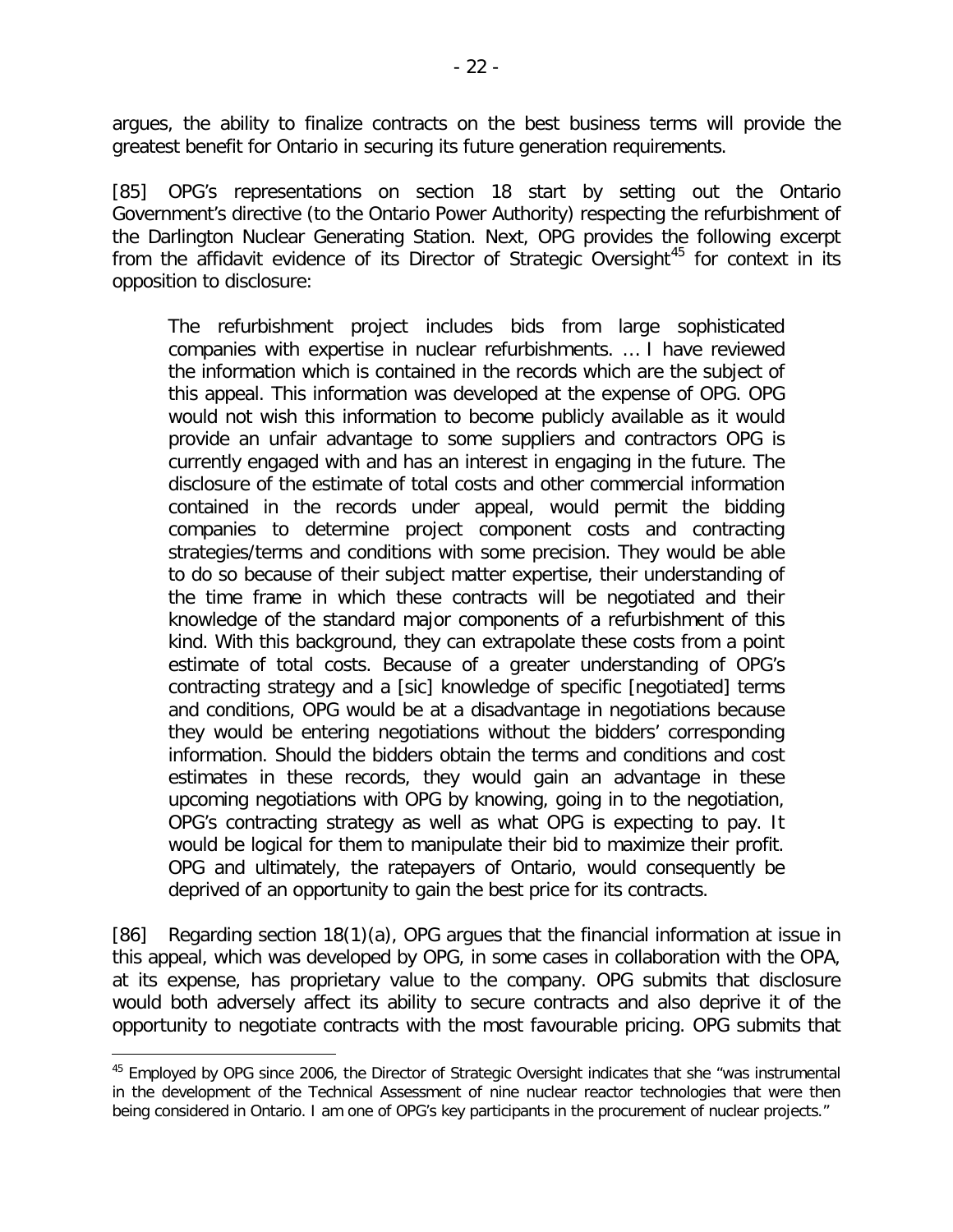the information has value in not being public because sophisticated bidders would be able to discern from the information what OPG is expecting to pay for what it needs and how much is budgeted for those needs.

[87] In support of its position under sections  $18(1)(c)$  and (e),  $46$  OPG relies on Order PO-2676, where Adjudicator James upheld the exemption of fuel, operating and maintenance cost estimates for OPG's (coal-powered) generating stations under section 18(1)(c). As summarized in Order PO-2676, the adjudicator found that disclosure of "key price information" to fuel supplier and transportation contractors could affect the bidding on current and future contracts, thereby increasing OPG's costs and reducing competition and OPG's profitability accordingly. Further, the adjudicator accepted OPG's submission that when future bidders "have the means to determine OPG's costs and the price ceiling set by government and the O.E.B., they can strategically bid at a price somewhat higher than their most competitive price."

[88] According to OPG, disclosure of the commercially sensitive information at issue in this appeal to the "highly expert and very small qualified pool of potential bidders" would impair the strength of OPG in trying to negotiate the "best deal" in upcoming contracts for the project's execution phase. OPG goes on to argue that suppliers would be able to "confidently quote prices and conditions more favourable than they otherwise would have" been able to quote. OPG's affidavit evidence refers to contracts and subcontracts to be negotiated over the next two to three years for "turbines and generators, fuel handling, re-tubing, balance of plant (which is a large scope), islanding, shutdown/layup and other infrastructure."<sup>[47](#page-22-1)</sup>

[89] Referring specifically to records 40, 42, 43 and  $44<sub>1</sub><sup>48</sup>$  $44<sub>1</sub><sup>48</sup>$  $44<sub>1</sub><sup>48</sup>$  OPG submits that these exhibits contain the position and plans for costing and scheduling the execution phase of the project. OPG argues that the study of these exhibits along with the full form contracts would permit suppliers to glean, "with relative precision," OPG's bargaining position and strategy in current and future negotiations. OPG also cites Order PO-2195, stating that the adjudicator observed that "OPG has a mandate to negotiate further similar business arrangements in the future and … disclosing information that would provide competitors with insight into OPG's business operations and strategies could reasonably be expected to result in competitive harm to OPG.<sup>"[49](#page-22-3)</sup>

<span id="page-22-0"></span> $46$  OPG's representations on section 18(1)(c) and (e) are combined.

<span id="page-22-1"></span><sup>47</sup> Paragraph 2.

<span id="page-22-2"></span><sup>&</sup>lt;sup>48</sup> Exhibit 3.11 (Sample Calculation for Productivity Gains Formula), Exhibit 4.7 (Economic Cost Adjustments), Exhibit 6.1 (Pricing), and Exhibit 6.3(a) (Cost Allocation Table).

<span id="page-22-3"></span> $49$  In Order PO-2195, the interests of OPG as a third party were found to be sufficiently engaged to uphold the application of section 17(1)(a) and (c).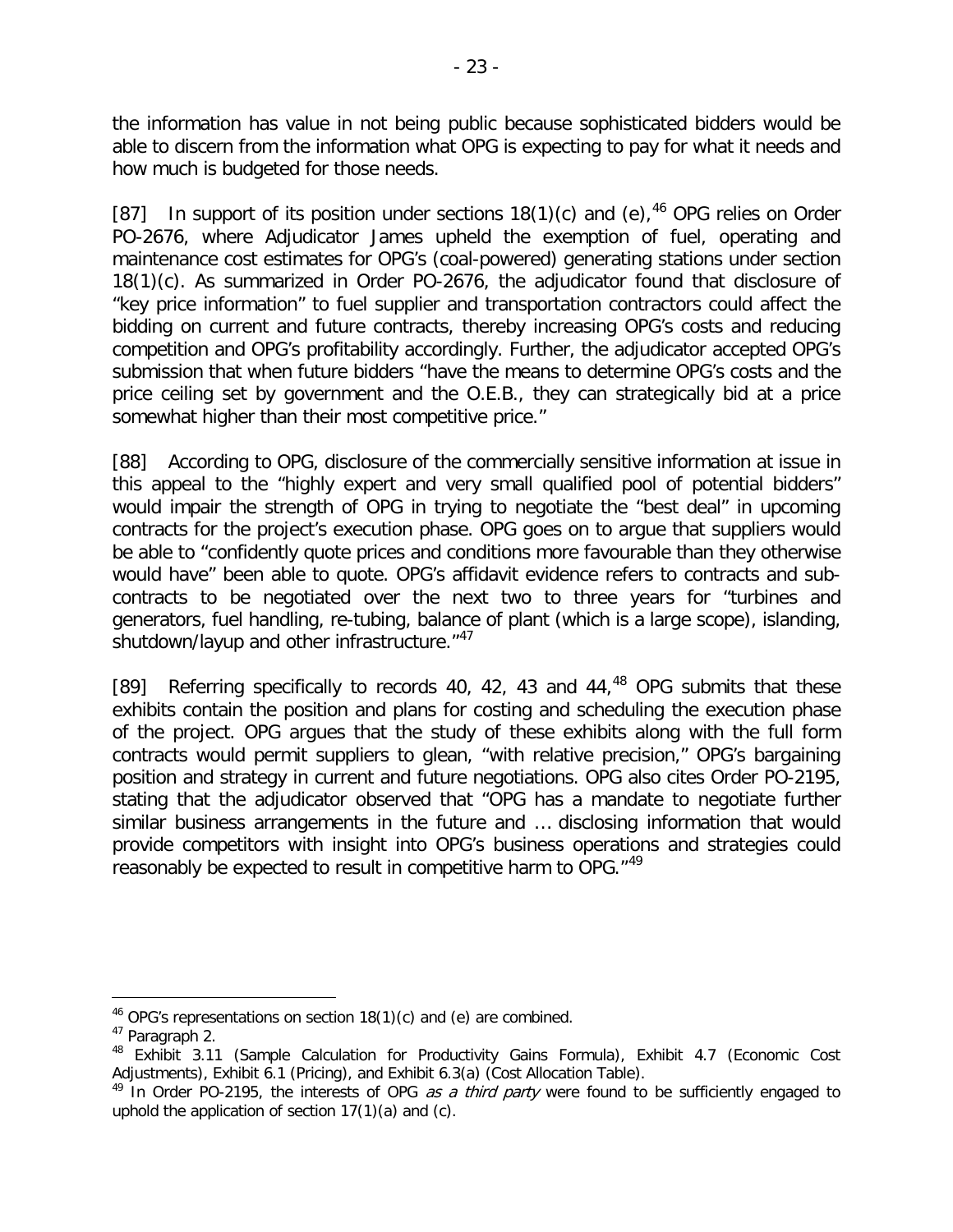[90] The appellant emphasizes his interest in obtaining information to assess the cost and risk sharing in the agreements. His representations briefly address OPG's section 18 claim,  $50$  as follows:

It is also interesting to note that both OPG and [the affected party] assert that they will be financially harmed by the public release of the terms of the Darlington contract. OPG appears to be asserting that public release will require it to pay more for the re-build; and [the affected party] appears to be asserting that it will reduce their profits from proceeding with the re-build. It is hard to understand how both these propositions can be true.

[91] In reply representations addressing this point, OPG counters this submission, stating:

The appellant lists cost and risk sharing but these are only two of the important and critical aspects that have to be finalized in all the contracts going forward for this project. The … RFR [agreement] that is the subject of this appeal has been finalized after assessing and prioritizing the critical contract parameters … [which] are different for each of the contracts that have to be negotiated and finalized.

[92] Respecting the complexity of the future contracts, OPG's Senior Vice President, Nuclear Refurbishment, submits that:

There are many parameters contained in these contracts. Examples of these parameters include price, price structure, limits of liability, OPG obligations, contractor obligations, scope of work, schedule, intellectual property rights, termination rights and warranties. The priority of each of these parameters can vary from contract to contract depending on the nature of the work, marketplace competition and risks. A contracting strategy and negotiating strategy is developed for each contract.

[93] According to the affiant, disclosure of the records would reveal differences between OPG's starting position and its final position, as evidenced by the terms of the agreements. OPG submits, therefore, that a "potential counterparty" would "have an expectation that OPG should move [on certain parameters] and OPG's refusal to do so would impair successful negotiations." OPG argues that it is not in the best interest of OPG and, by extension, the public, to disclose the RFR project agreement, because:

… reasonably assumed conclusions would be inaccurate and [would] negatively impact the viability of the project. The ratepayers and

<span id="page-23-0"></span><sup>&</sup>lt;sup>50</sup> These representations are set out under section 18 since very little information was found exempt under section 17(1).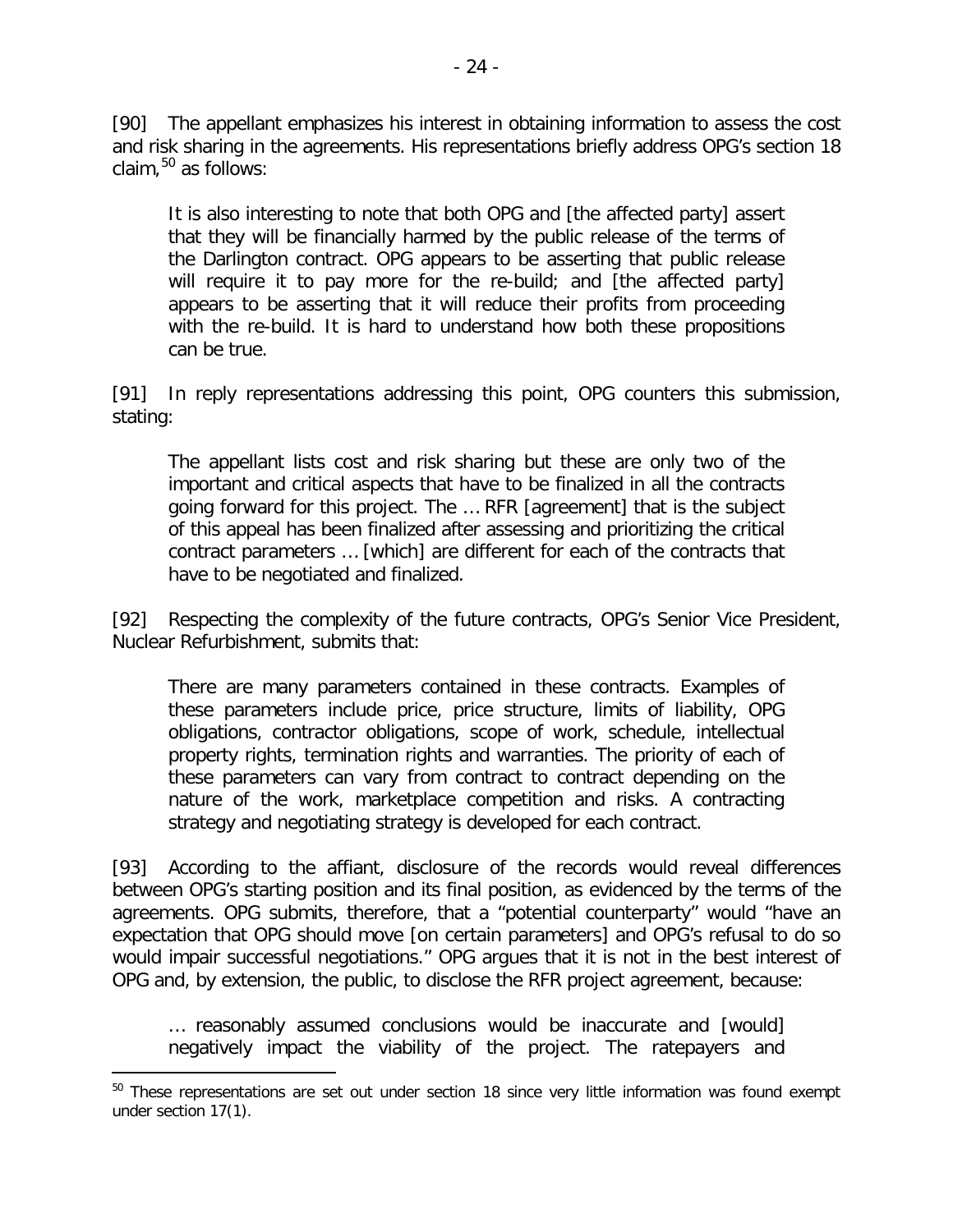taxpayers of Ontario are best served when all bidders and contracting parties are on an equal footing.

#### Analysis and findings

#### Section  $18(1)(a)$  – "belongs to"

[94] For section 18(1)(a) to apply, OPG must show that the information fits within one or more of the types of protected information, that it "belongs to" the Government of Ontario or OPG, and that it has monetary value or potential monetary value.

[95] The types of information listed in section  $18(1)(a)$  are the same as those considered under section 17(1) of the Act. Accordingly, I adopt my findings from part 1 of section 17(1) in concluding that the records remaining at issue at this point contain commercial and financial information. Previously in this order, I concluded that the technical information in the records was either no longer in scope due to the narrowing of the appeal at mediation or that it is exempt under section  $17(1)(a)$ .<sup>[51](#page-24-0)</sup> Accordingly, my analysis here relates only to the commercial and financial information contained in the remaining portions of the records at issue.

[96] The term "belongs to" refers to "ownership" by an institution. It is more than the right simply to possess, use or dispose of information, or control access to the physical record in which the information is contained. For information to "belong to" an institution, the institution must have some proprietary interest in it either in a traditional intellectual property sense – such as copyright, trade mark, patent or industrial design – or in the sense that the law would recognize a substantial interest in protecting the information from misappropriation by another party. $52$ 

[97] Examples of the latter type of information may include trade secrets, business-to-business mailing lists,<sup>[53](#page-24-2)</sup> customer or supplier lists, price lists, or other types of confidential business information. In each of these examples, there is an inherent monetary value in the information to the organization resulting from the expenditure of money or the application of skill and effort to develop the information. If, in addition, the information is consistently treated in a confidential manner, and it derives its value to the organization from not being generally known, the courts will recognize a valid interest in protecting the confidential business information from misappropriation by others.<sup>[54](#page-24-3)</sup>

<span id="page-24-0"></span> $51$  Exhibit 1.1(jjjjjjj) [except page 1] and Exhibit 1.1(qqqqqqq) to the RFR Project Agreement.

<span id="page-24-1"></span><sup>&</sup>lt;sup>52</sup> Order PO-1763, upheld on judicial review in *Ontario Lottery and Gaming Corporation v. Ontario* (Information and Privacy Commissioner), [2001] O.J. No. 2552 (Div. Ct.). See also Orders PO-1805, PO-2226 and PO-2632.

<span id="page-24-2"></span><sup>53</sup> Order P-636.

<span id="page-24-3"></span><sup>54</sup> Order PO-1763, supra.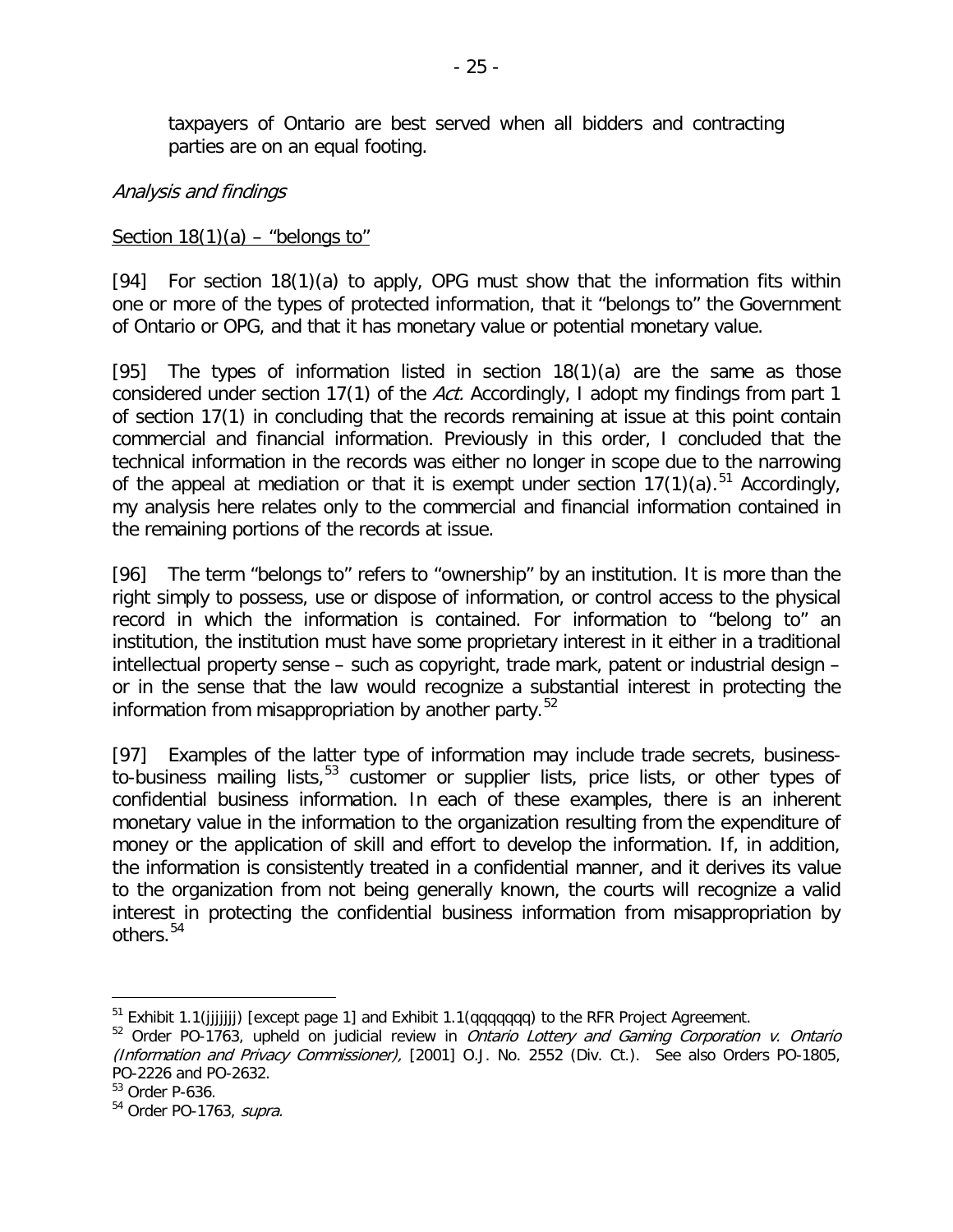[98] In considering part 2 of the section 18(1)(a) test, I referred to Order PO-2632, where OPG made similar arguments in relation to two information technology service agreements between OPG and a named company. In rejecting OPG's section 18(1)(a) exemption claim, I found that:

… none of the information withheld from the Index, the Agreement terms, and the exhibits (the price quote, the labour hours and job rate figures and the budget) "belongs to" OPG in the sense contemplated by this exemption. I have not been provided with sufficient evidence to establish that these particular items, which were produced through negotiations and included in the mutually-generated Agreements, constitute the intellectual property of OPG or are a trade secret of OPG. In view of my finding that this specific information does not meet part 2 of the test, and because all three parts must be met, it cannot be withheld under section  $18(1)(a)$ .

[99] I rely on this reasoning in the present appeal to find that OPG has not provided sufficient evidence to persuade me that the content of the agreements, schedules and exhibits at issue has proprietary value, or that it "belongs to" OPG, as far as section 18(1)(a) of the Act is concerned. In particular, I find that because the information at issue resulted from negotiations between OPG and the affected party, its incorporation into the Mock-Ups and RFR Project Agreements as the agreed-upon essential terms and methodologies for the projects means that it does not "belong to" OPG for the purpose of section  $18(1)(a)$ .

[100] Further support for this conclusion may be found in Order PO-3011, $55$  where Assistant Commissioner Brian Beamish stated the following with respect to similar arguments on part 2 of section 18(1)(a) made by Infrastructure Ontario:

[83] In keeping with my findings in my section 17(1) analysis, I find that the information contained in the agreement does not "belong" exclusively to Infrastructure Ontario, but was the product of negotiation(s) with the affected party. I do not accept that the schedules, once incorporated into the project agreement, became the property of Infrastructure Ontario. The project agreement and its schedules comprise the contract between the affected party and Infrastructure Ontario, setting out each party's rights and responsibilities. I also note that the RFP document, which Infrastructure Ontario submits is copyright protected, is not at issue in this appeal.

<span id="page-25-0"></span><sup>&</sup>lt;sup>55</sup> Order PO-3011 was followed by Reconsideration Order PO-3072-R, which addressed the Assistant Commissioner's reconsideration of his section 17(1) finding. These orders were upheld in HKSC Developments, supra, on section 17(1). The Assistant Commissioner's section 18 finding was not reviewed in Order PO-3072-R or challenged at the Divisional Court.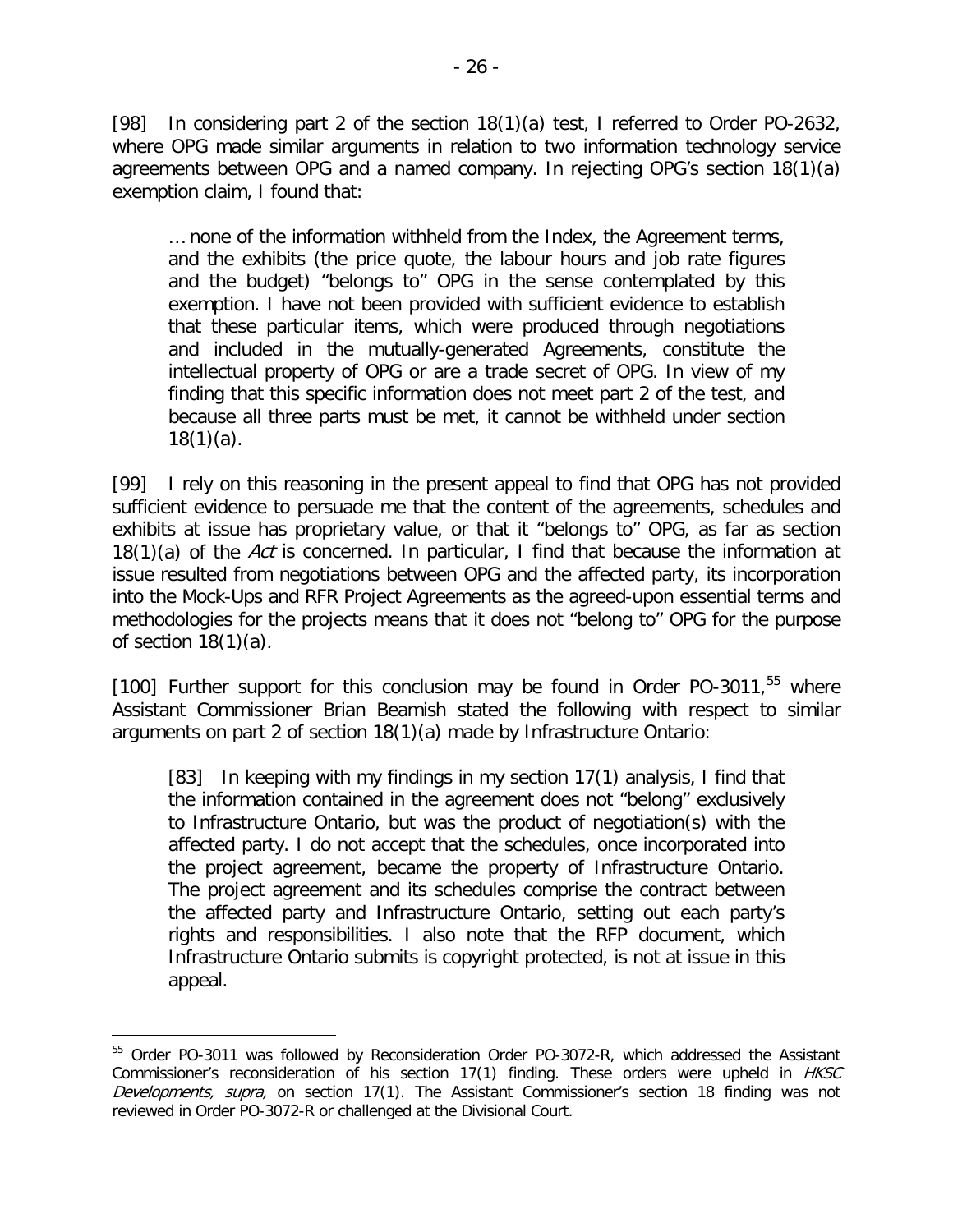[84] The project agreement was the result of negotiations between Infrastructure Ontario and the affected party. Therefore, the schedules that comprise the records at issue are not proprietary information of Infrastructure Ontario and do not satisfy the second part of the test under the discretionary exemption in section 18(1)(a).

[101] Given my finding that the evidence is not sufficiently convincing to establish the second part of the test under 18(1)(a), it is unnecessary for me to review whether, for the purpose of part 3, the information also has monetary value. Of note, however, is the established principle that information does not have intrinsic value, merely because an institution incurred expense to develop (or negotiate) it<sup>[56](#page-26-0)</sup> or because there may be value maintaining its confidence and lack of availability to potential counterparties.<sup>[57](#page-26-1)</sup> In my view, this latter argument is more aptly addressed under section 18(1)(c), to which I now turn.

### Section 18(1)(c): prejudice to economic interests

[102] As noted previously, the purpose of section  $18(1)(c)$  is to protect the ability of institutions to earn money in the marketplace, recognizing that they may have economic interests and compete for business with other public or private sector entities. To establish that section 18(1)(c) applies, OPG must provide "detailed and convincing" evidence to demonstrate that disclosure of the particular information could reasonably be expected to prejudice these economic interests or competitive positions.

[103] As past orders have acknowledged, it is in the public interest that the Ontario government, its agencies and its institutions, negotiate favourable commercial and contractual arrangements.<sup>[58](#page-26-2)</sup> However, accepting the existence of such a public interest does not alter the fact that an institution must submit sufficient evidence to establish that a claimed exemption applies to withhold government-held information that is otherwise subject to a right of access under the Act. In this appeal, I find that OPG's evidence is sufficiently detailed and convincing enough to persuade me that section 18(1)(c) applies to portions of Articles 3 and 4 and most of Article 8 of the RFR Project Agreement, as well as certain exhibits that expand upon, or set out the methodology for, various provisions of that agreement.

[104] The Execution Phase of the Darlington RFR Project is expected to last from 2016 to 2024.[59](#page-26-3) I accept OPG's evidence that contracts and sub-contracts for "turbines and generators, fuel handling, re-tubing, balance of plant …, islanding, shutdown/layup and other infrastructure" will be negotiated over the next few years. In that context, I accept that disclosure of information that provides specific details about the costing,

<span id="page-26-0"></span><sup>56</sup> Orders P-1281 and PO-2166.

<span id="page-26-1"></span><sup>57</sup> Order PO-2724.

<span id="page-26-2"></span><sup>58</sup> For example, Orders PO-2632, PO-2990 and PO-2987.

<span id="page-26-3"></span><sup>&</sup>lt;sup>59</sup> From OPG's website; see footnote 1.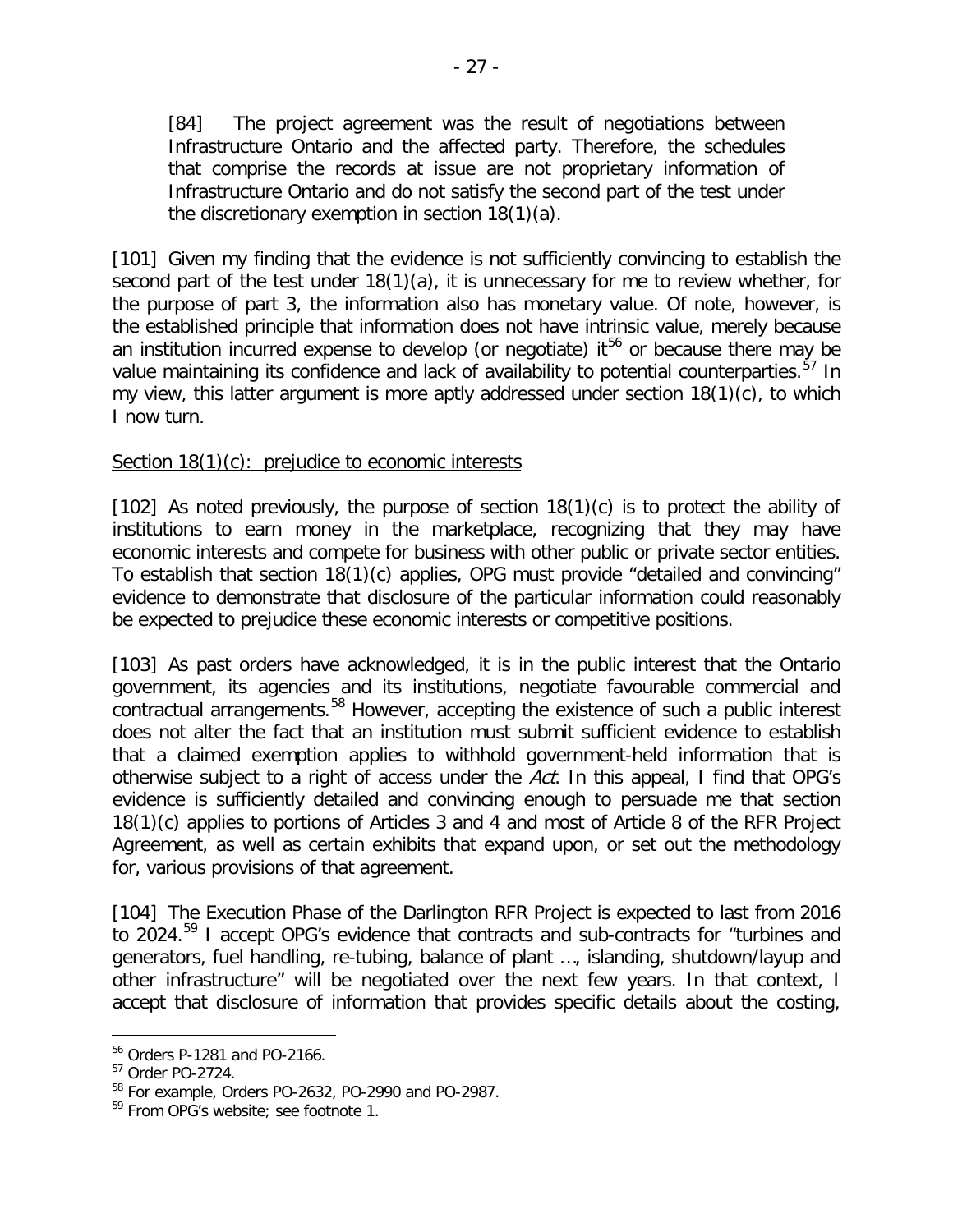calculation, incentives, disincentives, and allocations that will be applicable to the execution phase of the contract could reasonably be expected to prejudice OPG's position in the ongoing and future negotiations in which it must engage to bring the execution phase of the refurbishment project to fruition.

[105] In particular, I am satisfied that disclosure of the following provisions of the RFR Project Agreement or exhibits could reasonably be expected to result in the harm that section 18(1)(c) seeks to prevent:

- Article 3 (Schedules and Execution Phase Plan), section 3.11, in part (as severed by OPG)
- Article 4 (Changes in the Work), section 4.6
- Article 8 (Incentives and Disincentives Cost and Schedule), sections 8.1 – 8.6, but not section 8.7
- Exhibit 3.11 (Sample Calculation for Productivity Gains Formula)
- Exhibit 4.7 (Economic Cost Adjustments)
- Exhibit 6.3(a) (Cost Allocation Table), excluding Attachment  $1^{60}$  $1^{60}$  $1^{60}$
- Exhibit 8.2(a) Illustration: Execution Phase Target Cost Incentives/ **Disincentives**

[106] Conversely, I am not persuaded by OPG's representations that disclosure of the remaining withheld information relating to the business and administrative arrangements between OPG and the affected party could reasonably lead to that same prejudicial effect on current or future negotiations.

[107] Insofar as this conclusion differs from the one reached in Order PO-2676, which was relied upon by OPG, I am satisfied that it can be distinguished by the fact that the alleged harm to OPG's competitive position from disclosure of pricing information in that order was in relation to *its own sale* of electricity. In that appeal, the adjudicator concluded that knowledge of OPG's pricing information could have real value to OPG's competitors. By contrast, in the present appeal, the records are engineering, procurement and construction agreements between OPG and a third party that establish the arrangements through which the third party is selling its services to OPG.

[108] OPG's reply representations, contained in an affidavit from its Senior Vice President, Nuclear Refurbishment, allege that disclosure of contractual terms and details such as price structures, limits of liability, OPG obligations, contractor obligations, scope of work, schedule, intellectual property rights, termination rights and warranties. As OPG itself acknowledges, "the priority of each of these parameters can vary from contract to contract depending on the nature of the work, marketplace competition and risks" and the same holds true for the strategy adopted in each instance. However, in my view, the withheld portions of the agreements remaining subject to OPG's section

<span id="page-27-0"></span> $60$  Attachment 1 was also not exempt under section 17(1).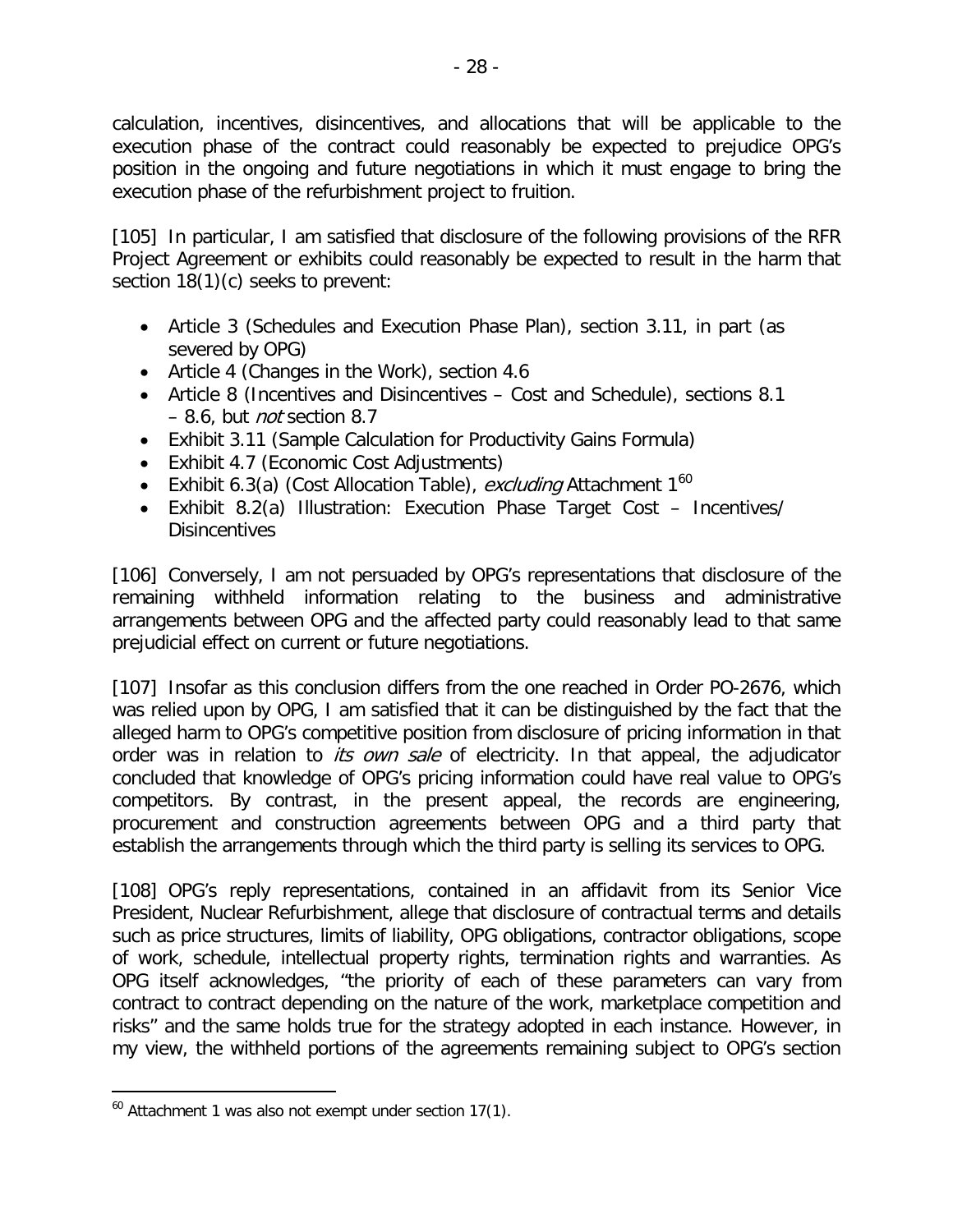18 claim cut a much broader swath through the parties' contractual obligations than what is summarized in that affidavit evidence. The claim applies to definitions; obligations, including project organization, records and audits, submittals, procurements, site use, hazardous conditions; changes in the work; changes to schedules, including time extensions; acceptance and correction terms; default and termination, including liabilities; and dispute resolution. These sections do not discuss the actual processes and methodologies developed by the parties. Therefore, I conclude that disclosure of these provisions will not attract the harm set out in section 18(1)(c). In this context therefore, I reject the submission that knowledge of (most of) the terms of the agreement, many of which are routinely found in contracts of this nature, would put potential counterparties at an advantage or otherwise put OPG on an unequal footing with parties, as suggested. $61$ 

[109] I note that OPG relies on Order PO-2195, as it did in Order PO-2990, where Assistant Commissioner Brian Beamish determined that section 18(1)(c) did not apply to a lease agreement between OPG and Bruce Power. As I observed in a footnote, above, Order PO-2195 addressed the exemption of information where OPG was the third party. In Order PO-2990, the Assistant Commissioner distinguished Order PO-2195, as follows:

In Order PO-2195, former Assistant Commissioner Mitchinson upheld the Ministry of Finance's decision to withhold portions of a lease agreement between the OPG and Bruce Power. However, this order can be distinguished on two grounds. Most importantly, the exemption at issue was not section 18, but rather section 17(1), which has significantly different considerations, including the question of whether the information was "supplied" to the institution receiving the request, which is not a factor under section 18(1)(c). In Order PO-2195, the request was made to the Ministry of Finance, who had been provided with a copy of the lease agreement between the OPG and Bruce Power. Former Assistant Commissioner Mitchinson found that the "supplied" portion of the section 17 test had been met, as the Ministry was not a party to the lease and was not part of the negotiation of the lease. Therefore section 17(1) did not apply. In the current appeal, the lease was directly negotiated between the OPG and the affected party and would not, therefore, be considered to be "supplied" by the affected party to the OPG. …

Having said that, it is nevertheless true that, like section 17(1), section 18(1)(c) takes into consideration the consequences that would result to an institution if the withheld information is released. … However, as stated previously, the mere fact that an institution, or individuals or corporations doing business with it, may be subject to a more competitive bidding process as a result of the disclosure of their contractual arrangements

<span id="page-28-0"></span><sup>61</sup> Order MO-2233.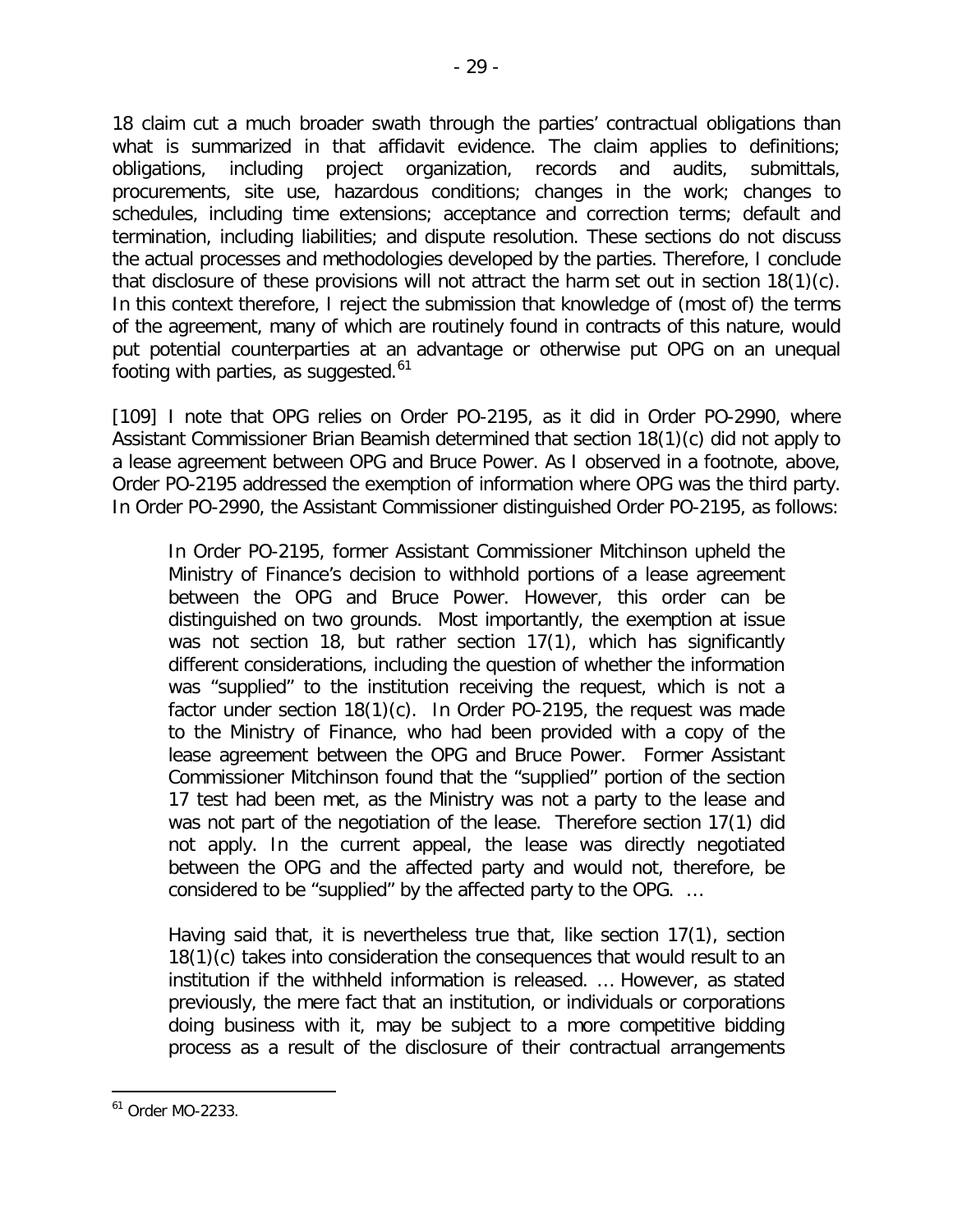does not necessarily prejudice the institution's economic interests or competitive position.

[110] I agree with this conclusion. Although OPG submits that it is currently engaged in, or will soon engage in, negotiations for the additional aspects of the execution phase of the RFR Project with prospective parties, I am not satisfied by the evidence that disclosure of the remaining portions of this executed agreement could reasonably be expected to prejudice its economic interests or competitive position in the manner described and for the purpose of section 18(1)(c).

[111] With reference to OPG's argument that "disclosing information which allows suppliers to confidently quote prices and conditions more favourable than they otherwise would have [being] detrimental to the economic viability of the Darlington refurbishment project and ultimately the ratepayers of Ontario," I find the analysis in Order PO-2758 helpful.

[112] In Order PO-2758, former Senior Adjudicator John Higgins reviewed the decision of McMaster University to deny access under section 18(1)(c) to the terms of vending contracts it had signed with various third parties. In that appeal, the institution and third parties presented similar arguments about the harms that could be expected with disclosure of the information as were submitted to me in the present appeal. Senior Adjudicator Higgins reviewed these arguments in the following manner:

Referring to the records at issue in this appeal, McMaster submits:

By revealing certain detailed negotiated financial payments contained in the Records such as rent, royalty payments, payment arrangements and other commercial terms, McMaster's negotiating position is severely compromised when negotiating new agreements. The same can be said in instances where McMaster is attempting to negotiate renewal terms of existing agreements.

McMaster argues that this is the case because:

… the competitor would have knowledge of the actual pecuniary and commercial terms negotiated between McMaster and the original Service Provider. A precedent of a "floor" or ceiling would be established for any prospective supplier in advance of negotiations.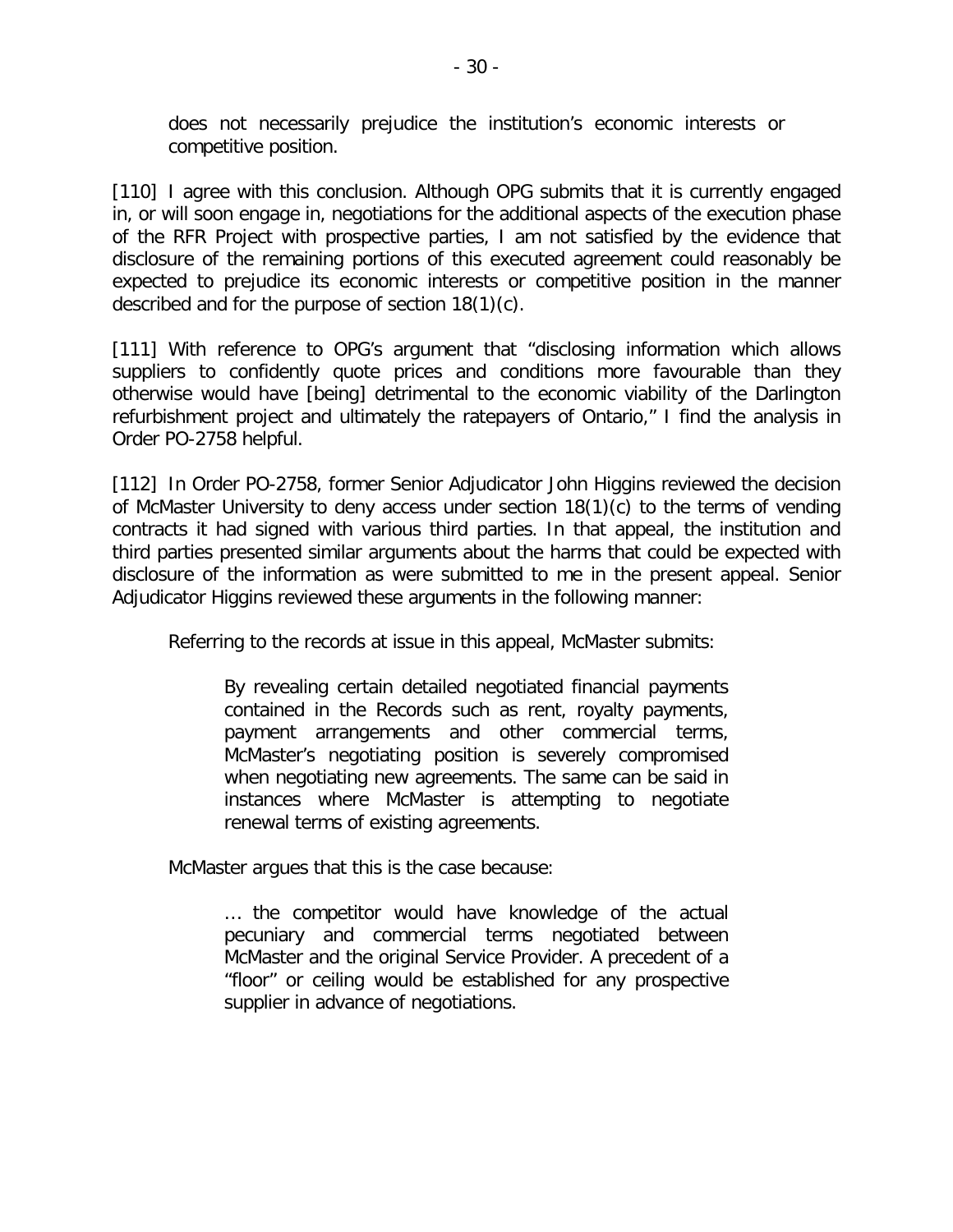[113] In dismissing these arguments, the Senior Adjudicator stated:

… McMaster's arguments ignore an absolutely fundamental fact of the marketplace. That is to say, if a competitor (or renewing party) truly wishes to secure a contract with McMaster, it will do so by charging lower fees to McMaster than its competitor, resulting in a net saving to McMaster. Similarly, in circumstances where McMaster is receiving payment, a competitor or renewing party would attempt to secure a contract by paying more than its rivals, resulting in financial gain for McMaster. To argue that disclosure of the rate information at issue would produce the opposite result flies in the face of commercial reality.

[114] This line of reasoning has been followed in numerous other orders where similar arguments were put before the adjudicator.<sup>[62](#page-30-0)</sup> I agree with the reasoning of the former senior adjudicator in Order PO-2758 and adopt it in my analysis of the information remaining at issue.

[115] As stated, I am not persuaded that disclosure of the information remaining at issue in these records could reasonably be expected to compromise or prejudice OPG's bargaining position in relation to its efforts to optimize contractual arrangements with potential counterparties. Even if I were to accept that disclosure of certain information (for example, the pricing summary on pages 1 and 2 of Exhibit 6.1) might provide certain insights for potential bidders into OPG's estimates or expectations about this project, I am not persuaded that the harm asserted by OPG could reasonably be expected to result. To paraphrase former Senior Adjudicator Higgins, if a counterparty, or a renewing party for that matter, truly wishes to secure a contract with OPG, it will do so by charging lower fees to OPG than its competitor. This is a sophisticated and competitive industry. In this context, I find that OPG has failed to provide me with sufficiently detailed evidence to establish a link between the disclosure of the remaining information and a reasonable expectation of the harms section 18(1)(c) is intended to protect against. Accordingly, I find that it does not apply.

[116] In addition, while my decision is not founded on this point, I note that there are good public policy grounds to justify why this type of information, set out in a contract entered into by a government organization, should be publicly disclosed.<sup>[63](#page-30-1)</sup> As mentioned above, the need for public accountability in the expenditure of public funds is an important reason behind the need for "detailed and convincing" evidence to support assertions of harm resulting from disclosure.

[117] I will now consider whether section 18(1)(e) applies to the remaining records that are not exempt under section 18(1)(c).

<span id="page-30-0"></span> $62$  Orders MO-2490, PO-2990 and PO-3011 (upheld in HKSC Developments, supra).

<span id="page-30-1"></span><sup>63</sup> Order MO-2233.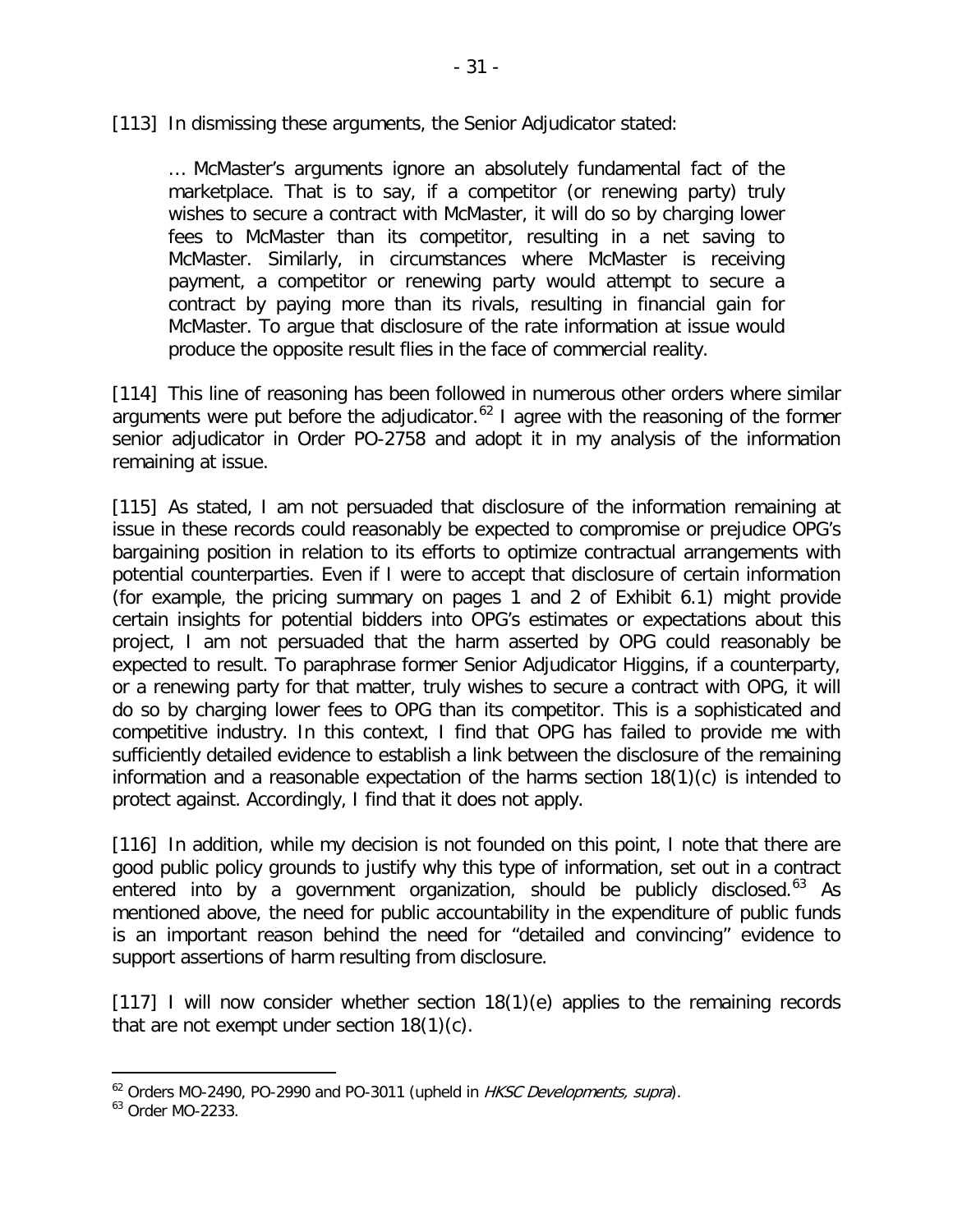Section 18(1)(e): positions, plans, procedures, criteria or instructions

[118] In order for section 18(1)(e) to apply, OPG was required to demonstrate that:

- 1. the record contains positions, plans, procedures, criteria or instructions,
- 2. the positions, plans, procedures, criteria or instructions are intended to be applied to negotiations,
- 3. the negotiations are being carried on currently, or will be carried on in the future, and
- 4. the negotiations are being conducted by or on behalf of the Government of Ontario or an institution [Order PO-2064].

[119] The terms "positions, plans, procedures, criteria or instructions" are referable to pre-determined courses of action or ways of proceeding.<sup>[64](#page-31-0)</sup> The term "plans" is used in sections 18(1)(e), (f) and (g). Previous orders have defined "plan" as ". . . a formulated and especially detailed method by which a thing is to be done; a design or scheme."<sup>[65](#page-31-1)</sup> However, section 18(1)(e) will not apply if the information at issue does not relate to a strategy or approach to the negotiations themselves but rather simply reflects mandatory steps to follow.<sup>[66](#page-31-2)</sup>

[120] OPG combined its representations relating to section 18(1)(c) and (e), focusing on impairment to future negotiations regarding the execution phase of the RFR Project Agreement. In doing so, OPG did not specifically address all four parts of the test for exemption under section 18(1)(e), above; nor did OPG identify particular records or agreement provisions that were of individual concern. Rather, the gist of OPG's representations is that the same justification providing a basis for exemption under section 18(1)(c) also provides the rationale for exemption under section 18(1)(e).

[121] In Order PO-2034, Adjudicator Laurel Cropley referred to Orders MO-1199-F and MO-1264 where she previously addressed section 11(e), the municipal equivalent of section 18(1)(e), as follows:

Previous orders of the Commissioner's office have defined "plan" as "…a formulated and especially detailed method by which a thing is to be done; a design or scheme"

<span id="page-31-0"></span><sup>64</sup> Orders PO-2034 and PO-2598.

<span id="page-31-1"></span><sup>65</sup> Orders P-348 and PO-2536.

<span id="page-31-2"></span><sup>66</sup> Order PO-2034.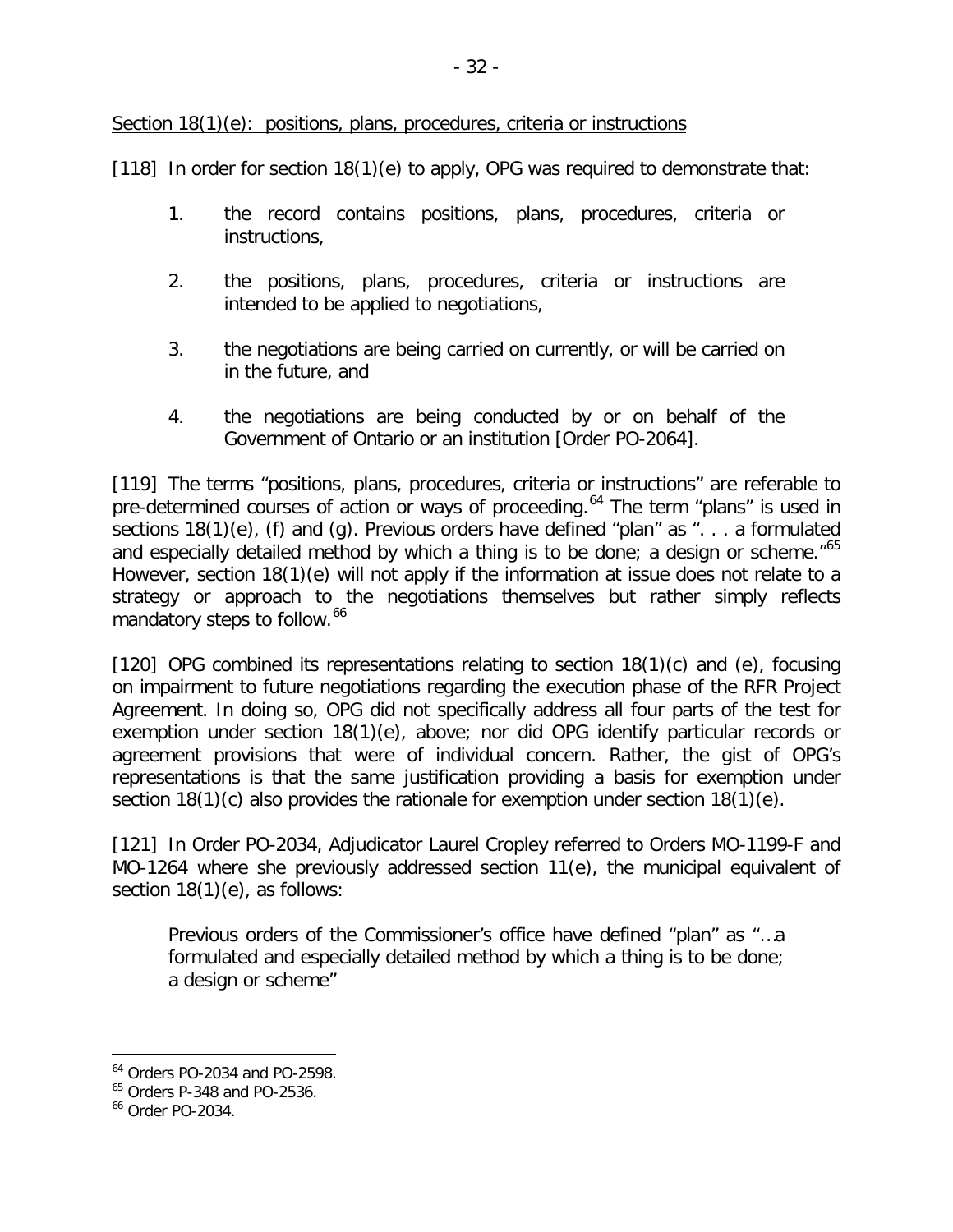In my view, the other terms in section 11(e), that is, "positions", "procedures", "criteria" and "instructions", are similarly referable to predetermined courses of action or ways of proceeding.

[122] Adjudicator Cropley then concluded that there must be some evidence that a course of action or manner of proceeding is "pre-determined", that is, there is some organized structure or definition given to the course to be taken. Next, she provided an excerpt from page 321 of the *Williams Commission Report* for context in understanding the Legislature's intent in including this section of the Act:

[T]here are other kinds of materials which would, if disclosed, prejudice the ability of a governmental institution to effectively discharge its responsibilities. For example, it is clearly in the public interest that the government should be able to effectively negotiate with respect to contractual or other matters with individuals, corporations or other government. Disclosure of bargaining strategy in the form of instructions given to the public officials who are conducting the negotiations could significantly weaken the government's ability to bargain effectively.

[123] In view of the principles outlined above, including the evidence of legislative intent provided in the quote above, I find that none of the records for which OPG claims section 18(1)(e) satisfy the requirements of the exemption. Although, for example, Exhibits 2.11 (Procurement Work) and 3.5 (Development of the Execution Phase Target Schedule, Target Cost and Fixed Fee) outlines certain obligations, required submittal components or steps to be taken in procurement (of subcontractors) or the development items listed, respectively, they cannot be characterized as representing a pre-determined course of action or way of proceeding with the future contract negotiations. In my view, disclosure of the indemnity, Mock-Ups and RFR project agreements and exhibits that I have not yet found exempt under sections 17(1)(a) or (c) or 18(1)(c) will not disclose OPG's bargaining strategy or instructions given to individuals who might carry out the negotiations.

[124] Furthermore, even if I were to accept that any of the records at issue contains a pre-determined course of action or way of proceeding, I conclude that parts 3 and 4 of the section 18(1)(e) test are not met in the circumstances of this appeal. Even though OPG will most certainly enter into agreements with respect to the execution phase of the Darlington refurbishment and related matters, I do not accept that disclosure of the executed agreements, schedules and exhibits still at issue in this appeal would reveal positions, plans or procedures intended to be applied by OPG in the negotiation of those future agreements. Indeed, as the affidavit evidence of OPG's Senior Vice President of Nuclear Refurbishment acknowledges, "[a] contracting strategy and negotiating strategy is developed for each contract…" based on many variables, including the prioritization of the parameters mentioned in that same affidavit evidence.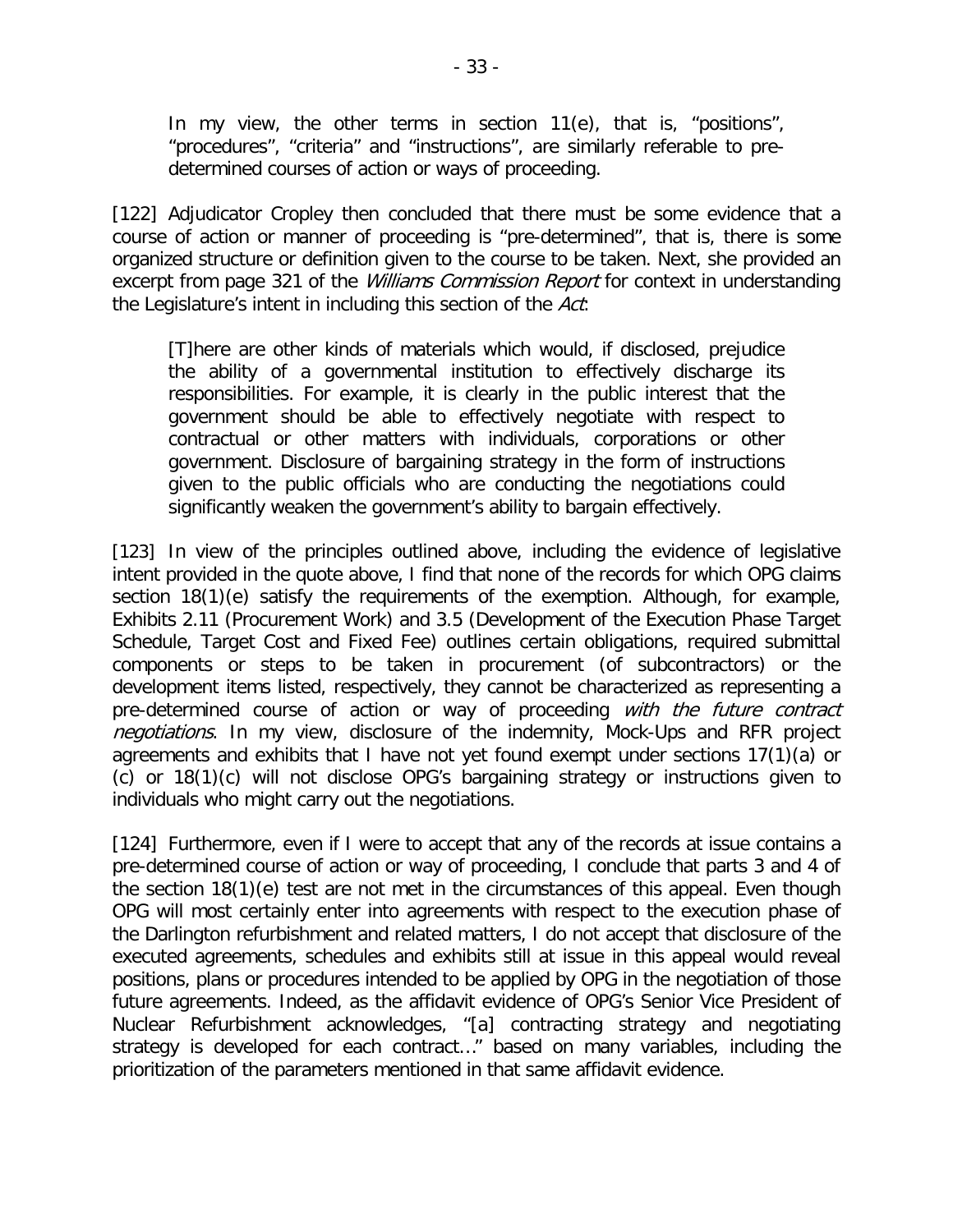[125] Based on that prioritization, any future agreements, and any preceding negotiations, will not only involve different parties, but also will entail different, perhaps unique, considerations from those existing at the time the records at issue in this appeal were negotiated. In my view, the records at issue do not contain any information relating to the conduct of either current or future negotiations. I conclude, therefore, that the assertions of harm to OPG's negotiating position as a result of their disclosure are purely speculative. Accordingly, I also find that OPG has also failed to satisfy parts 3 and 4 of the test under section 18(1)(e).

[126] In any event, I have concluded that OPG has failed to demonstrate that the agreements or exhibits remaining at issue at this point contain "positions, plans, procedures, criteria or instructions", and that therefore, parts 1 and 2 of the test under section 18(1)(e) have not been met. As all parts of the section 18(1)(e) test must be met for the exemption to apply, I find that section 18(1)(e) does not apply.

[127] As I am partly upholding OPG's exemption claim under section 18(1)(c), I must now review OPG's exercise of discretion.

## **C. Should the OPG's exercise of discretion under section 18 be upheld?**

[128] After deciding that a record or part thereof falls within the scope of a discretionary exemption, the head is obliged to consider whether it would be appropriate to release the record, regardless of the fact that it qualifies for exemption. The section 18 exemption is discretionary, which means that OPG could have chosen to disclose information, despite the fact that it could withhold it. OPG was required to exercise its discretion under this exemption.

[129] On appeal, the Commissioner or her delegated decision-maker (the adjudicator) may determine whether OPG failed to exercise its discretion. In addition, the Commissioner or her delegate may find that OPG erred in exercising its discretion where it did so in bad faith or for an improper purpose; where it took into account irrelevant considerations; or where it failed to take into account relevant considerations. In either case, I may send the matter back to OPG for an exercise of discretion based on proper considerations.<sup>[67](#page-33-0)</sup> According to section 54(2) of the Act, however, I may not substitute my own discretion for that of OPG.

[130] I have upheld OPG's decision to apply section 18(1)(c) to deny access to certain records, or portions of records, and I must, therefore, review OPG's exercise of discretion under those exemptions.

[131] Regarding its exercise of discretion, OPG states that it withheld the information that was necessary to protect its economic interests and submits that because its

<span id="page-33-0"></span><sup>67</sup> Order MO-1573.  $\overline{a}$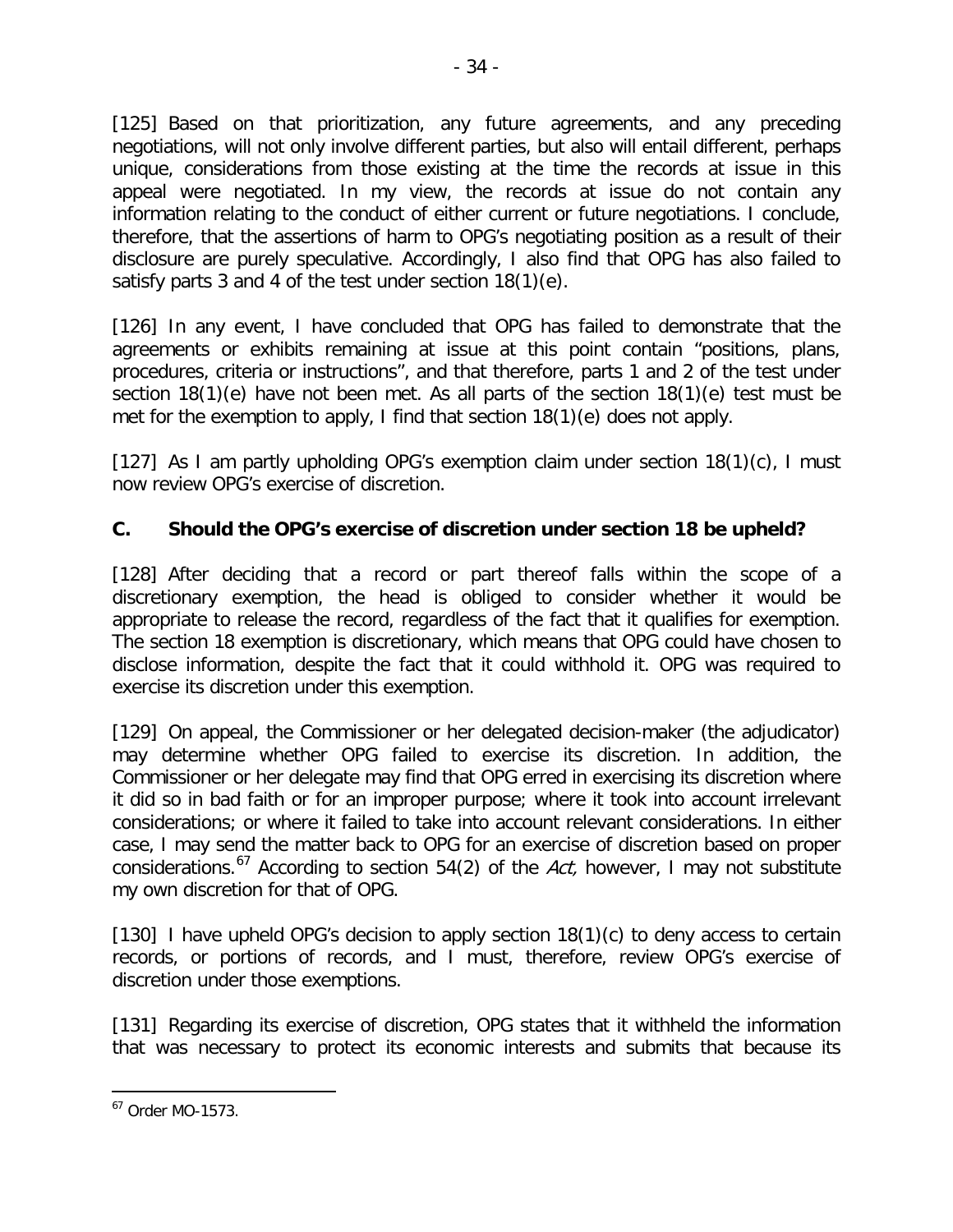reasons in doing so "follows the purposes of the section 18 exemption," I should uphold its exercise of discretion. In a letter from the Head,<sup>[68](#page-34-0)</sup> OPG refers to the fact that these records represent "the first of many contracts and sub-contracts which will be awarded through the refurbishment project, all based on similar contracting strategies." She notes that OPG is entitled to protect its commercial and financial interests just as fully and effectively as a non-governmental organization and submits that she is obliged to treat the information at issue with "due consideration as part of [her] due diligence to OPG," but has considered the public interest, as recognized and discussed in past IPC orders. Citing Orders P-984 and PO-2556, the Head refers to the desirability of "open government, public debate and the proper functioning of government institutions, including the need for transparency and public accountability in the expenditure of public funds."

#### [132] The Head further submits that:

After serious consideration and balancing the various competing interests, I have concluded that sufficient information on nuclear refurbishment has been made publicly available, through the public review process before the Ontario Energy Board in 2010 and more recently before the Canadian Nuclear Safety Commissioner in December 2012, to satisfy the public interest in open government… [R]elease of the information at issue in this appeal would deprive a public institution and Ontario [of] the opportunity to gain the best price for its contracts. Given the purposes of the exemption under consideration, as elaborated above in the *Williams* Commission Report and subsequent IPC decisions … OPG is entitled to the protection of the exemption in section 18(1) of FIPPA for this valuable commercial information. …

[133] The appellant's representations do not directly address OPG's exercise of discretion, but focus on there being a public interest in disclosure.

#### Analysis and findings

 $\overline{a}$ 

[134] I have considered OPG's representations on the exercise of its discretion in relying on section 18(1) to not disclose the records. In light of the submissions of OPG's Head, the evidence before me suggests that OPG properly exercised its discretion under section 18 with respect to disclosure of records responsive to the appellant's request.

[135] Overall, I am satisfied that OPG exercised its discretion under section 18 within generally accepted parameters, and that it did not consider irrelevant factors in doing so. In particular, I am satisfied that OPG properly considered the purpose of the section 18 exemption in deciding to withhold portions of the agreements and exhibits. I have

<span id="page-34-0"></span><sup>&</sup>lt;sup>68</sup> The letter was written by OPG's Head, the VP, Corporate Secretary.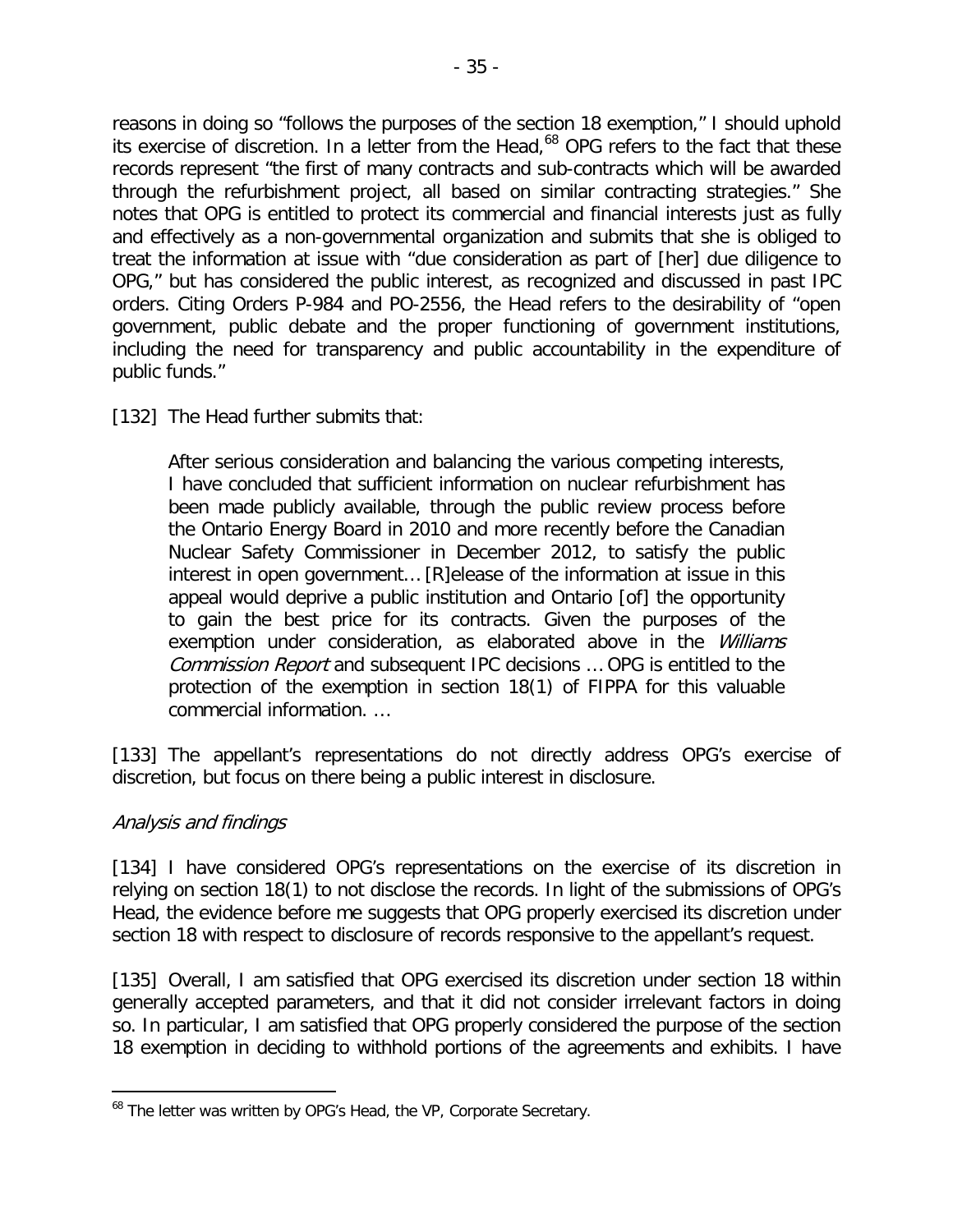also considered the disclosure the appellant will receive pursuant to this order. I find that OPG exercised its discretion properly in the circumstances, and I will not interfere with it on appeal.

#### **D. Is there a compelling public interest in disclosure of the records sufficient to outweigh the purpose of sections 17(1) and/or 18(1)?**

[136] The appellant takes the position that the public interest override in section 23 of the Act applies to all of the information withheld by OPG.

[137] Section 23 of the Act states:

An exemption from disclosure of a record under sections 13, 15, 17, 18, 20, 21 and 21.1 does not apply where a compelling public interest in the disclosure of the record clearly outweighs the purpose of the exemption.

[138] Previously in this order, I found that sections  $17(1)(a)$  and  $(c)$  and  $18(1)(c)$  apply to portions of the RFR Project Agreement and a number of its exhibits. In the present appeal, section 23 could be applied to override the third party information exemption in section 17(1) or the economic interests exemption in section 18(1)(c) if two requirements are satisfied. First, there must be a compelling public interest in disclosure of the records. Second, this interest must clearly outweigh the purpose of the particular exemption.

[139] In considering whether there is a "public interest" in disclosure of the record, the first question to ask is whether there is a relationship between the record and the Act's central purpose of shedding light on the operations of government.<sup>[69](#page-35-0)</sup> Previous orders have stated that in order to find a compelling public interest in disclosure, the information in the record must serve the purpose of informing the citizenry about the activities of their government, adding in some way to the information the public has to make effective use of the means of expressing public opinion or to make political choices.<sup>[70](#page-35-1)</sup> Any public interest in *non*-disclosure that may exist also must be considered.[71](#page-35-2)

[140] The existence of a compelling public interest is not sufficient to trigger disclosure under section 23. This interest must also clearly outweigh the purpose of the established exemption claim in the specific circumstances of the appeal.

[141] The Act is silent as to who bears the burden of proof in respect of section 23. This onus cannot be absolute in the case of an appellant who has not had the benefit of reviewing the requested records before making submissions in support of his or her

<span id="page-35-0"></span><sup>69</sup> Order P-984.  $\overline{a}$ 

<span id="page-35-1"></span><sup>70</sup> Orders P-984, PO-2569 and PO-2789.

<span id="page-35-2"></span> $71$  Ontario Hydro v. Mitchinson, [1996] O.J. No. 4636 (Div. Ct.).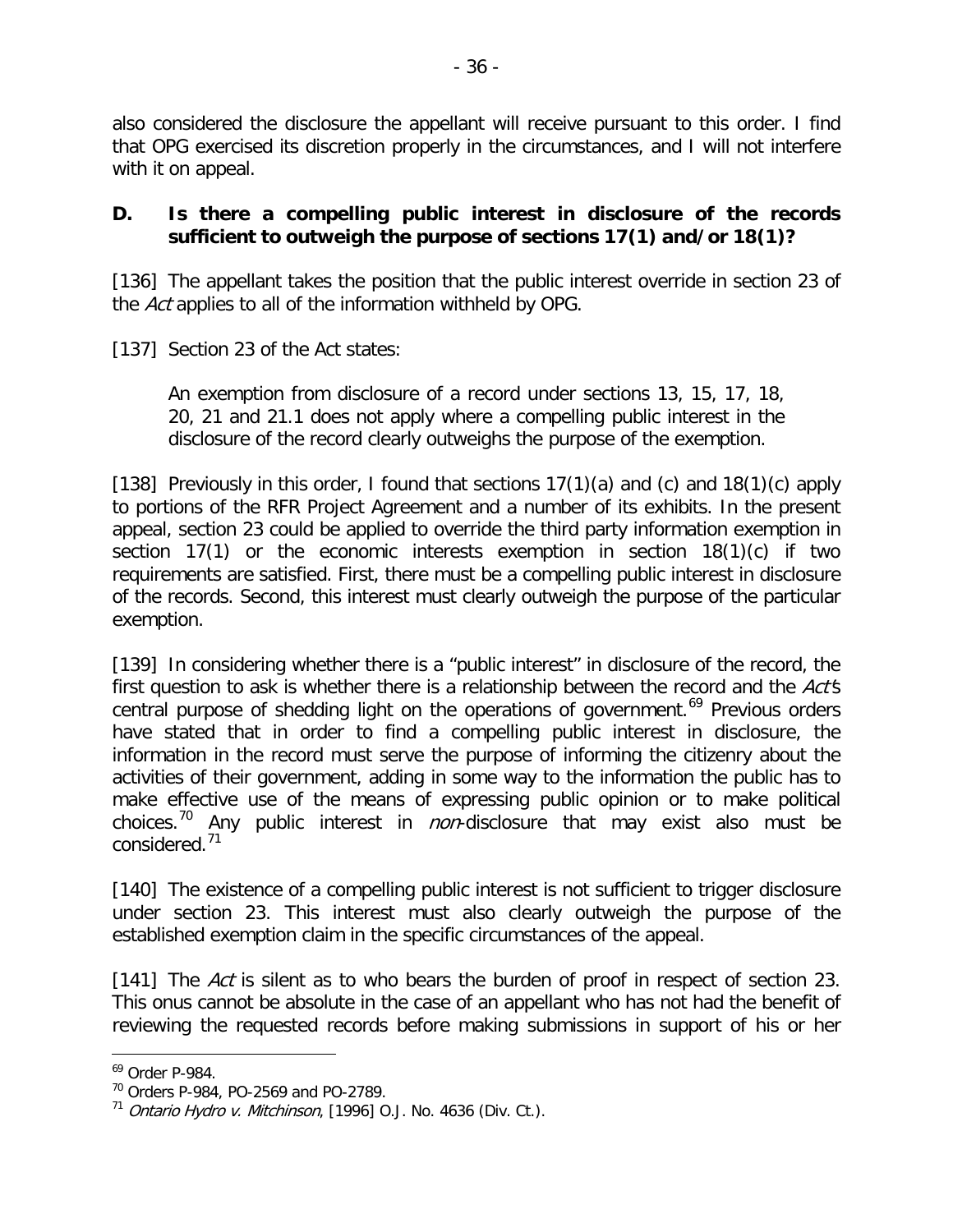contention that section 23 applies. To find otherwise would be to impose an onus which could seldom if ever be met by an appellant. Accordingly, the IPC will review the records with a view to determining whether there could be a compelling public interest in disclosure which clearly outweighs the purpose of the exemption.<sup>[72](#page-36-0)</sup>

[142] The appellant's representations on the possible application of the public interest override in section 23 commence with the following statement:

[M]any citizens believe that there are much lower cost and lower risk options to keep our lights on, namely, energy efficiency, combined heat and power and water power imports from Quebec.

While the Government and OPG assert that they are pursuing a low-cost and prudent strategy to meet our electricity needs, their decision-making process with respect to the Darlington Re-Build Project is not transparent with respect to: a) cost and b) risk sharing between OPG and [the affected party] with respect to cost overruns. Therefore, we believe there is a compelling public interest to publicly reveal the terms of the … contract with respect to the Darlington Re-Build project to help the public assess its prudence.

[143] The appellant observes that the estimate of the project's total cost provided by OPG (\$6 to \$10 billion) does not include interest and escalation costs, which he claims will result in those figures ranging from \$8.5 to \$14 billion.<sup>[73](#page-36-1)</sup> According to the appellant, transparency in these matters is important since "every nuclear project in Ontario's history has gone massively over budget – on average by 2.5 times. And the cost overruns have been passed on to Ontario's consumers and taxpayers."[74](#page-36-2) The appellant questions how, as OPG and the affected party assert, both parties could be harmed by disclosure of the agreements to the public, but acknowledges that if such disclosure persuades the government to pursue the other options mentioned, the "private interest" of OPG and the affected party will be harmed.

[144] According to OPG, the public interest lies in withholding, rather than disclosing, the records at issue. OPG refers to its arguments under section 18 in asserting that disclosure would "allow suppliers and competitors to obtain an unfair advantage" because other bidders or contracting parties would have leverage in negotiations "because they are privy to the anticipated costs or 'bottom line' of the party they are negotiating with." OPG points out that the cost and risk sharing components of these "complex, multi-staged and multi-faceted" agreements are only two of the critical

<span id="page-36-0"></span><sup>72</sup> Order P-244.

<span id="page-36-1"></span><sup>&</sup>lt;sup>73</sup> The appellant attached a copy of an undertaking (JT1.2) provided to the O.E.B. by OPG in relation to the EB-2010-0008 proceeding.

<span id="page-36-2"></span> $74$  The appellant refers to an Ontario Clean Air Alliance publication: The Darlington Re-Build Consumer Protection Plan, (September 2010), Appendix A.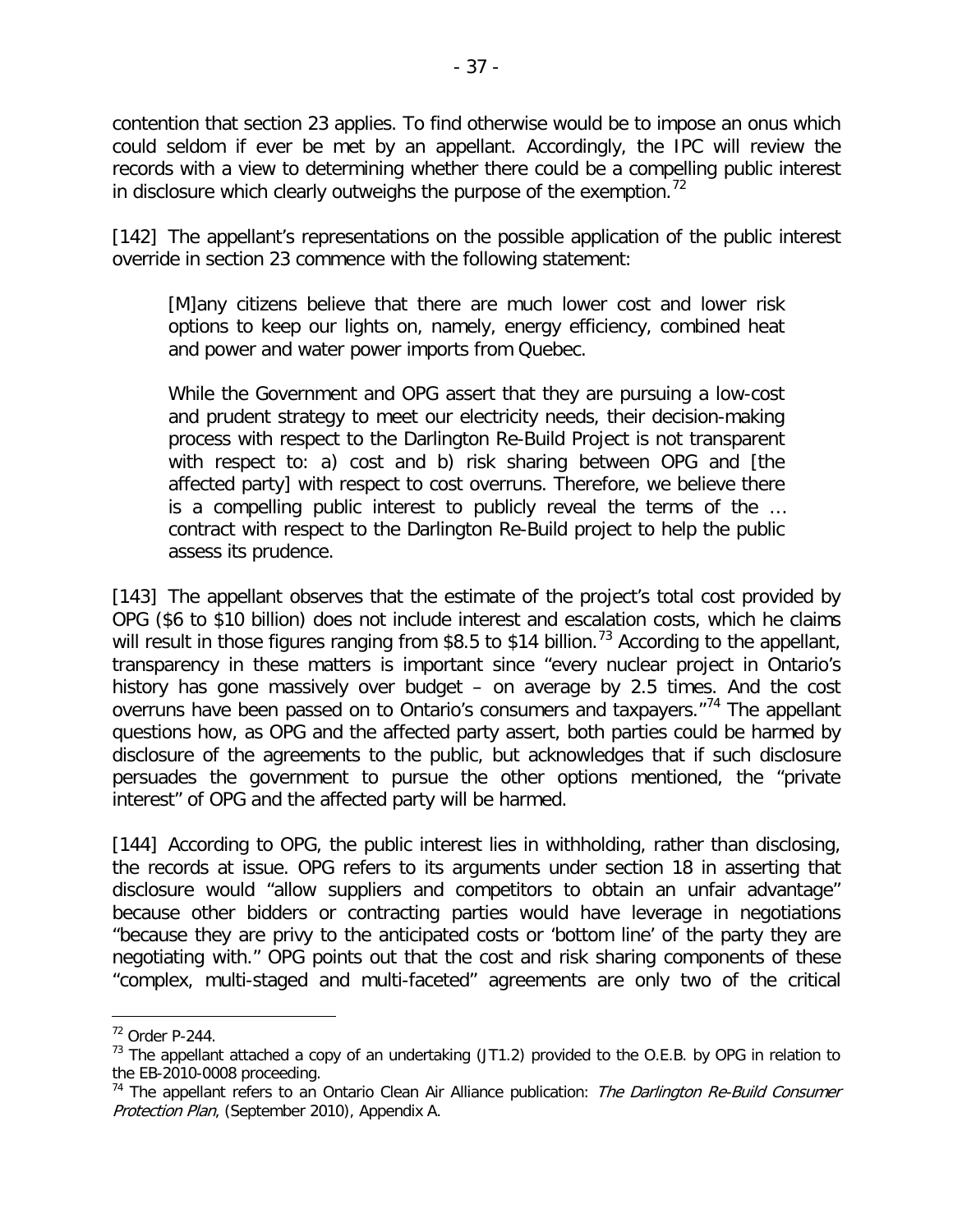aspects that have to be finalized in all of the contracts that must be negotiated for the refurbishment project. OPG submits that withholding the information protects its financial position in the marketplace – during future contract negotiations - as well as protecting the position of "its sole shareholder, the Government of Ontario."

[145] Further, OPG submits that the public interest in ensuring open government and accountability for the cost of electricity generation would not be advanced by disclosure of these agreements because:

… sufficient information on nuclear refurbishment has been made publicly available already through a public review process before the Ontario Energy Board (O.E.B.) and the O.E.B. continues to maintain its jurisdiction over economic efficiency and cost effectiveness in electricity generation…

While not binding on the [IPC], the O.E.B.'s confidential treatment of redacted information like that under review in the current appeal, during the 2010 rate hearings for OPG, merits favourable consideration on this appeal… Amongst the redacted portions … are similar items in the current appeal, notably project-specific components that include both dollar and contingency amounts.

[146] OPG's representations provide considerable further detail about the O.E.B.'s "confidential filings" ruling that are not reproduced in this order. OPG maintains that the regulatory process followed by the Canadian Nuclear Safety Commission "provided the public with additional information on the Darlington refurbishment… [and] the Head has thereby concluded that sufficient information on nuclear refurbishment has been made available to serve the public interest." OPG submits that it is not in the best interest of the public to release the RFR agreement "whereby reasonably assumed conclusions would be inaccurate and negatively impact the viability of the project."

[147] The affected party was asked to provide reply representations on the possible application of the public interest override to any information that might be found exempt under section 17(1). In response to the appellant's submission that disclosure of the records is necessary so that the public can assess the prudence of the agreements, the affected party submits that:

… the target cost of the Execution Phase [of the refurbishment project] is to be determined during the Definition Phase, "once the regulatory and technical scope is determined, engineering is completed, construction contracts are signed, and a release quality cost and schedule is developed" as has been stated by OPG and posted on its website. As such, disclosing the terms of the Contract would not provide the public with information respecting the total cost. ...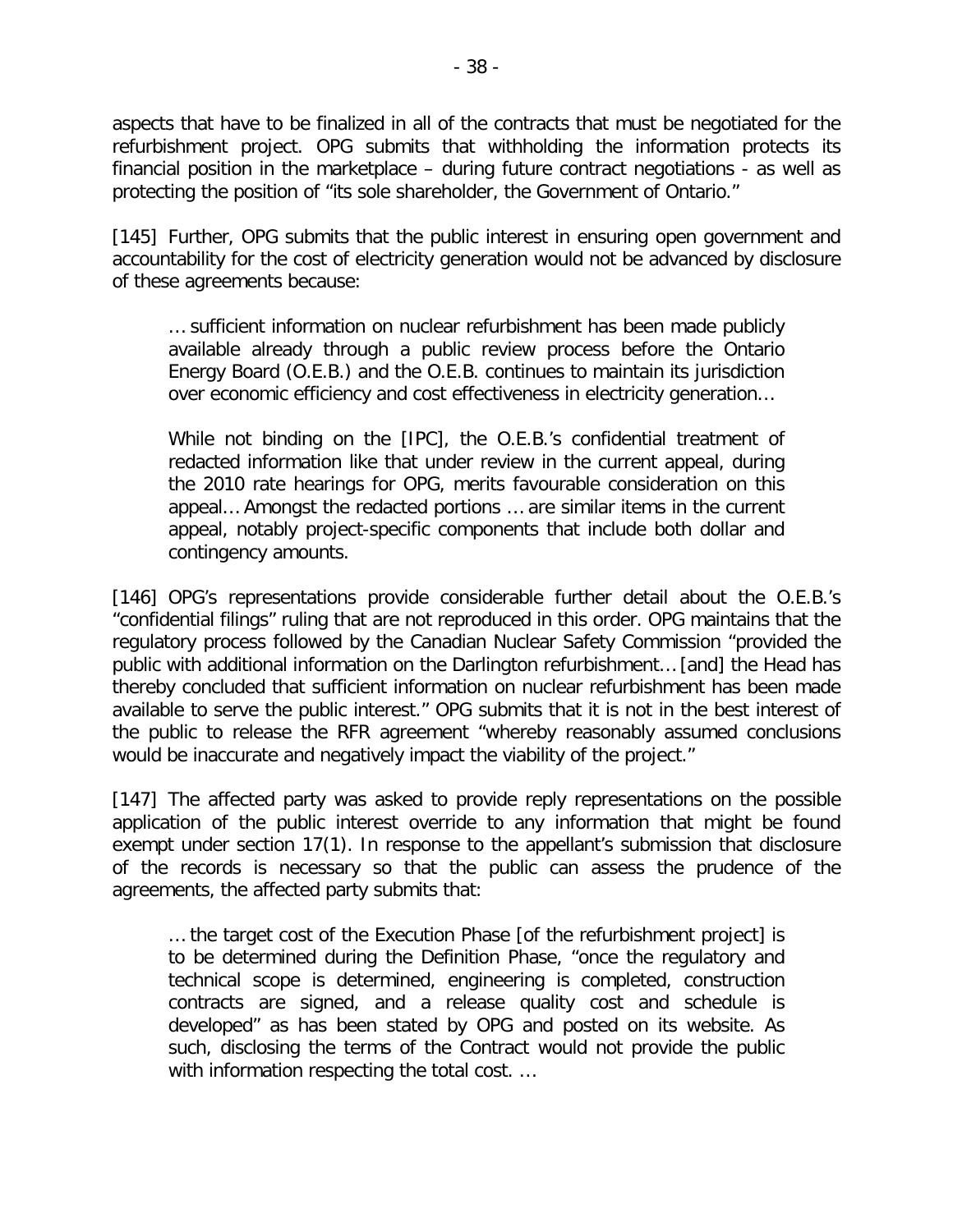With respect to the prudence of proceeding with the Darlington Project instead of pursuing other alternative energy options which the appellant argues are lower cost and lower risk, it is our position that publicly revealing the terms of the Contract would not in any way provide clarity on such a policy matter, nor would the public interest be served. The decision to initiate and proceed with the Darlington Project is a policy decision resting with the Ontario Energy Board and OPG, and is a matter separate and apart from the contents of the Contract and the request for it to be disclosed pursuant to FIPPA.

#### Analysis and findings

[148] In order for me to find that section 23 of the Act applies to override the exemption of the records that I have found qualify under sections 17(1)(a) and (c) and 18(1)(c), I must be satisfied that there is a *compelling* public interest in the *disclosure* of those particular records that clearly outweighs the purpose of those exemptions.

[149] A compelling public interest has been found not to exist where, for example, another public process or forum has been established to address public interest considerations $75$  or where a significant amount of information has already been disclosed and this is adequate to address any public interest considerations.<sup>[76](#page-38-1)</sup> Indeed, OPG and the affected party's submissions referred me to the Ontario Energy Board and Canadian Nuclear Safety Commission proceedings to suggest that public interest considerations have been addressed by, and through, these fora. I have considered this possibility, including, for example, the information that is publicly available regarding OPG's cost and risk sharing obligations with respect to O.E.B. processes.<sup>[77](#page-38-2)</sup>

[150] However, the appellant's representations and supporting documentation persuade me that there is a public interest in the transparency of OPG's contractual arrangements for the Darlington refurbishment project. I accept the appellant's submissions that there is a public interest specifically in learning more specific details about the sharing of cost overruns and risk burdens between OPG and the affected party, given the potential for those burdens effectively to be passed on to Ontario's

<span id="page-38-0"></span><sup>75</sup> Orders P-123/124, P-391 and M-539.

<span id="page-38-1"></span><sup>76</sup> Orders P-532, P-568, PO-2626, PO-2472 and PO-2614.

<span id="page-38-2"></span><sup>77</sup> For example, EB-2013-0321: Exhibit D2 Tab 2 Schedule 1, pages 18-19 (September 27, 2013) indicates, in part, that: At the conclusion of the definition phase, the "execution phase target price" will be determined to estimate the total cost to complete the execution phase work with upper and lower cost sharing bands. Within these cost sharing bands, OPG and the selected contractor will jointly share in cost over-runs and under-runs. Outside of these cost sharing bands, the RFR agreement reverts to a cost reimbursable agreement, excluding vendor profit and overhead. Financial incentives also exist for early completion of each unit outage, and financial penalties exist for failure to complete unit outages within the agreed upon schedule." Source: [http://www.opg.com/about/regulatory-affairs/Documents/2014-](http://www.opg.com/about/regulatory-affairs/Documents/2014-2015/D2-02-01%20Darlington%20Refurbishment%2020140206.pdf) [2015/D2-02-01%20Darlington%20Refurbishment%2020140206.pdf](http://www.opg.com/about/regulatory-affairs/Documents/2014-2015/D2-02-01%20Darlington%20Refurbishment%2020140206.pdf)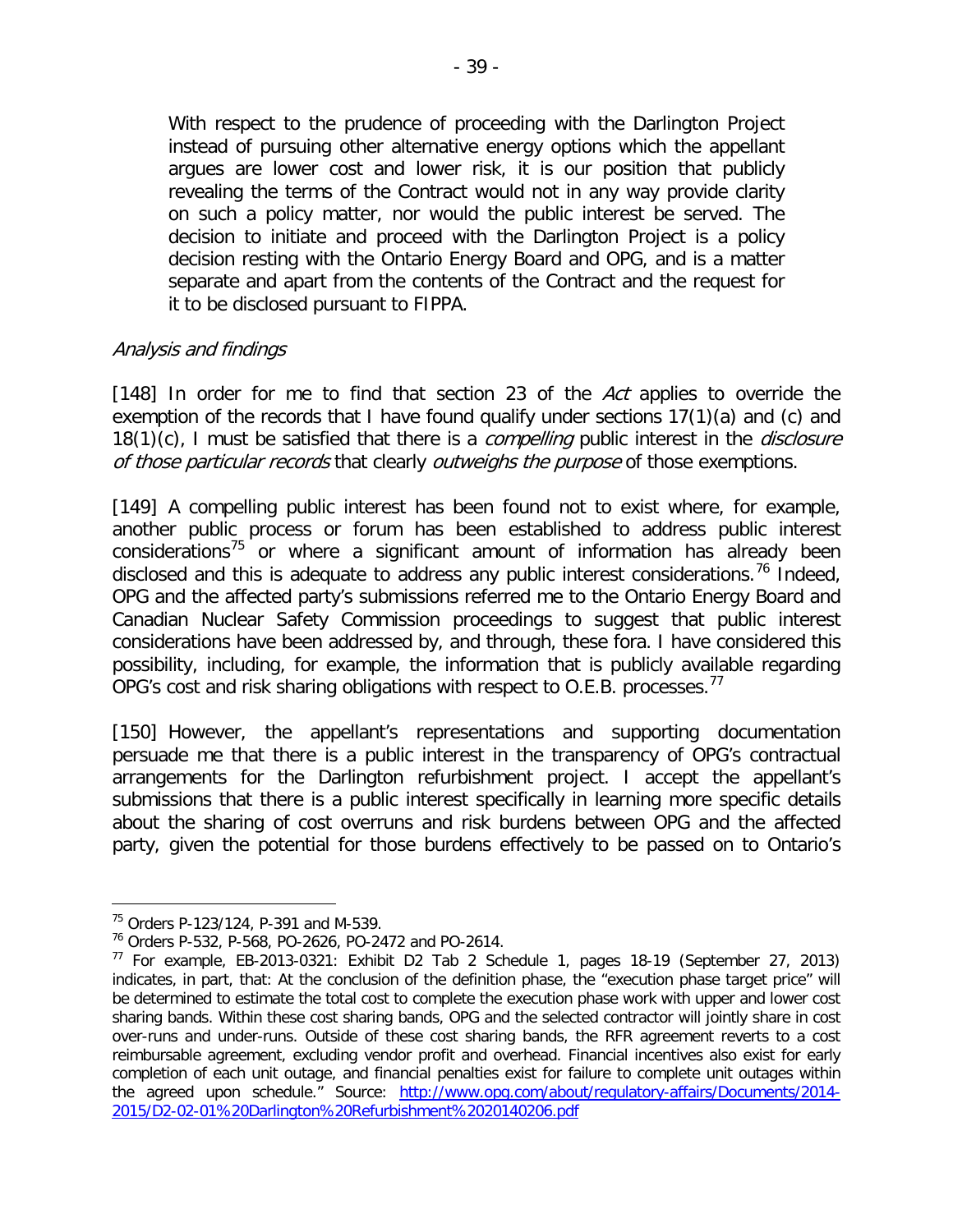taxpayers. I accept that there is a public interest in this subject. I am also prepared to accept that the public interest is a compelling one.

[151] My intention in emphasizing certain words of the test for the application of section 23 in the introductory paragraph above is to underscore the fact that my determination of this issue does not end with a finding that a compelling public interest exists. That finding represents only the first threshold to be met. Although I may be persuaded that there is a compelling public interest in the cost and risk sharing arrangements between OPG and the affected party respecting cost overruns, the next question to be asked is whether that compelling public interest would be served by the disclosure of the specific records that are being withheld under sections 17(1) and 18(1) of the Act.

[152] In particular, then, I must ask if disclosure of the records for which I have upheld the third party information exemption in section 17(1) shed light on OPG's decision-making with respect to these stated areas of interest? Having carefully reviewed the exempt records once again for this purpose, I conclude that the answer is no. In my view, disclosure of the affected party's WSIB, GST or HST registration numbers, its banking information, the tooling information contained in Exhibits 1.1(iiiiiii)  $[except\ page\ 1]$  and 1.1(qqqqqqq), or the worksheets that comprise Attachments 1 and 2 to Exhibit 6.1 to the RFR Project Agreement, does not carry with it the potential to address transparency issues with regard to cost overruns or other burdens shared by OPG and the affected party with respect to the Darlington refurbishment arrangements to date. Since both components of the first part of the test for the application of the public interest override are not met for this information, it is unnecessary for me to review the second part of the test; that is, whether the purpose of the section 17(1) exemption is clearly outweighed by a compelling interest in disclosure of the particular information.

[153] I reach a different conclusion with respect to the relationship between the records I have found exempt under section 18(1)(c) and informing the public or equipping them to participate more effectively in scrutinizing the costs and burdens reflected in the contractual arrangements between OPG and the affected party. In particular, I am satisfied that there is a connection between sections 3.11, 4.6 and 8.1- 8.6 to the RFR Project Agreement and Exhibits 3.11 (in part), 4.7, 6.3(a) (not including Attachment 1) and 8.2(a) and evaluating the prudence of these contractual arrangements.

[154] However, the test for the application of section 23 of the Act also requires me to be satisfied that the compelling public interest in disclosure of the exempt records outweighs the purpose of the exemption - section 18(1)(c). In the circumstances of this appeal, I find that the desirability of assuring OPG's optimal bargaining position and strategy in current and future negotiations for the Execution Phase of the RFR Project outweighs the public interest in disclosure of this commercially sensitive information.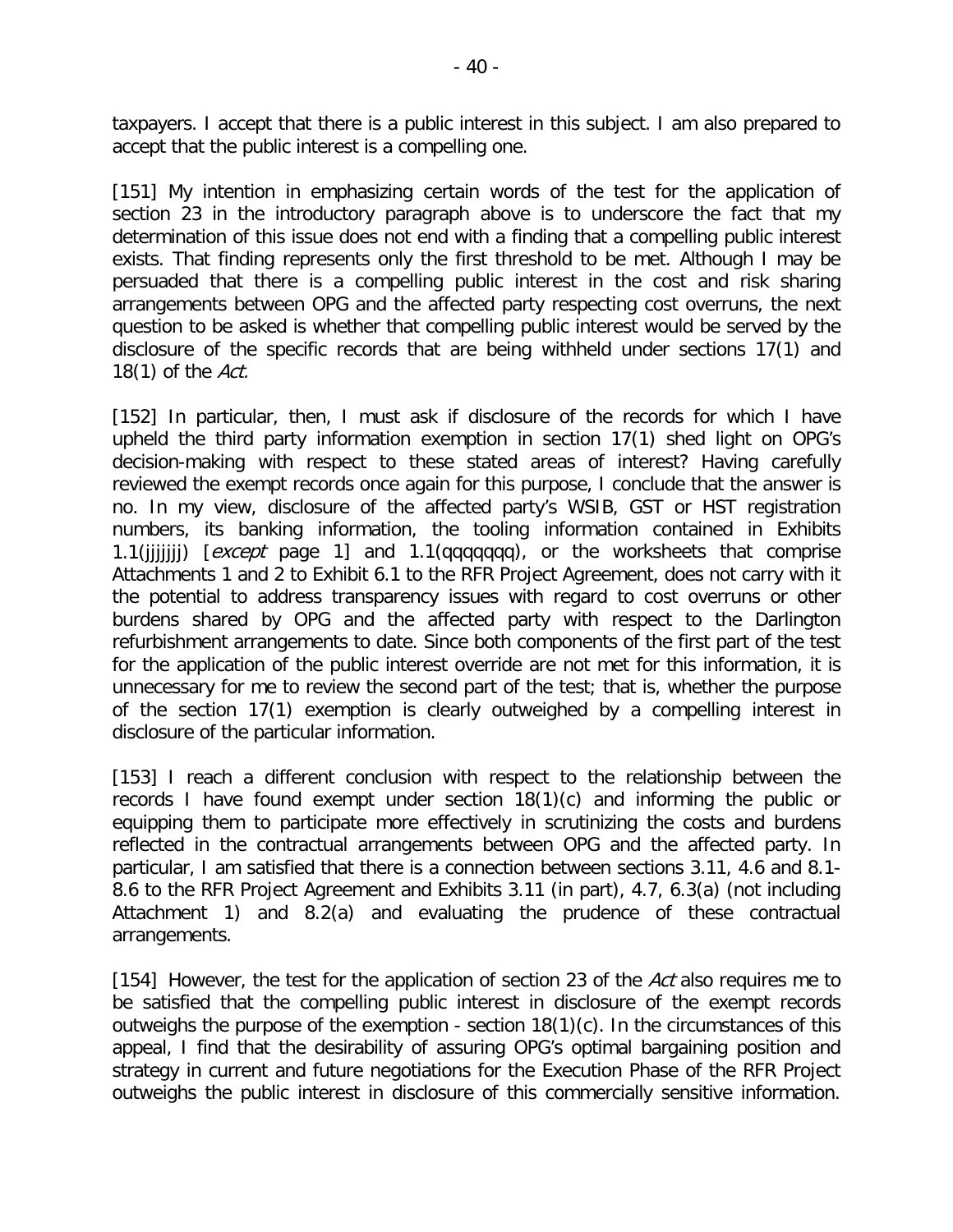Accordingly, I find that any compelling public interest in the disclosure of the exempt portions of the RFR Project Agreement and certain of its exhibits, as identified above, does not clearly outweigh the purpose of section 18(1)(c), which is to protect OPG's economic and commercial interests.

[155] As the required elements of the test for the application of the public interest override are not met, I find that section 23 does not apply in the circumstances of this appeal.

## **ORDER:**

- 1. I uphold OPG's decision to deny access to the following portions of the RFR Project Agreement under section 17(1)(a) or (c) of the Act:
	- Section 2.15(g): affected party's WSIB registration number only;
	- Section 7.7(a): affected party's GST and/or HST registration number only;
	- Exhibit 1.1 (wwww): section 7.4, affected party's GST and/or HST registration number only);
	- Exhibit 1.1( $(iiiii)$ , *except* page 1;
	- Exhibit 1.1(qqqqqqqq); and
	- Exhibit 6.1: section 18.15 (affected party's banking information), Attachments 1 and 2.
- 2. I also uphold OPG's decision to deny access to the following portions of the RFR Project Agreement under section 18(1)(c) of the Act.
	- Section 3.11, in part;
	- Section 4.6:
	- Sections  $8.1 8.6$ , but not section  $8.7$ :
	- $\bullet$  Exhibit 3.11;
	- Exhibit  $4.7$ ;
	- Exhibit 6.3(a) (Cost Allocation Table), excluding Attachment 1; and
	- Exhibit  $8.2(a)$
- 3. I order OPG to disclose the responsive records or portions of records which I have found do not qualify for exemption to the appellant by **April 1, 2014** but not before **March 26, 2014**.